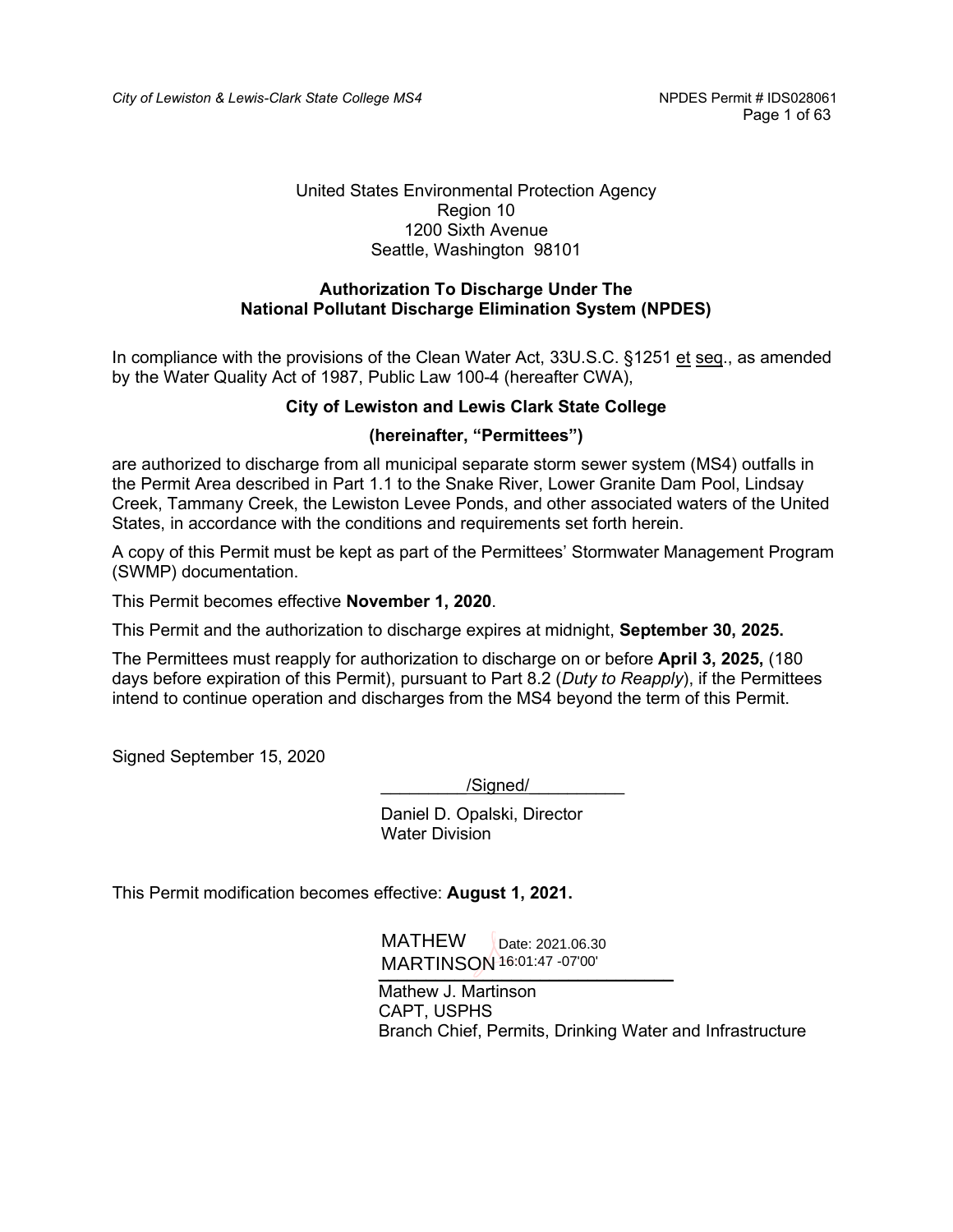# <span id="page-1-0"></span>**SCHEDULE**

| 1. Stormwater Management Program Document                                                                                          |                                                                 |  |  |
|------------------------------------------------------------------------------------------------------------------------------------|-----------------------------------------------------------------|--|--|
| Post SWMP Document(s) on at least one publicly<br>accessible website - See Part 2.5.5 and Part 3.1.8                               | December 1, 2021                                                |  |  |
| Update the SWMP Document to describe<br>implementation of relevant requirements for discharges<br>to impaired waters - See Part 4. | December 1, 2022                                                |  |  |
| 2. Stormwater Management Program Control Measures                                                                                  |                                                                 |  |  |
| Begin Education & Outreach Activities - See Part 3.1                                                                               | October 1, 2021                                                 |  |  |
| Implement all SWMP Control Measures in Part 3.                                                                                     | April 3, 2025                                                   |  |  |
| 3. Alternative Control Measure Requests                                                                                            |                                                                 |  |  |
| See Part 2.6 and Part 4.                                                                                                           | October 1, 2022                                                 |  |  |
| 4. Monitoring/Assessment Plan                                                                                                      |                                                                 |  |  |
| Submit a Monitoring/Assessment Plan                                                                                                | October 1, 2022                                                 |  |  |
| See Part 2.6, and Part 4.                                                                                                          |                                                                 |  |  |
| <b>Conduct Monitoring/Assessment Activity</b>                                                                                      | April 3, 2025                                                   |  |  |
| 5. Pollutant Reduction Activities for Discharges to Impaired Waters                                                                |                                                                 |  |  |
| Submit description of selected Pollutant Reduction<br>Activities; See Part 2.6, and Part 4.                                        | October 1, 2022                                                 |  |  |
| Implement least two (2) pollutant reduction activities.                                                                            | April 3, 2025                                                   |  |  |
| <b>6. Annual Report</b>                                                                                                            |                                                                 |  |  |
| See Part 6.4, and Table 6.4.1                                                                                                      | December 1 of each year, beginning<br><b>Calendar Year 2021</b> |  |  |
| 7. Twenty-Four Hour Notice of Noncompliance.                                                                                       |                                                                 |  |  |
| Permittees must report certain noncompliance by phone.                                                                             | Within 24 hours from when Permittee                             |  |  |
| See Part 7.9.                                                                                                                      | becomes aware of circumstances                                  |  |  |
| 8. NPDES Permit Renewal Application                                                                                                |                                                                 |  |  |
| See Part 8.2.                                                                                                                      | April 3, 2025                                                   |  |  |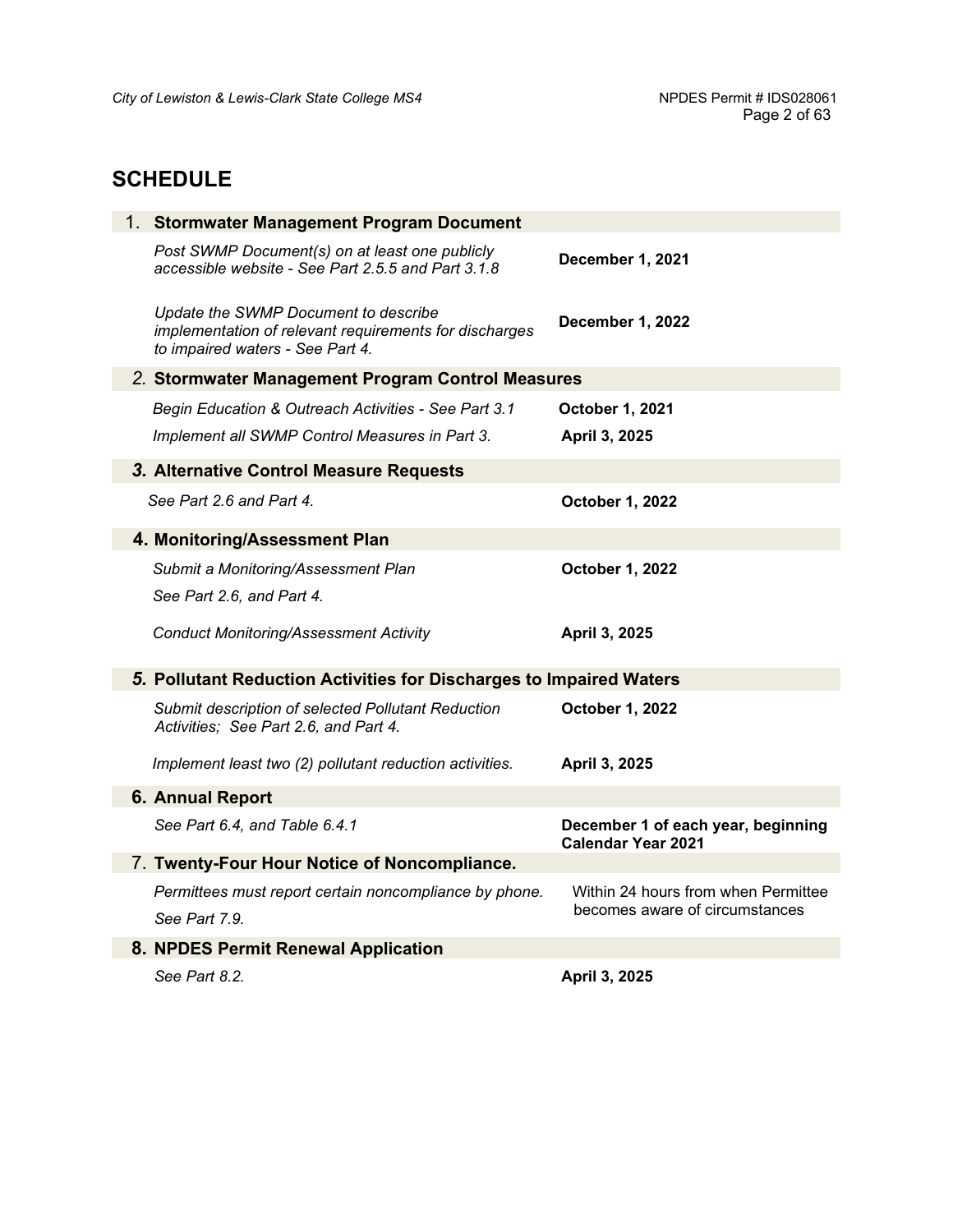# **Table of Contents**

| 1              |     |                                                                                 |
|----------------|-----|---------------------------------------------------------------------------------|
|                | 1.1 |                                                                                 |
|                | 1.2 |                                                                                 |
| $\overline{2}$ |     |                                                                                 |
|                | 2.1 |                                                                                 |
|                | 2.2 |                                                                                 |
|                | 2.3 | Stormwater Discharges Associated with Industrial or Construction Activity6      |
|                | 2.4 |                                                                                 |
|                | 2.5 |                                                                                 |
|                | 2.6 |                                                                                 |
| 3              |     | STORMWATER MANAGEMENT PROGRAM (SWMP) CONTROL MEASURES 13                        |
|                | 3.1 |                                                                                 |
|                | 3.2 |                                                                                 |
|                | 3.3 |                                                                                 |
|                | 3.4 | Post-Construction Stormwater Management for New Development and Redevelopment26 |
|                | 3.5 |                                                                                 |
| 4              |     |                                                                                 |
|                | 4.1 |                                                                                 |
|                | 4.2 |                                                                                 |
|                | 4.3 |                                                                                 |
|                | 4.4 |                                                                                 |
| 5              |     | REQUIRED RESPONSE TO EXCURSIONS ABOVE IDAHO WATER QUALITY STANDARDS 36          |
|                | 5.1 |                                                                                 |
|                | 5.2 |                                                                                 |
|                | 5.3 |                                                                                 |
|                | 5.4 |                                                                                 |
|                | 5.5 |                                                                                 |
|                | 5.6 |                                                                                 |
| 6              |     |                                                                                 |
|                | 6.1 |                                                                                 |
|                | 6.2 |                                                                                 |
|                | 6.3 |                                                                                 |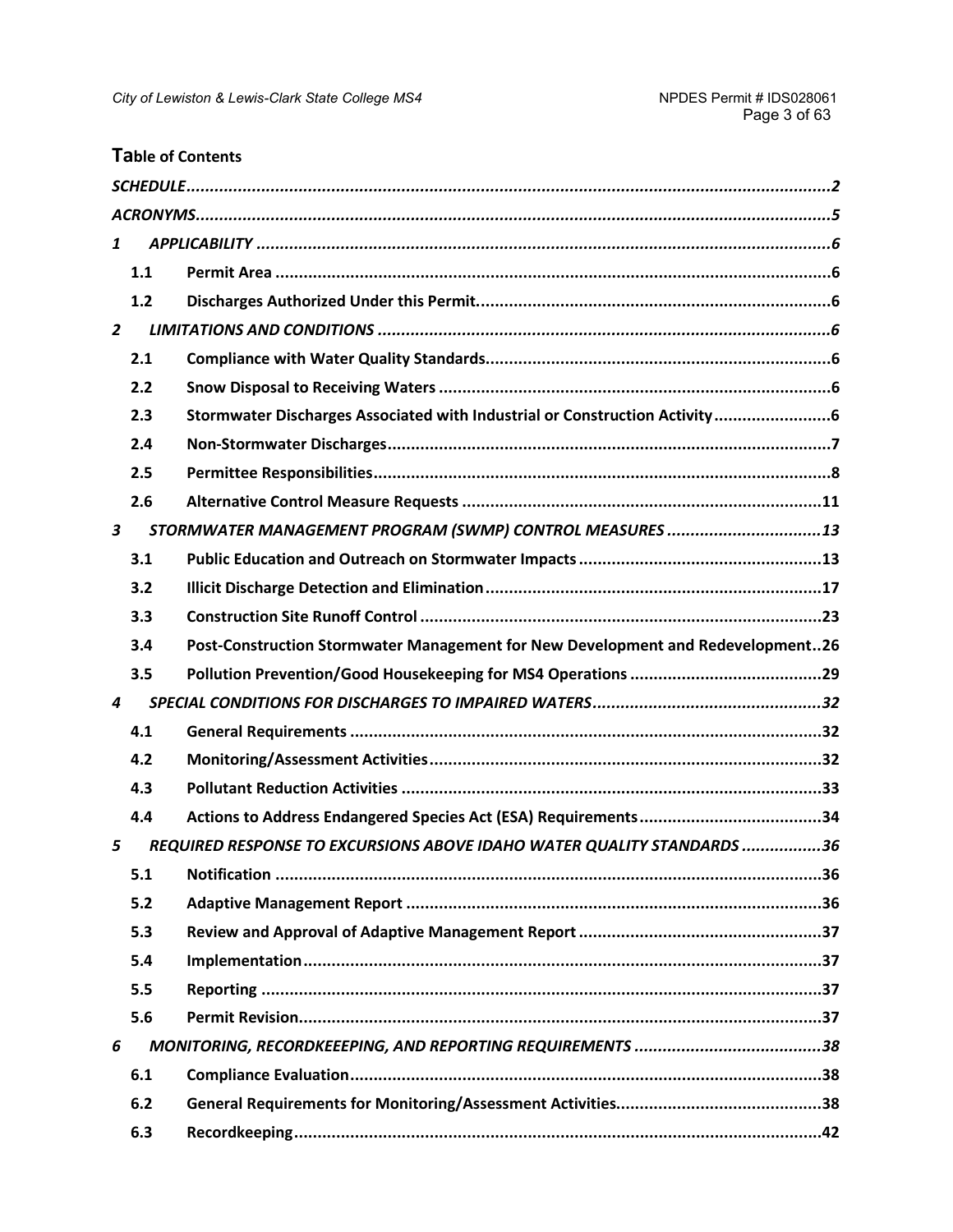|                | 6.4  |  |
|----------------|------|--|
|                | 6.5  |  |
| $\overline{z}$ |      |  |
|                | 7.1  |  |
|                | 7.2  |  |
|                | 7.3  |  |
|                | 7.4  |  |
|                | 7.5  |  |
|                | 7.6  |  |
|                | 7.7  |  |
|                | 7.8  |  |
|                | 7.9  |  |
|                | 7.10 |  |
|                | 7.11 |  |
|                | 7.12 |  |
|                | 7.13 |  |
| 8              |      |  |
|                | 8.1  |  |
|                | 8.2  |  |
|                | 8.3  |  |
|                | 8.4  |  |
|                | 8.5  |  |
|                | 8.6  |  |
|                | 8.7  |  |
|                | 8.8  |  |
|                | 8.9  |  |
|                | 8.10 |  |
|                | 8.11 |  |
|                | 8.12 |  |
|                | 8.13 |  |
| 9              |      |  |
|                |      |  |
|                |      |  |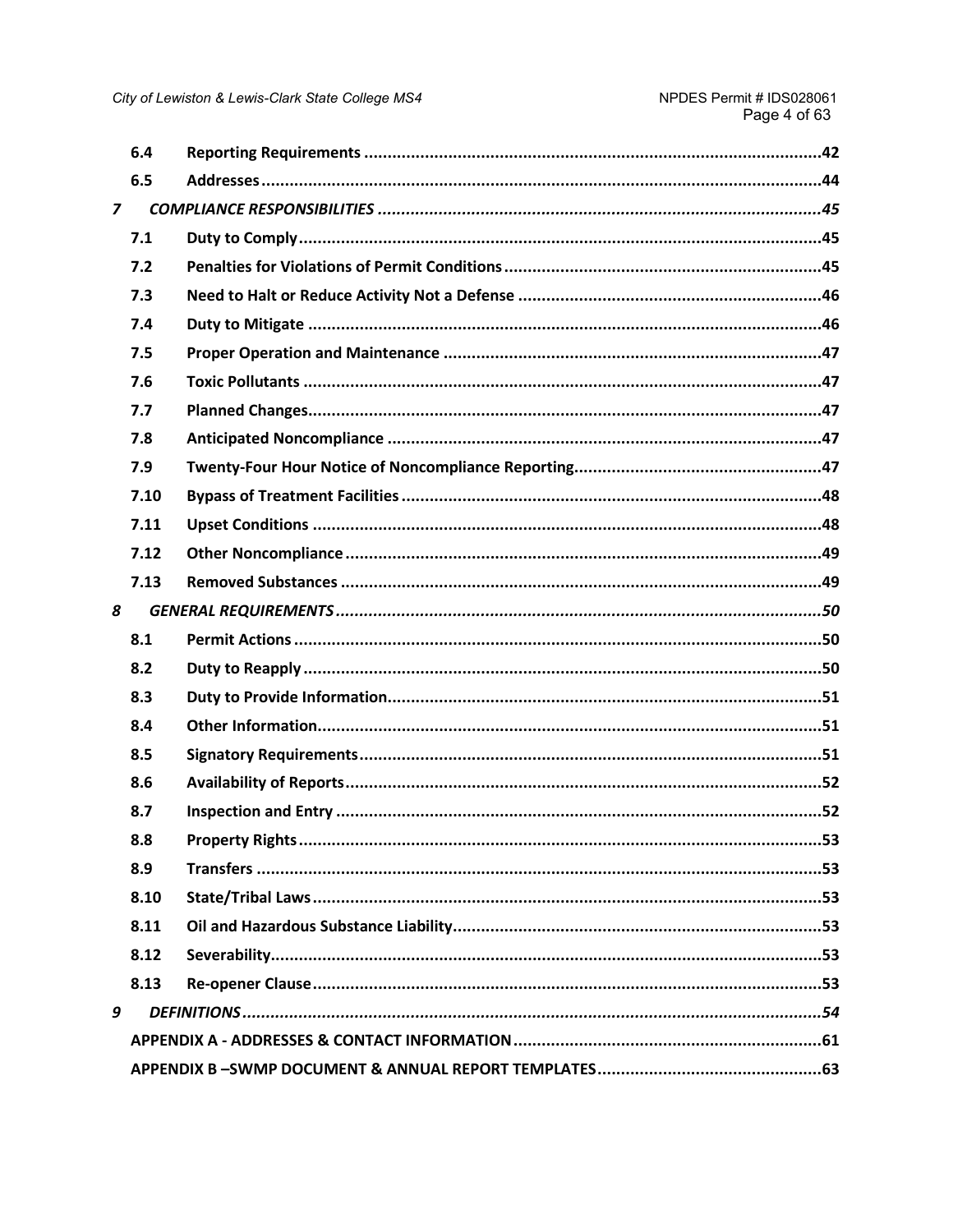# <span id="page-4-0"></span>**ACRONYMS**

| <b>ACM</b>   | <b>Alternative Control Measure</b>                                               |
|--------------|----------------------------------------------------------------------------------|
| <b>BMP</b>   | <b>Best Management Practice</b>                                                  |
| <b>CFR</b>   | Code of Federal Regulations                                                      |
| <b>CGP</b>   | Construction General Permit, i.e., the most current version of the NPDES General |
|              | Permit for Stormwater Discharges from Construction Activities in Idaho           |
| <b>CWA</b>   | <b>Clean Water Act</b>                                                           |
| <b>ERP</b>   | <b>Enforcement Response Policy</b>                                               |
| <b>EPA</b>   | United States Environmental Protection Agency, Region 10                         |
| <b>FR</b>    | <b>Federal Register</b>                                                          |
| GIS          | Geographic Information System                                                    |
| <b>IDA</b>   | <b>Idaho Department of Agriculture</b>                                           |
| <b>IDAPA</b> | <b>Idaho Administrative Procedures Act</b>                                       |
| <b>IDEQ</b>  | <b>Idaho Department of Environmental Quality</b>                                 |
| <b>LCSC</b>  | Lewis-Clark State College                                                        |
| LA           | <b>Load Allocation</b>                                                           |
| $\mu$ g/L    | Micrograms per Liter                                                             |
| mg/L         | Milligrams per Liter                                                             |
| <b>MEP</b>   | <b>Maximum Extent Practicable</b>                                                |
| ML           | <b>Minimum Levels</b>                                                            |
| MS4          | <b>Municipal Separate Storm Sewer System</b>                                     |
| <b>MSGP</b>  | Multi-Sector General Permit, i.e., the most current version of the NPDES Multi-  |
|              | Sector General Permit for Stormwater Discharges Associated with Industrial       |
|              | Activities in Idaho                                                              |
| <b>NPDES</b> | National Pollutant Discharge Elimination System                                  |
| O&M          | <b>Operation and Maintenance</b>                                                 |
| <b>OWW</b>   | <b>EPA Office of Water and Watersheds</b>                                        |
| pg/L         | Picograms per Liter                                                              |
| <b>PCBs</b>  | Polychlorinated Biphenyls (PCBs)                                                 |
| <b>PDF</b>   | <b>Portable Document Format</b>                                                  |
| <b>POTW</b>  | <b>Publicly Owned Treatment Works</b>                                            |
| QAPP         | <b>Quality Assurance Project Plan</b>                                            |
| QA/QC        | <b>Quality Assurance/Quality Control</b>                                         |
| <b>SWMP</b>  | Stormwater Management Program                                                    |
| <b>SWPPP</b> | <b>Stormwater Pollution Prevention Plan</b>                                      |
| <b>TEQ</b>   | <b>Toxic Equivalency</b>                                                         |
| TMDL         | <b>Total Maximum Daily Load</b>                                                  |
| <b>TSS</b>   | <b>Total Suspended Solids</b>                                                    |
| <b>US</b>    | <b>United States</b>                                                             |
| <b>USC</b>   | <b>United States Code</b>                                                        |
| <b>WA</b>    | Washington                                                                       |
| <b>WDOE</b>  | <b>Washington Department of Ecology</b>                                          |
| <b>WLA</b>   | <b>Wasteload Allocation</b>                                                      |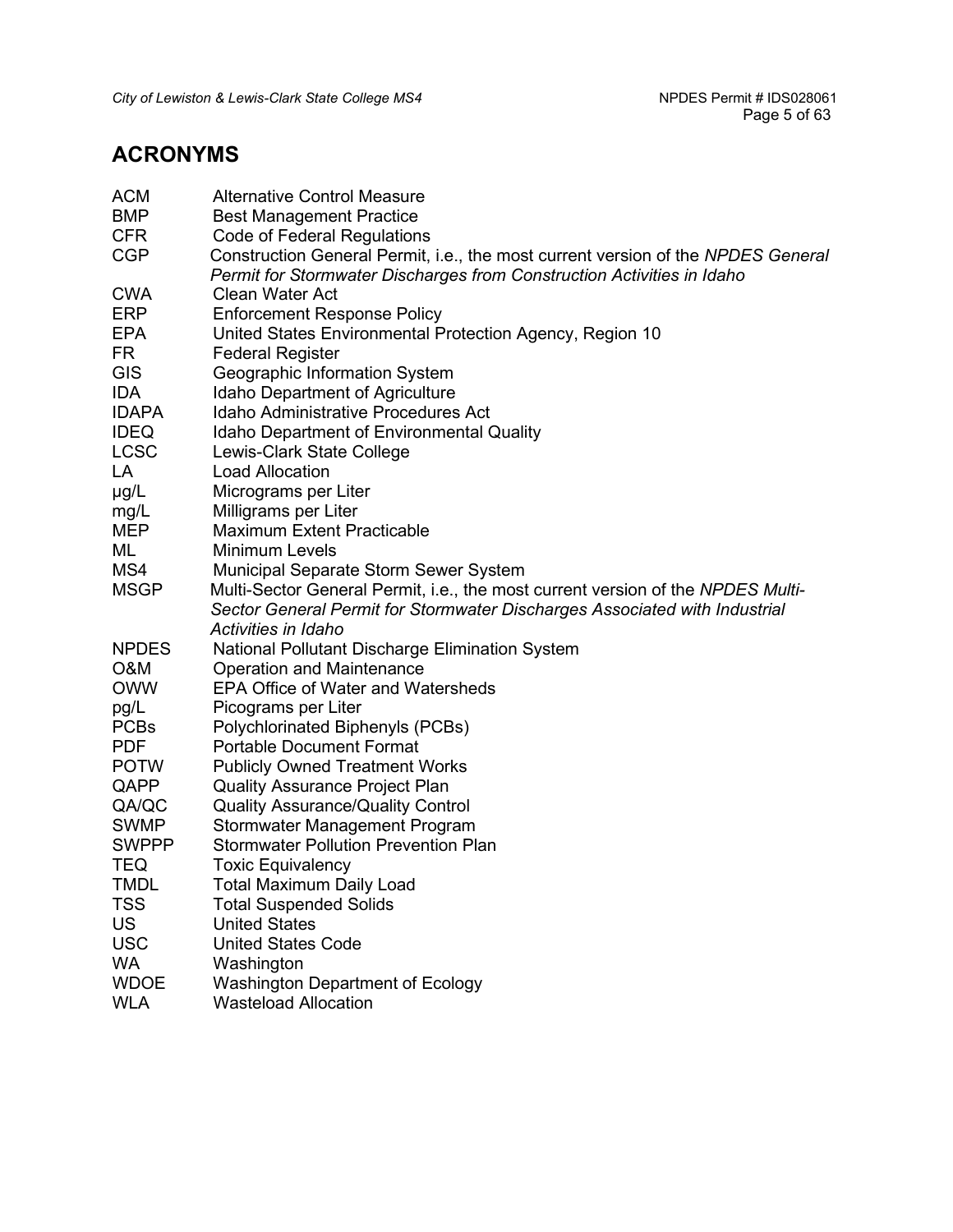# <span id="page-5-0"></span>**1 APPLICABILITY**

# <span id="page-5-1"></span>**1.1 Permit Area**

This Permit covers all areas within the Lewiston Urbanized Area (see Part 9, *Definitions*) served by the municipal separate storm sewer system (MS4) owned and/or operated by the City of Lewiston and the Lewis-Clark State College (collectively referred to as the Permittees).

# <span id="page-5-2"></span>**1.2 Discharges Authorized Under this Permit.**

During the effective dates of this Permit, the Permittees are authorized to discharge stormwater to waters of the United States from all portions of the MS4 identified in Part 1.1, subject to the conditions set forth herein.

Pursuant to Part 2.4. below, this Permit also conditionally authorizes the discharges from the Permittees' MS4s that are categorized as allowable non-stormwater discharges.

# <span id="page-5-3"></span>**2 LIMITATIONS AND CONDITIONS**

# <span id="page-5-4"></span>**2.1 Compliance with Water Quality Standards**

If the Permittees comply with all the terms and conditions of this Permit, it is presumed that the Permittees are not causing or contributing to an excursion above the applicable Idaho Water Quality Standards.

If monitoring or other information shows that a pollutant in one or more Permittee's MS4 discharge is causing or contributing to an excursion above the applicable Idaho Water Quality Standard, the Permittee(s) must comply with the notification and other requirements outlined in Part 5 (*Required Response to Excursions of Idaho Water Quality Standards*), except where a pollutant of concern in the MS4 discharge is subject to the requirements of Part 4 (*Special Conditions for Discharges to Impaired Waters*) or is the result of an illicit discharge and subject to the Permittee(s) response as outlined in Part 3.2.6 (*Follow-up*).

## <span id="page-5-5"></span>**2.2 Snow Disposal to Receiving Waters**

The Permittees are not authorized to dispose of snow plowed in the geographic area of permit coverage directly into waters of the United States, or directly into the MS4(s). Discharges from the Permittee's snow disposal and snow management practices are authorized under this Permit only when such practices and disposal sites are conducted, operated, designed, and maintained to reduce pollutants in the discharges pursuant to Part 3.5 (*Pollution Prevention/Good Housekeeping for MS4 Operations*) so as to avoid excursions above the Idaho Water Quality Standards.

# <span id="page-5-6"></span>**2.3 Stormwater Discharges Associated with Industrial or Construction Activity**

The Permittees are not authorized to discharge stormwater associated with industrial activity (as defined in 40 CFR §122.26(b)(14)), and/or stormwater associated with construction activity (as defined in 40 CFR  $\S 122.26(b)(14)(x)$  and (b)(15)), unless the discharges are otherwise authorized under the *NPDES General Permit for Stormwater Associated with Construction Activities in Idaho* (Idaho CGP), the *NPDES Multi-Sector General Permit for Stormwater Associated with Industrial Activities in Idaho* (MSGP), or another appropriate NPDES permit.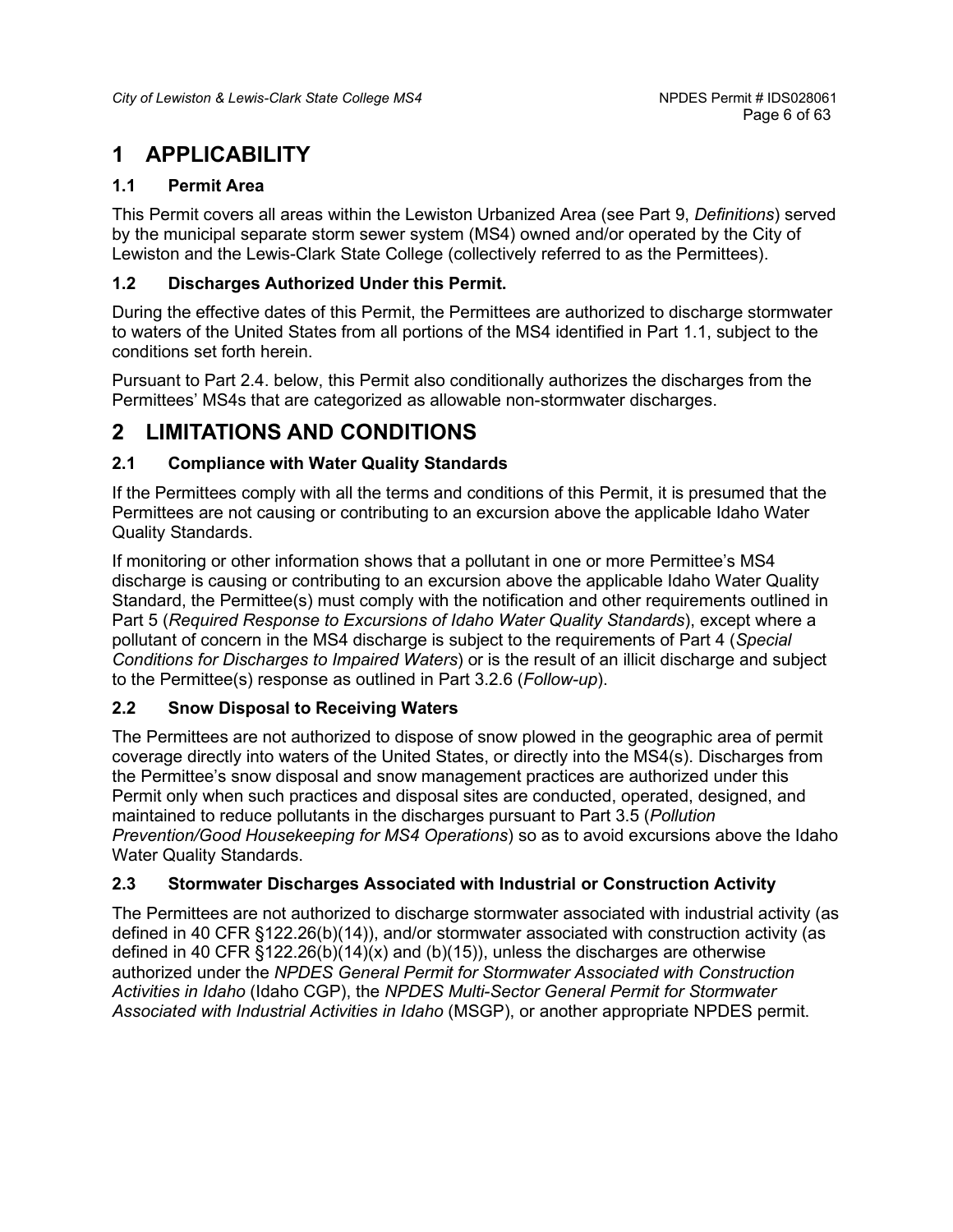# <span id="page-6-0"></span>**2.4 Non-Stormwater Discharges**

The Permittees are not authorized to discharge non-stormwater from the MS4, except where such discharges satisfy one of the following conditions:

- 2.4.1 The non-stormwater discharge is in compliance with a separate NPDES permit; or
- 2.4.2 The discharge originates from emergency firefighting activities; or
- 2.4.3 The non-stormwater discharge results from a spill, and/or is the result of an unusual and severe weather event where reasonable and prudent measures have been taken to prevent and minimize the impact of such discharge; or
- 2.4.4 The non-stormwater discharge consists of emergency discharges required to prevent imminent threat to human health or severe property damage, provided that reasonable and prudent measures have been taken to prevent and minimize the impact of such discharges; or
- 2.4.5 The non-stormwater discharge falls under one of the allowable categories listed in Part 2.4.5.1 [2.4.5.1b](#page-6-1)elow, and the discharge is not a source of pollution to waters of the United States as defined in Part 2.4.5.2.

# <span id="page-6-1"></span>2.4.5.1 **Categories of Allowable Non-Stormwater Discharges** include:

- 2.4.5.1.1 Uncontaminated water line flushing;
- 2.4.5.1.2 Landscape irrigation (provided all pesticides, herbicides and fertilizer have been applied in accordance with manufacturer's instructions);
- 2.4.5.1.3 Diverted stream flows;
- 2.4.5.1.4 Uncontaminated ground water infiltration (as defined at 40 CFR § 35.2005(20)) to separate storm sewers;
- 2.4.5.1.5 Rising ground waters;
- 2.4.5.1.6 Uncontaminated pumped ground water;
- 2.4.5.1.7 Discharges from potable water sources;
- 2.4.5.1.8 Foundation drains and footing drains (where flows are not contaminated with process materials such as solvents);
- 2.4.5.1.9 Uncontaminated air conditioning or compressor condensate;
- 2.4.5.1.10 Irrigation water;
- 2.4.5.1.11 Springs;
- 2.4.5.1.12 Water from crawlspace pumps;
- 2.4.5.1.13 Lawn watering;
- 2.4.5.1.14 Individual residential car washing;
- 2.4.5.1.15 Flows from riparian habitats and wetlands;
- 2.4.5.1.16 Dechlorinated swimming pool discharges;
- 2.4.5.1.17 Routine external building washdown which does not use detergents;
- 2.4.5.1.18 Street and pavement washwaters where no detergents are used and no spills or leaks of toxic or hazardous materials have occurred (unless all spilled material has been removed); and
- 2.4.5.1.19 Fire hydrant flushing.

# 2.4.5.2 **Sources of Pollution to Waters of the United States**

A discharge is considered a source of pollution to waters of the United States if it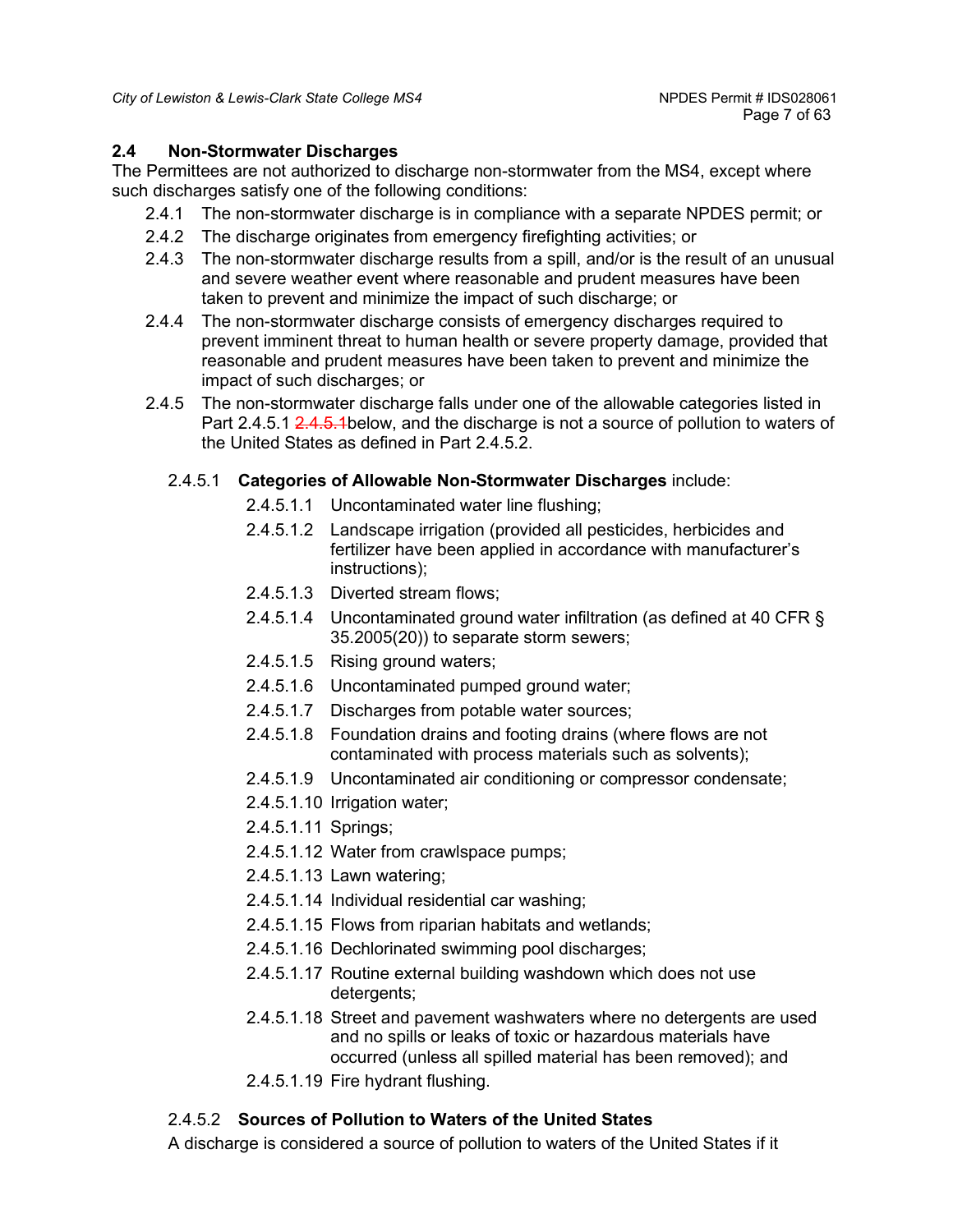contains:

- 2.4.5.2.1 Hazardous materials in concentrations found to be of public health significance or to impair beneficial uses in receiving waters. ("*Hazardous materials"* is defined in IDAPA 58.01.02.010.47 and Part 9 of this Permit); and/or
- 2.4.5.2.2 Toxic substances in concentrations that impair designated beneficial uses in receiving waters. ("*Toxic substanc*es" is defined at IDAPA 58.01.02.010.102 and Part 9 of this Permit); and/or
- 2.4.5.2.3 Deleterious materials in concentrations that impair designated beneficial uses in receiving waters. ("*Deleterious materials*" is defined at IDAPA 58.01.02.010.21 and Part 9 of this Permit); and/or
- 2.4.5.2.4 Radioactive materials or radioactivity at levels exceeding the values listed in 10 CFR § 20 in receiving waters; and/or
- 2.4.5.2.5 Floating, suspended, or submerged matter of any kind in concentrations causing nuisance or objectionable conditions or in concentrations that may impair designated beneficial uses in receiving waters; and/or
- 2.4.5.2.6 Excessive nutrients that can cause visible slime growths or other nuisance aquatic growths that impair designated beneficial uses in receiving waters; and/or
- 2.4.5.2.7 Oxygen-demanding materials in concentrations that would result in anaerobic water conditions in receiving waters; and/or
- 2.4.5.2.8 Sediment above quantities specified in IDAPA 58.01.02.250.02.e or in the absence of specific sediment criteria, above quantities that impair beneficial uses in receiving waters; and/or
- 2.4.5.2.9 Material in concentrations that exceed applicable natural background conditions in receiving waters (IDAPA 58.01.02.200. 09). Temperature levels may be increased above natural background conditions when allowed under IDAPA 58.01.02.401.

#### <span id="page-7-0"></span>**2.5 Permittee Responsibilities**

#### 2.5.1 **Individual Responsibility**

Each Permittee is individually responsible for Permit compliance related only to portions of the MS4 operated solely by that Permittee, or where this Permit requires the specific Permittee to take an action.

#### 2.5.2 **Joint Responsibility and Joint Agreements**

Permittees may elect to work together in joint agreement under this Permit; as such, each Permittee is jointly responsible for compliance with this Permit:

2.5.2.1 Related to portions of the MS4 where operational or stormwater management control measure implementation authority has been transferred from one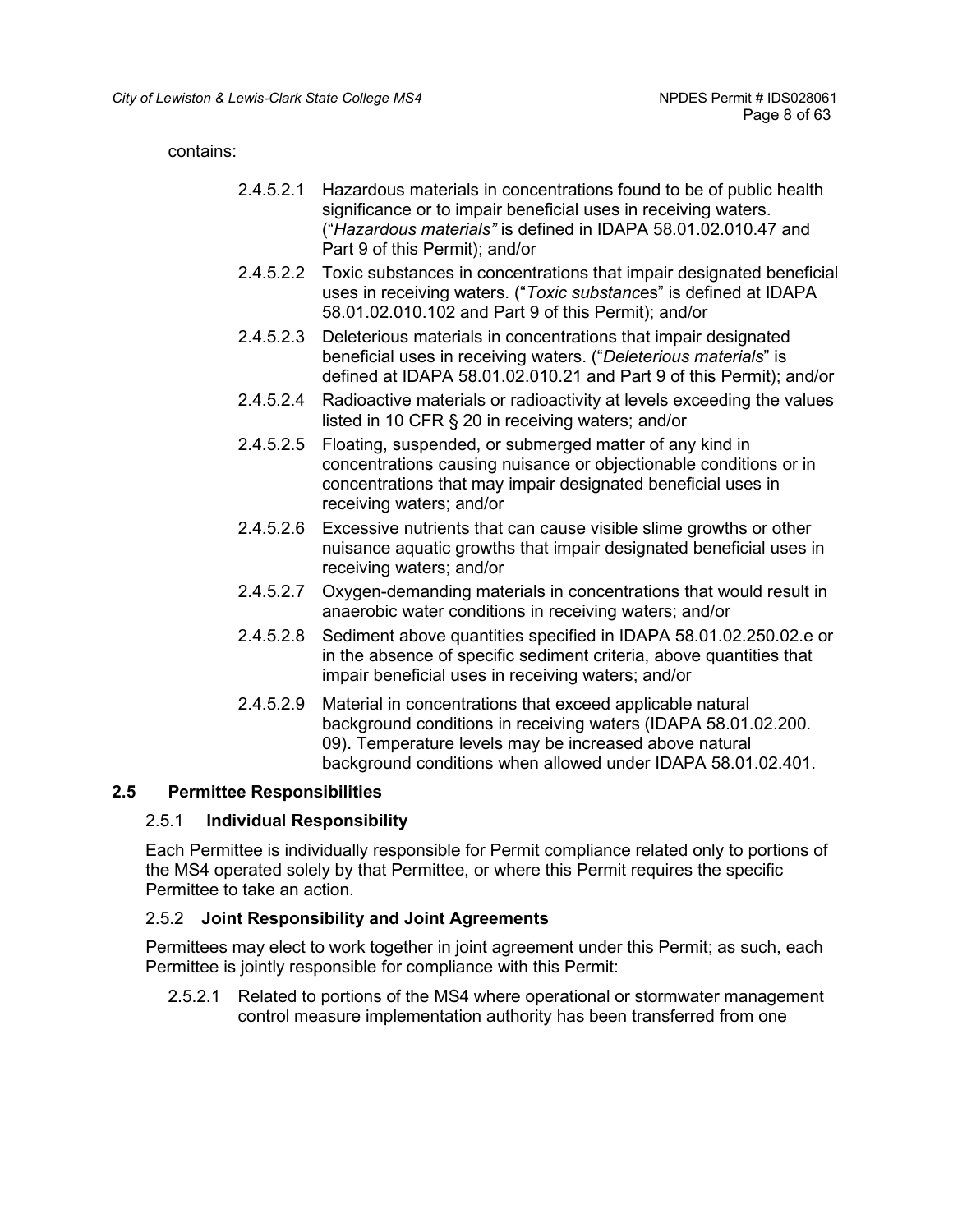Permittee to another, in accordance with the written and enforceable agreement between the co-Permittees as described in this Part;

- 2.5.2.2 Related to portions of the MS4 where co-Permittees jointly own or operate a portion of the MS4;
- 2.5.2.3 Related to the submission of reports or other documents required by Parts 4, 5 and 6 of this Permit; and
- 2.5.2.4 Where this Permit requires action, and a specific Permittee is not named.

The Permittees must maintain a written and enforceable agreement between the parties. The written agreement must describe each organization's respective roles and responsibilities related to this Permit, and identify all aspects of stormwater management where the entities will share implementation responsibility, including the areas served by the MS4(s) where the co-Permittees agree to share such responsibility.

Any previously signed agreement may be updated, as necessary, to comply with this requirement. Any such agreement must be described in the Permittees' SWMP Document (Part 2.5.5, *SWMP Document*), and a copy of the agreement between Permittees related to this Permit must be available to EPA and/or IDEQ upon request.

The Permittees remain responsible for compliance with the permit obligations if the other entity fails to implement the stormwater management control measure (or component thereof).

## 2.5.3 **Shared Implementation with Outside Entities.**

The Permittee(s) may share or delegate implementation of one or more of the stormwater management control measures to an entity other than one covered by this Permit. One or more Permittees may rely on another entity if:

- 2.5.3.1 The other entity, in fact, implements the stormwater management control measure, or component thereof;
- 2.5.3.2 The particular stormwater management control measure, or component thereof, is at least as stringent as the corresponding Permit requirement; and
- 2.5.3.3 The other entity agrees to implement the stormwater management control measure, or component thereof, on the Permittee's behalf.

The Permittee(s) and the outside entity must maintain a written and binding agreement between the parties. The written agreement must describe each organization's respective roles and responsibilities related to this Permit, and identify all aspects of stormwater management where the entities will share or delegate implementation responsibility. Any previously signed agreement may be updated, as necessary, to comply with this requirement. Any such agreement must be described in the Permittees' SWMP Document (Part 2.5.5., *SWMP Document)*, and a copy of the agreement between parties must be available to EPA and/or IDEQ upon request. The Permittees remain responsible for compliance with the permit obligations if the other entity fails to implement the stormwater management control measure (or component thereof).

## 2.5.4 **Maintain Adequate Legal Authority**

The Permittees must maintain relevant ordinances or other regulatory mechanisms to control pollutant discharges into and from its MS4 and comply with this Permit.

In the SWMP Document required by Part 2.5.5, the Permittees must summarize all of their legal authorities that address the six criteria listed below.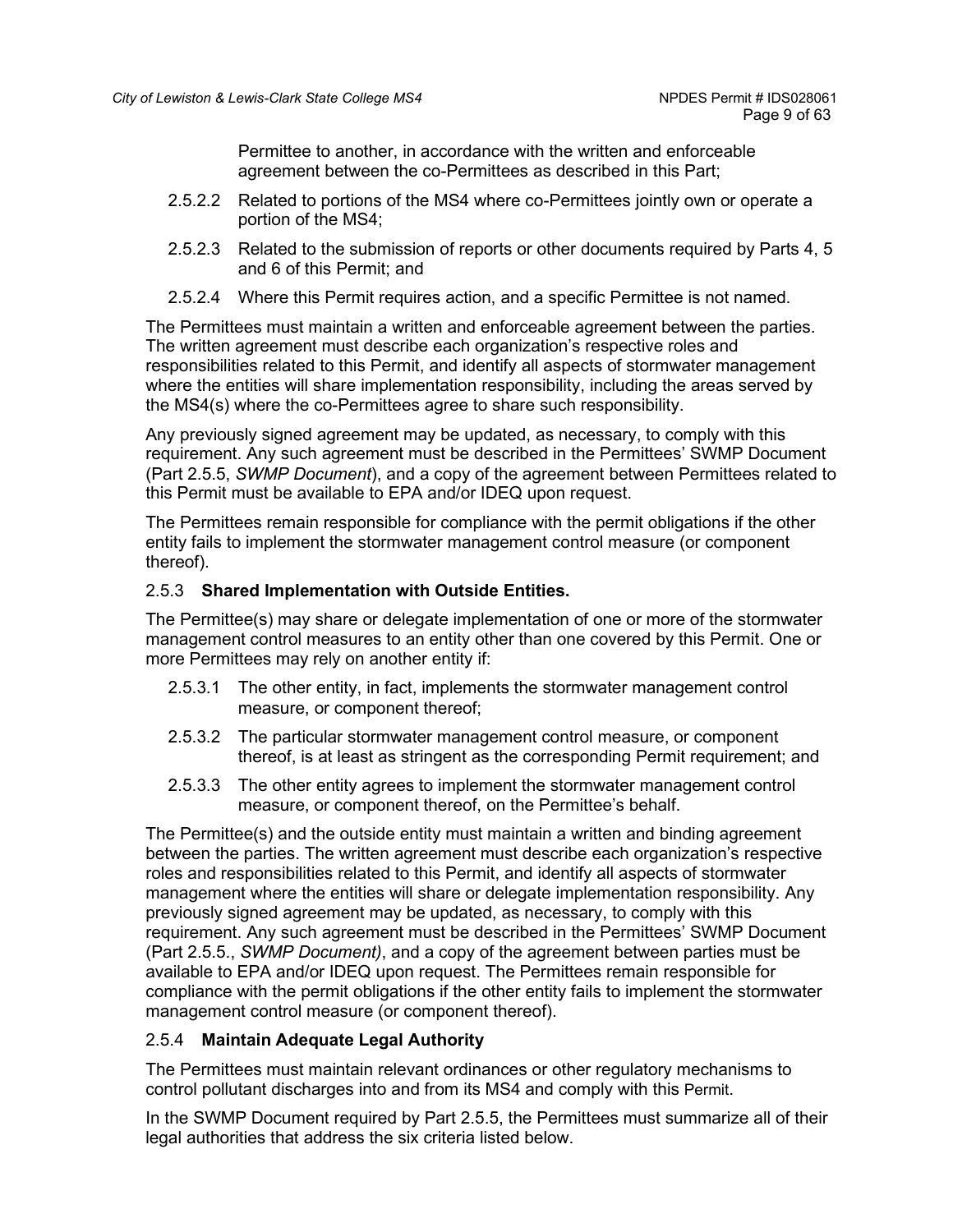If existing ordinances or regulatory mechanisms are insufficient to meet the criteria, the Permittees must adopt new ordinances or mechanisms. If the Permittee does not have the authority to adopt ordinances, the Permittee must utilize all relevant regulatory mechanisms available to it as allowed pursuant to applicable Idaho state law. In such cases, the Permittees must report on its progress towards adopting its ordinances, or utilizing available regulatory mechanisms, in each Annual Report required by Part 6.4.2.

No later than **April 3, 2025,** and to the extent allowable pursuant to authority granted the Permittees under applicable Idaho state law, the Permittees must develop and/or update (as needed) relevant ordinance or other regulatory mechanisms to:

- 2.5.4.1 Prohibit and eliminate, through statute, ordinance, policy, permit, contract, court or administrative order, or other similar means, illicit discharges to the MS4;
- 2.5.4.2 Control, through statute, ordinance, policy, permit, contract, court or administrative order, or other similar means, the discharge to the MS4 of spills, dumping or disposal of materials other than stormwater, pursuant to Part 3.2.3 (*Illicit Discharge Detection and Elimination –ordinance*);
- 2.5.4.3 Control the discharge of stormwater and pollutants from land disturbance and development, both during the construction phase and after site stabilization has been achieved, consistent with Parts 3.3 (*Construction Site Runoff Control Program*) and 3.4 (*Stormwater Management for Areas of New Development and Redevelopment*);
- 2.5.4.4 Control through interagency agreements among Permittees as necessary or appropriate, the contribution of pollutants from one MS4 to another interconnected MS4;
- 2.5.4.5 Require compliance with conditions in ordinances, permits, contracts, or orders; and
- 2.5.4.6 Carry out all inspection, surveillance, and monitoring procedures necessary to determine compliance and noncompliance with these Permit conditions, including the prohibition of illicit discharges to the MS4.

## 2.5.5 **SWMP Document.**

The Permittees must maintain at least one a written SWMP document, or individual documents, to describe in detail how the Permittees will comply with the required stormwater management (or SWMP) control measures in this Permit. As necessary the SWMP Document must be updated and must describe the Permittees' interim schedule(s) for implementation of any SWMP control measure components to be developed during the term of this Permit.The SWMP Document(s) may be organized according to the outline provided in Appendix B.

No later than **December 1, 2021,** the Permittees' SWMP Document must be completed and made available through the website(s) required in Part 3.1.8 (*Publicly Accessible Website*).

No later than **December 1, 2022**, the Permittees must update their SWMP Document to describe their intended implementation of relevant requirements specified in Part 4 including any associated interim implementation date(s). See Part 4 (*Special Conditions for Discharges to Impaired Waters*).

The Permittees must submit to EPA and IDEQ an updated SWMP Document with the Permit Renewal Application. See Part 8.2.1.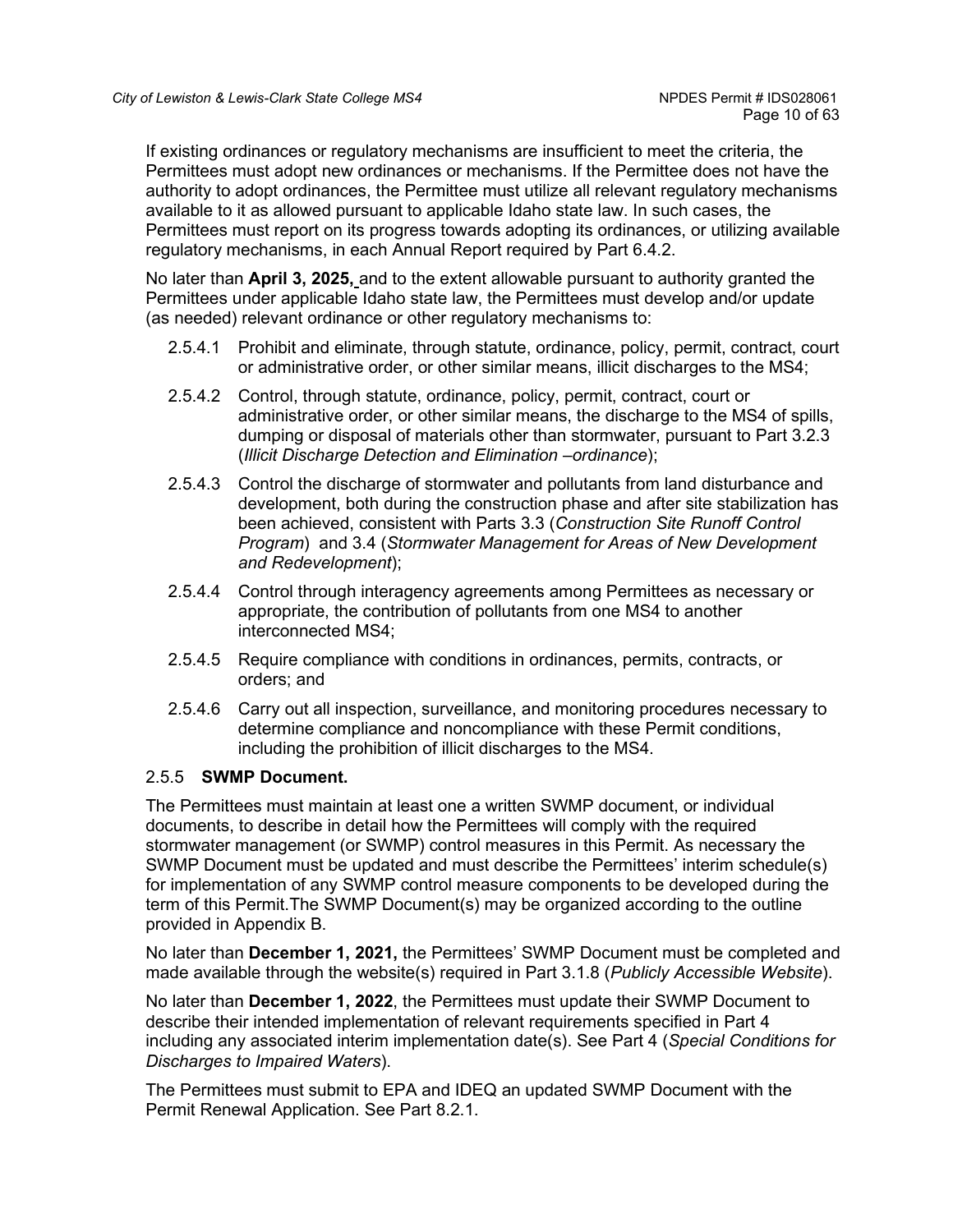## 2.5.6 **SWMP Information and Statistics**

The Permittees must maintain a method of gathering, tracking, and using SWMP information to set priorities, and assess Permit compliance. The Permittees must track activities and document program outcomes to illustrate progress on the respective SWMP control measure (e.g., the number of inspections, official enforcement actions, and/or types of public education actions, etc.), and cite relevant information and statistics, reflecting the specific reporting period, in each Annual Report.

## 2.5.7 **SWMP Resources**

The Permittees must provide adequate finances, staff, equipment and other support capabilities to implement the control measures and other requirements outlined in this Permit.

## 2.5.8 **Transfer of Ownership, Operational Authority, or Responsibility for SWMP Implementation.**

The Permittees must implement the required SWMP control measures of this Permit in all new areas added or transferred to the Permittees' MS4s (or for which one or more Permittees become responsible for implementation of SWMP control measures) as expeditiously as practicable, but not later than one (1) year from addition of the new areas. The Permittees must notify EPA and IDEQ in the next Annual Report of any additions or changes, and schedules for implementation in new areas, and must update their SWMP Document accordingly.

# 2.5.9 **Best Management Practice (BMP) Selection[1](#page-10-1)**

Best management practices must be designed, implemented, monitored, and maintained by the Permittee to fully protect and maintain the beneficial uses of waters of the United States and to improve water quality at least to the maximum extent practicable. When selecting best management practices the Permittee must consider and, if practicable, utilize practices identified in the Idaho Department of Environmental Quality Catalog of Storm water Best Management Practices for Idaho Cities and Counties, (http://www.deq.idaho.gov/waterquality/wastewater/stormwater/)..

## <span id="page-10-0"></span>**2.6 Alternative Control Measure Requests**

## 2.6.1 **General Requirement.**

The Permittees may request that EPA and IDEQ consider any alternative documents, plans, or programs that the Permittees believe to be equivalent to a required SWMP control measure, or control measure component, specified in Part 3 or Part 4 of this Permit.

Alternative documents, plans, or programs must be submitted pursuant to Part 2.6.3 (*Content of ACM Request)* for EPA and IDEQ review and consideration no later than **October 1, 2022.**

## 2.6.2 **Actions to Address Discharges to Impaired Waters**

For the purposes of this Permit, an Alternative Control Measure (ACM) also includes the Permittees' individual or collective actions to address discharges to impaired waters as specified in Part 4 (*Special Conditions for Discharges to Impaired Waters*).

As specified in Part 4.2, the Permittees must submit at least one Monitoring/Assessment

<span id="page-10-1"></span><sup>1</sup> Part 2.5.9 is a condition of the IDEQ's *Final §401 Water Quality Certification for the City of Lewiston and Lewis-Clark State College Municipal Separate Storm Sewer Systems (MS4), NPDES Permit# IDS028061*, dated January 15, 2020 and June 21, 2021.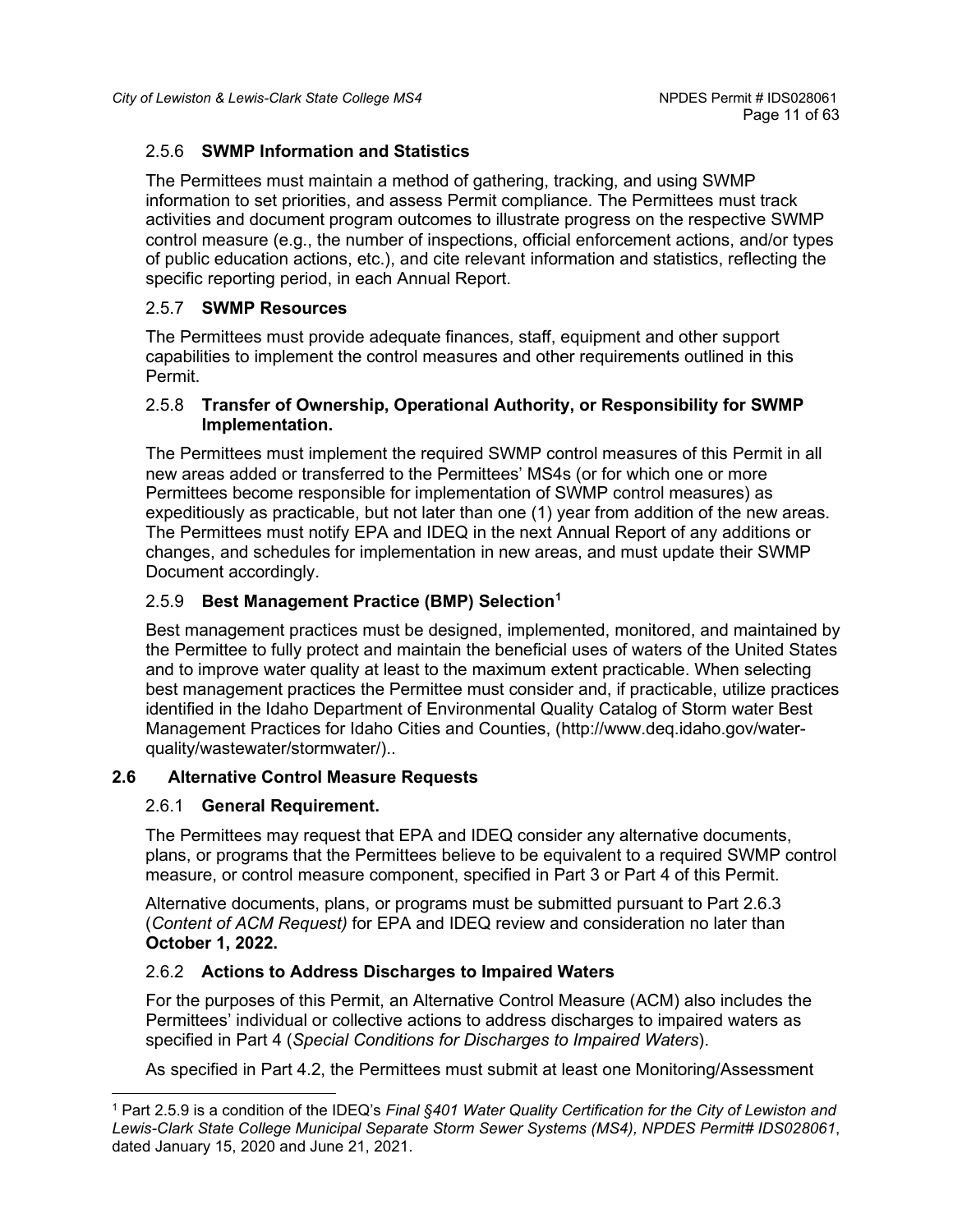Plan to assess pollutant discharges, and a written description of at least two (2) Pollutant Reduction Activities to address expectations in the Total Maximum Daily Load analyses for Tammany Creek and Lindsay Creek. These documents must be submitted pursuant to Part 2.6.3 for EPA review and consideration no later than **October 1, 2022.**

## 2.6.3 **Content of Alternative Control Measure Request**

In support of its ACM Request, the Permittees must submit a complete copy of the relevant alternative document, plan, or program, and include:

- 2.6.3.1 A detailed written discussion identifying the original required minimum SWMP control measure or control measure component, that is addressed by the Permittees' submittal, and the reasons, rationale, citations, and/or references sufficient to demonstrate that the alternative document, plan, or program meets or exceeds the requirements of the SWMP control measure or control measure component it is meant to replace;
- 2.6.3.2 A detailed schedule the Permittees intend to follow to enact the ACM in its jurisdiction prior to the expiration date of this Permit; and
- 2.6.3.3 A description of any local public notice or public engagement process, including relevant results of such public engagement, that the Permittees conducted regarding the ACM prior to submittal.

#### 2.6.4 **Recognition of Alternative Control Measures**

Upon receipt of a Permittees' ACM Request and in consultation with IDEQ, EPA will assess if the document, plan**,** or program meets the requirements of this Permit to be deemed equivalent to the SWMP control measure or control measure component.

If EPA determines that the document, plan**,** or program meets the requirements of this Permit, EPA will modify this Permit to reference the ACM. When new, specific permit terms or conditions are warranted, EPA will notify the Permittees and the public of its intent to add such terms or conditions to this Permit. EPA will accept public comment for a minimum of 30 days on additional permit terms or conditions pursuant to 40 CFR §§ 122.62 and 124.

As specified in Part 8.1 (*Permit Actions*), a Permittees' ACM Request does not stay any permit condition, and does not replace the required minimum control measure or control measure component until EPA completes a permit revision procedure as outlined above. Upon completion of a permit revision procedure outlined above, EPA will notify the Permittees, in writing, of its final decision to authorize the Permittees' ACM.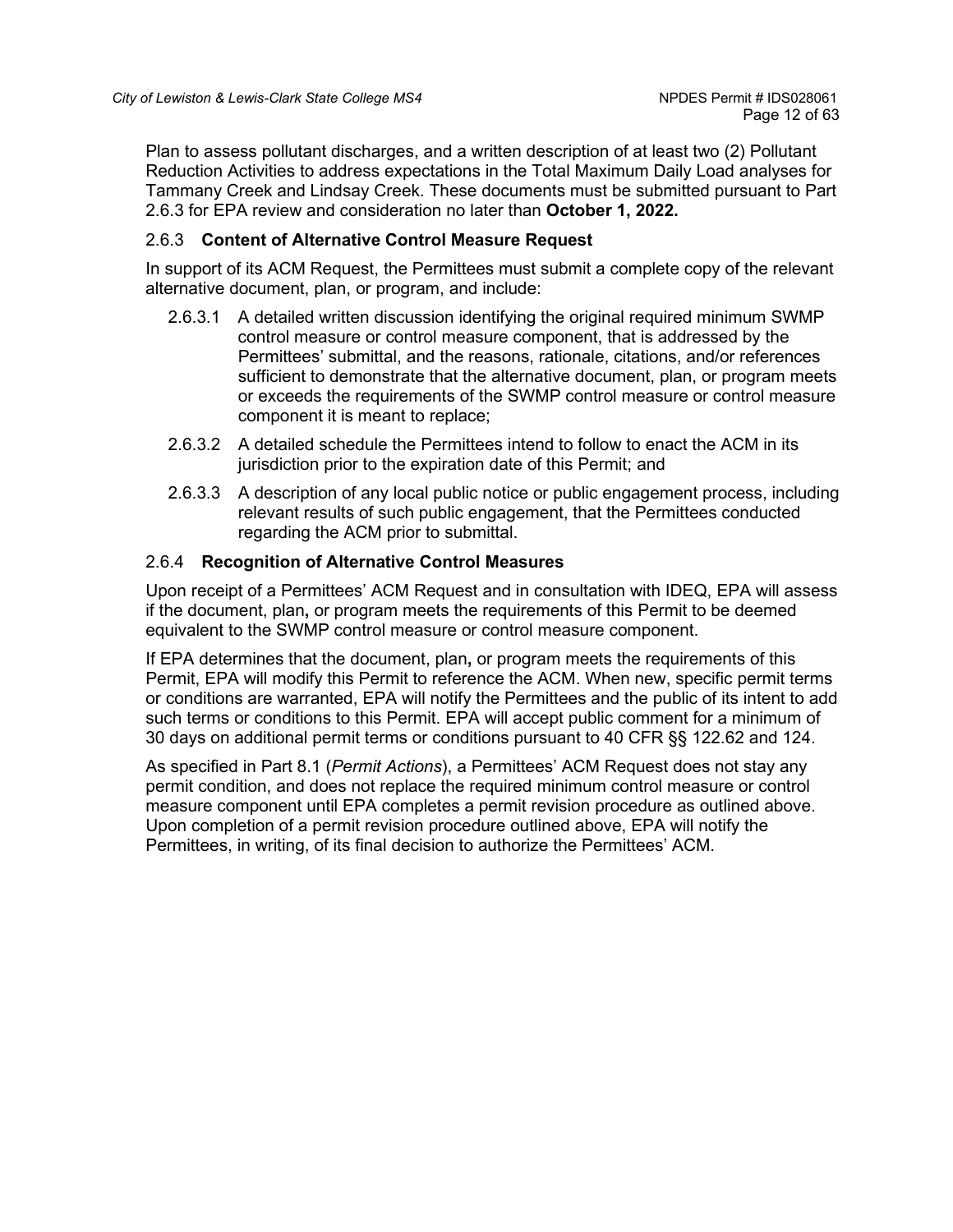# <span id="page-12-0"></span>**3 STORMWATER MANAGEMENT PROGRAM (SWMP) CONTROL MEASURES**

## <span id="page-12-1"></span>**3.1 Public Education and Outreach on Stormwater Impacts**

The Permittees must conduct, or contract with other entities to conduct, an ongoing education, outreach, and public involvement program based on stormwater issues of significance in the Permittees' jurisdictions. When applicable, the Permittees must comply with State and local public notice requirements when conducting public involvement activities.

#### 3.1.1 **Compliance Dates**

No later than **October 1, 2021,** the Permittees must begin implementation of the required components described in Parts 3.1.2 through 3.1.8 below.

No later than **April 3, 2025,** the Permittees must fully implement all required components described in Parts 3.1.2 through 3.1.8 below.

3.1.1.1 If one or more of the Permittees seek to comply with any SWMP control measure component, or combination of components, in this Part using one or more ACMs, the Permittee(s) must submit a request in accordance with Part 2.6 (*Alternative Control Measure Requests*) no later than **October 1, 2022.**

# 3.1.2 **Conduct an Education, Outreach and Public Involvement Program**

The Permittees' education and outreach program must include coordination and educational efforts targeting at least one of the four audiences listed in Part 3.1.4 below. The goal of the education and outreach program is to reduce the behaviors and practices that cause or contribute to adverse stormwater impacts on receiving waters by increasing audience understanding of actions they can take to prevent pollutants in stormwater runoff entering the MS4 and into local receiving waters.

The public involvement program must inform and engage interested stakeholders in the Permittees' development and implementation of the SWMP control measures, to the extent allowable pursuant to authority granted the individual Permittee under Idaho state law.

To be considered adequate, the Permittees' implementation of the education, outreach and public involvement program must include the activities in Parts 3.1.3 through 3.1.8 below.

## 3.1.3 **Stormwater Education Activities**

The Permittees must distribute and/or offer at least eight (8) educational messages or activities over the permit term to the selected audience(s) identified in Part 3.1.4 below.

Educational messages or activities may include printed materials such as brochures or newsletters; electronic materials such as websites; mass media such as newspaper articles or public service announcements; targeted workshops, or other educational events; or other viable format. The Permittees may use existing materials if the materials conveythe message the Permittees choose to deliver. The Permittees may develop its own educational materials and means of delivering its message(s). Based on the target audience's demographic, the Permittees must consider delivering its selected messages and/or activities in an appropriate manner in language(s) other than English.

## 3.1.4 **Target Audience(s) and Topics**

The Permittees must, at a minimum, select at least one audience and focus its efforts on conveying relevant messages using one or more of the topics listed below for the selected target audience. Topics listed are not exclusive, and the Permittees may focus their efforts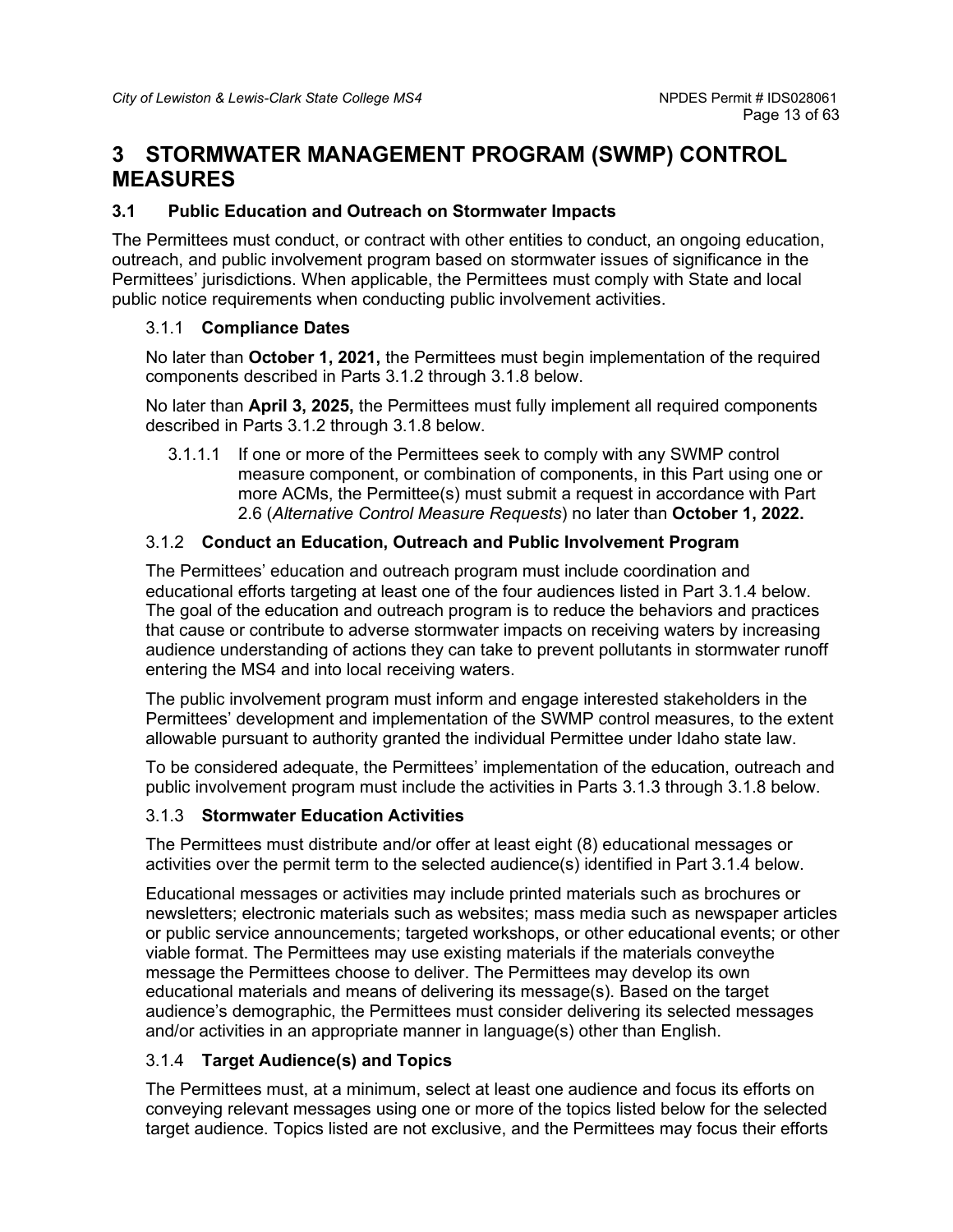on one or more audience(s) and topics most relevant to the community.

For any Permittee without legal authority over private property (i.e., a college, university, highway district, state department of transportation, school district, drainage district, and/or other public entity), the term "target audience" is clarified to mean any employees, consultants, students, clients, or members of the public for whom the Permittee provides its services.

- 3.1.4.1 General Public (including homeowners, homeowner's associations, landscapers, and property managers)
	- General impacts of stormwater flows into surface water, and appropriate actions to prevent adverse impacts;
	- Impacts from impervious surfaces and appropriate techniques to avoid adverse impacts;
	- Yard care techniques protective of water quality, such as composting;
	- Best management practices (BMPs) for proper use, application and storage of pesticides, herbicides, and fertilizers;
	- Litter and trash control and recycling programs;
	- BMPs for power washing, carpet cleaning and auto repair and maintenance;
	- Low Impact Development/green infrastructure techniques, including site design, pervious paving, retention of mature trees/vegetation, landscaping and vegetative buffers;
	- Appropriate maintenance of landscape features providing water quality benefits;
	- Source control BMPs and environmental stewardship;
	- Impacts of illicit discharges and how to report them;
	- Actions and opportunities for pet waste control/disposal,
	- Water wise landscaping, water conservation, water efficiency.
- 3.1.4.2 Business/Industrial/Commercial/Institutions (including home based and mobile businesses)
	- General impacts of stormwater flows into surface water, and appropriate actions to prevent adverse impacts;
	- Impacts from impervious surfaces and appropriate techniques to avoid adverse impacts;
	- BMPs for use and storage of automotive chemicals, hazardous cleaning supplies, vehicle wash soaps and other hazardous materials;
	- BMPs for power washing, carpet cleaning and auto repair and maintenance;
	- BMPs for proper use, application and storage of pesticides, herbicides, and fertilizers;
	- Low Impact Development/green infrastructure techniques, including site design, pervious paving, retention of mature trees/vegetation, landscaping and vegetative buffers;
	- Appropriate maintenance of landscape features providing water quality benefits;
	- Impacts of illicit discharges and how to report them;
	- Litter and trash control and recycling programs
	- Water wise landscaping, water conservation, water efficiency.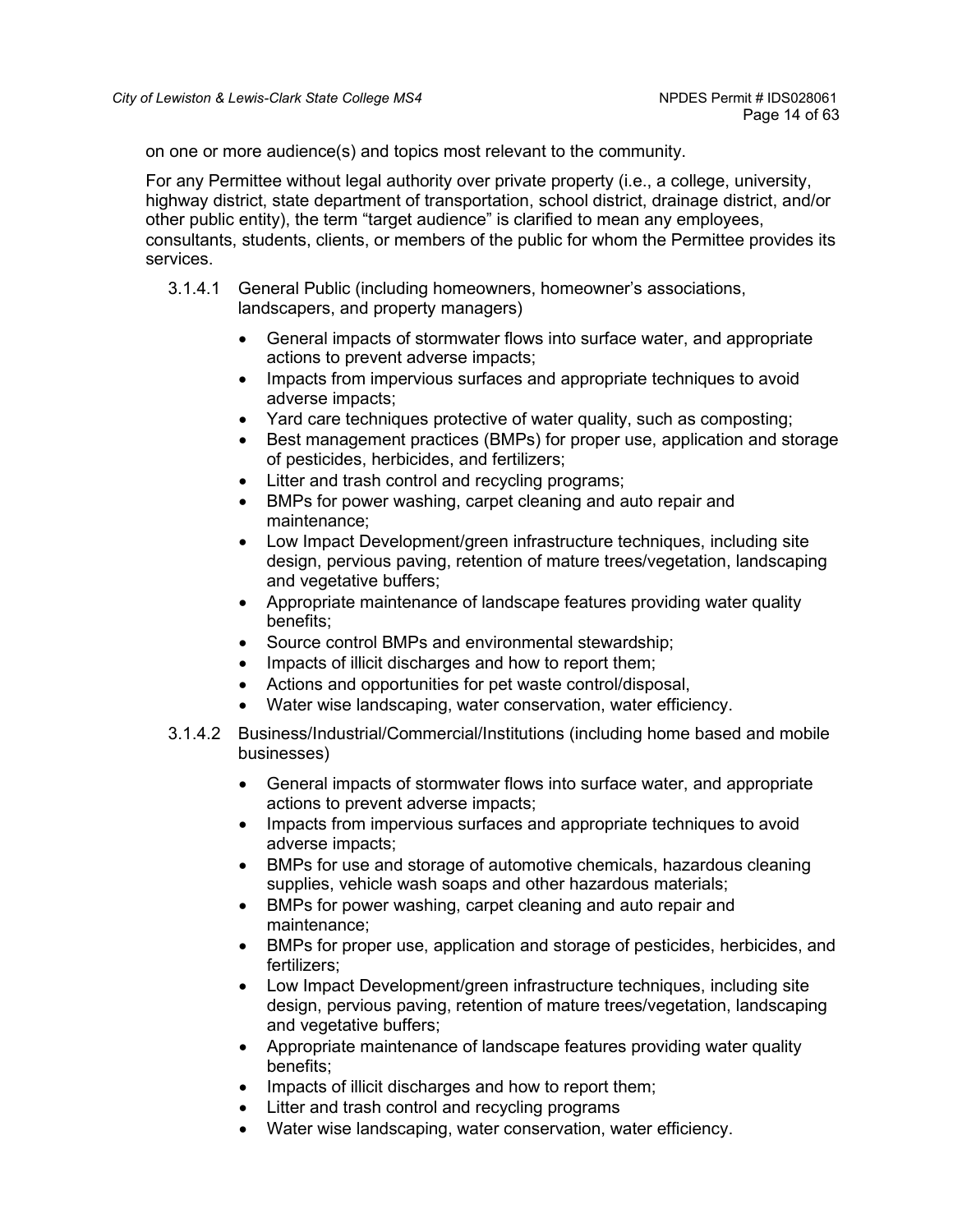- 3.1.4.3 Construction/Development (e.g., Engineers, Contractors, Developers, Landscape Architects, Site Design Professionals)
	- General impacts of stormwater flows into surface water, and appropriate actions to prevent adverse impacts;
	- Impacts from impervious surfaces and appropriate techniques to avoid adverse impacts;
	- Stormwater treatment and volume control practices;
	- Technical standards for stormwater site plans; including appropriate selection, installation, and use of required construction site control measures
	- Low Impact Development/green infrastructure techniques, including site design, pervious paving, retention of mature trees/vegetation, landscaping and vegetative buffers;
	- Appropriate maintenance of landscape features providing water quality benefits;
	- Water wise landscaping, water conservation, water efficiency.
- 3.1.4.4 Elected Officials, Land Use Policy and Planning Staff
	- General impacts of stormwater flows into surface water, and appropriate actions to prevent adverse impacts;
	- Impacts from impervious surfaces and appropriate techniques to avoid adverse impacts;
	- Low Impact Development/green infrastructure techniques, including site design, pervious paving, retention of mature trees/vegetation, landscaping and vegetative buffers.

# 3.1.5 **Assessment**

The Permittees must begin to assess, or participate in one or more efforts to assess, the understanding of the relevant messages and adoption of appropriate behaviors by their target audience(s). The resulting assessments must be used to direct future stormwater education and outreach resources most effectively. Information summarizing the Permittees' incremental assessment of any specific education, outreach and/or public involvement activities conducted over the relevant reporting period must be included in each Annual Report.

# 3.1.6 **Tracking**

The Permittees must track and maintain records of their education, outreach and public involvement activities and include descriptive summary of their activities in the corresponding Annual Report.

## 3.1.7 **Education on SWMP Control Measures**

For each SWMP control measure listed below, the Permittees must provide educational opportunities and materials for appropriate audiences in their jurisdiction.

3.1.7.1 **Outreach/Training on Construction Site Control Measures:** At least twice during the Permit term, the Permittees must provide educational materials for construction operators working in their jurisdiction pertaining to the Permittees' requirements for appropriate selection, design, installation, use and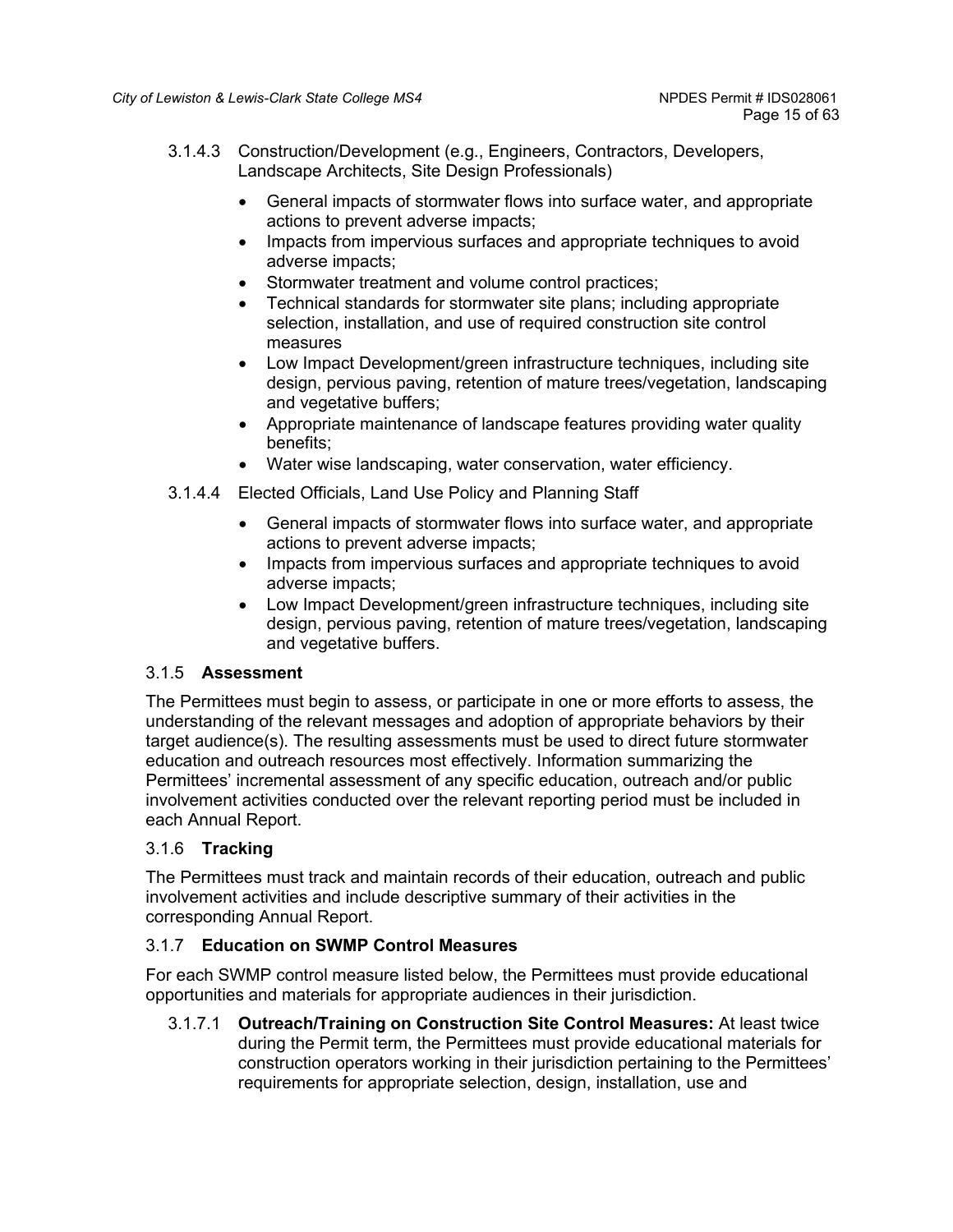maintenance of required construction site controls imposed by the Permittees as described in Part 3.3.3.

3.1.7.2 **Outreach/Training on Permanent Stormwater Controls:** At least twice during the Permit term, the Permittees must provide opportunity and/or conduct training sufficient to educate and ensure that engineers, site designers, and/or other locally appropriate audiences working in their jurisdiction are aware and informed of appropriate selection, design, installation, use, and maintenance of permanent stormwater controls imposed by the Permittees as described in Part 3.4.3.

## 3.1.8 **Publicly Accessible Website**

The Permittees must maintain and promote at least one publicly-accessible website with information on the Permittees' collective SWMP implementation, points of contact, and educational materials for audience(s) listed in Part 3.1.4. The website must be updated at least annually prior to the submittal of Annual Reports to EPA, and/or as new material is available. The Permittees' joint website must incorporate the following minimum features:

- 3.1.8.1 **Phone numbers, and/or other direction** to assist the public to report illicit discharges, illicit connections, and illegal dumping activity;
- 3.1.8.2 **Reports, plans, strategies, or documents** generated by the Permittees in compliance with this Permit, in draft form when the Permittee is soliciting input from the public, and in final form when the document is completed;
- 3.1.8.3 **Information regarding ordinances, policies and/or guidance** documents related to each Permittee's requirements for construction and permanent stormwater management control, including education opportunities, training, licensing, and/or permitting process for the individual Permittee's jurisdiction; and
- 3.1.8.4 **Permittee contact information**, including phone numbers for relevant staff, mailing addresses, and electronic mail addresses.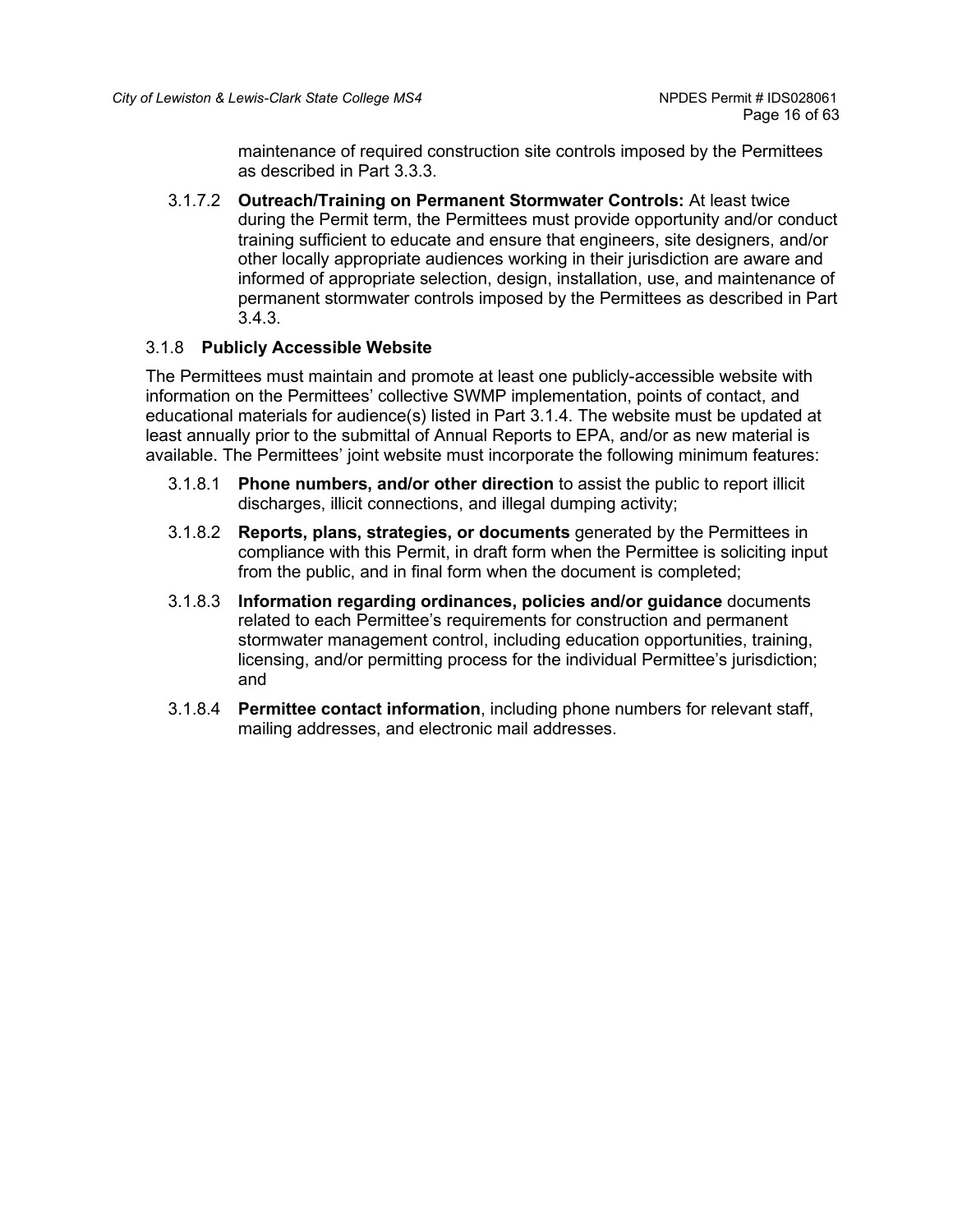## <span id="page-16-0"></span>**3.2 Illicit Discharge Detection and Elimination**

The Permittees must implement and enforce a program to detect and eliminate illicit discharges into the MS4, to the extent allowable pursuant to authority granted the individual Permittee under Idaho state law.

An illicit discharge is any discharge to an MS4 that is not composed entirely of stormwater. Any exceptions are conditional as identified in Part 2.4 (*Non-stormwater Discharges*).

#### 3.2.1 **Compliance Dates**

No later than **April 3, 2025,** the Permittees must revise and update their existing illicit discharge management program as necessary to include the required components described in Parts 3.2.2 through 3.2.9 below.

3.2.1.1 If one or more of the Permittees seek to comply with any SWMP control measure component, or combination of components in this Part using one or more ACMs, the Permittee(s) must submit a request in accordance with Part 2.6 (*Alternative Control Measure Requests*) no later than **October 1, 2022.**

#### 3.2.2 **MS4 Map and Outfall Inventory**

The Permittees must update, or develop if not already completed, their individual or collective map of their MS4(s) and all associated outfall locations under its operational control in the Permit Area.

The Permittees must maintain at least one outfall and interconnection inventory to accompany the MS4 map(s). The purpose of the inventory is to identify each outfall and interconnection discharging from the individual Permittee's MS4; record its location (by latitude and longitude) and overall physical condition; and provide a framework for the Permittees to track its outfall inspections, dry weather discharge screenings, maintenance, and other activities required by this Permit.

The Permittees may integrate these efforts into any existing asset management program, provided the Permittee(s) explain their management approach in the SWMP Document required by Part 2.5.5.

No later than **April 3, 2025,** an electronic GIS version of the MS4 map, and the accompanying Outfall Inventory, must be submitted to EPA and IDEQ as part of the Permit Renewal Application required by Part 8.2. Prior to this date, all available GIS data layers must be shared with EPA and/or IDEQ upon request.

To be considered adequate, the MS4 Map and Outfall Inventory must depict and/or contain the following information:

3.2.2.1 Location of all inlets, catch basins, and outfalls owned/operated by the Permittee, including a unique identifier for each outfall, spatial location (latitude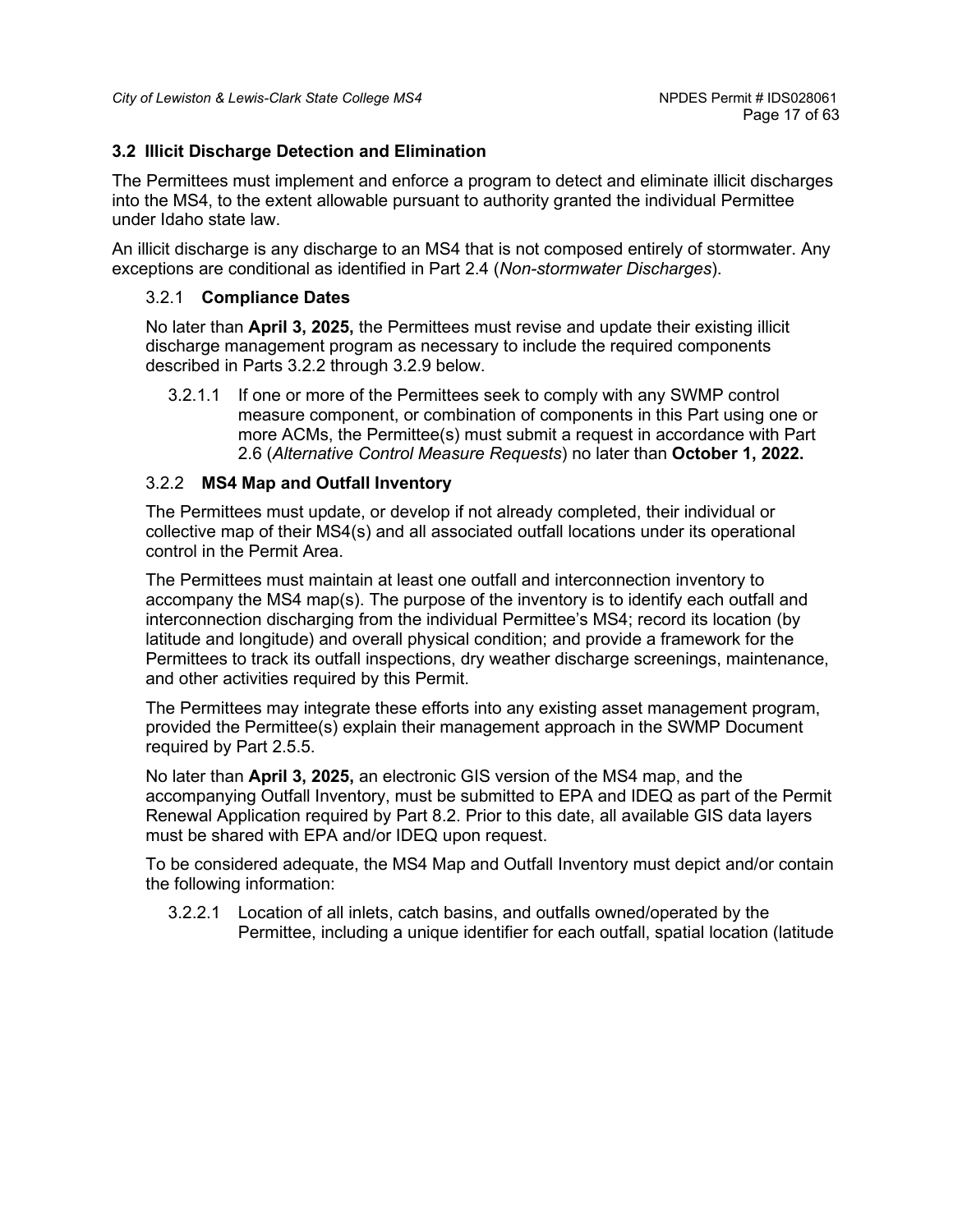and longitude, with a minimum accuracy of +/-30 feet), and general information regarding dimensions, shape, material (concrete, PVC, etc.);

- 3.2.2.2 Location of all MS4 collection system pipes, open channel conveyances, (laterals, mains, etc.) owned/operated by the Permittee, including locations where the MS4 is physically interconnected to the MS4 of another operator;
- 3.2.2.3 Location of structural flood control devices, if different from the characteristics listed above;
- 3.2.2.4 Names and locations of waters of the U.S. that receive discharges from the inventoried MS4 outfalls, including an indication of all use impairments as identified by IDEQ in the most recent Integrated Report;
- 3.2.2.5 Location of all existing permanent stormwater controls which are part of the MS4 owned and/or operated by the Permittee, including structural or treatment controls (e.g., detention and retention basins, infiltration systems, bioretention areas, swales, oil/water separators and/or other proprietary systems);
- 3.2.2.6 Location and characteristics of any MS4 outfalls with ongoing dry weather flows identified by the Permittee as being caused by irrigation return flows and/or groundwater seepage; and
- 3.2.2.7 Location of Permittee-owned vehicle maintenance facilities, material storage facilities, heavy equipment storage areas, maintenance yards, and snow disposal sites; Permittee-owned or operated parking lots and roads in areas served by the MS4.

## 3.2.3 **Ordinance and/or other regulatory mechanisms**

The Permittees must prohibit non-stormwater discharges into the MS4 (except those conditionally allowed by Part 2.4) through enforcement of an ordinance or other regulatory mechanism to the extent allowable under Idaho state law. The Permittees must implement appropriate enforcement procedures and actions, including a written policy of enforcement escalation procedures for recalcitrant or repeat offenders, to ensure compliance.

To be considered adequate, the ordinance or regulatory mechanism must:

- 3.2.3.1 Authorize the Permittee to control and respond to the discharge of spills into the MS4 to the extent allowable pursuant to authority granted the individual Permittee under Idaho state law;
- 3.2.3.2 Authorize the Permittee to prohibit illicit connections, and the dumping or disposal of materials other than stormwater, into the MS4; and
- 3.2.3.3 Authorize the Permittee to prohibit, and eliminate, at a minimum, the following discharges to the MS4 to the extent allowable pursuant to authority granted the individual Permittee under Idaho state law:
	- Sewage;
	- Discharges of wash water resulting from the hosing or cleaning of gas stations, auto repair garages, or other types of automotive services facilities;
	- Discharges resulting from the cleaning, repair, or maintenance of any type of equipment, machinery, or facility, including motor vehicles, cement-related equipment, and port-a-potty servicing, etc.;
	- Discharges of wash water from mobile operations, such as mobile automobile or truck washing, steam cleaning, power washing, and carpet cleaning, etc.;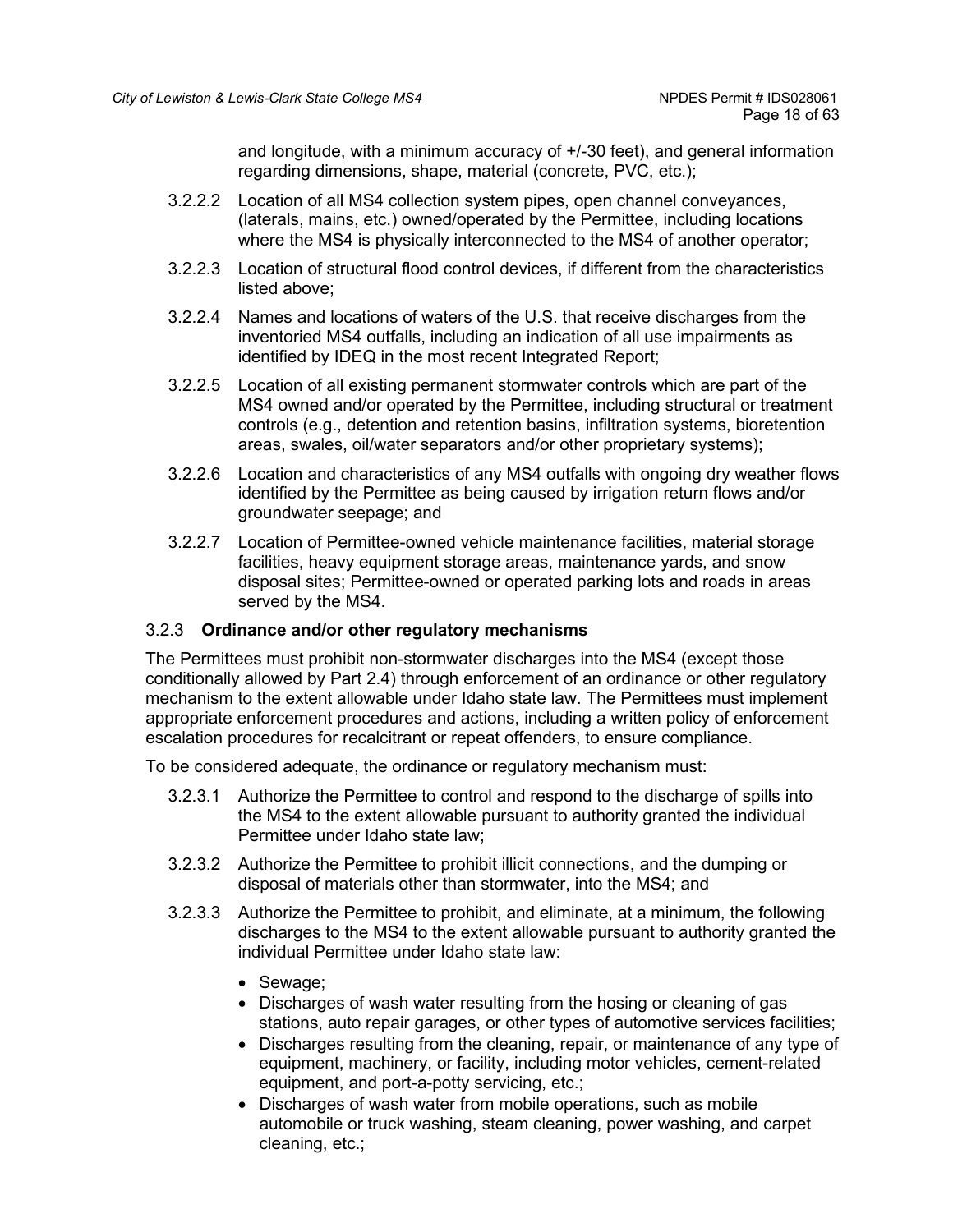- Discharges of wash water from the cleaning or hosing of impervious surfaces in municipal, industrial, commercial, and residential areas including parking lots, streets, sidewalks, driveways, patios, plazas, work yards and outdoor eating or drinking areas, etc., where detergents are used and spills or leaks of toxic or hazardous materials have occurred (unless all spilled material has been removed);
- Discharges of runoff from material storage areas containing chemicals, fuels, grease, oil, or other hazardous materials;
- Discharges of pool or fountain water containing chlorine, biocides, or other chemicals; discharges of pool or fountain filter backwash water;
- Discharges of sediment, pet waste, vegetation clippings, or other landscape or construction-related wastes; and
- Discharges of food-related wastes (grease, fish processing, and restaurant kitchen mat and trash bin wash water, etc.).

# 3.2.4 **Illicit Discharge Complaint Report and Response Program**

At a minimum, the Permittees must respond in the following manner to reports of illicit discharges from the public:

- 3.2.4.1 **Receipt of Complaints or Reports from the Public**: The Permittees must maintain a dedicated telephone number, email address, and/or other publicly available and accessible means (in addition to the website required in Part 3.1.8) for the public to report illicit discharges. This complaint/reporting function must be answered by trained staff during normal business hours. During nonbusiness hours, a system must be in place to record incoming calls or reports, and to guarantee timely response by the Permittee(s). The Permittees' means of receiving complaints/reports from the public must be printed and/or advertised through the appropriate education, training, and public participation materials produced under Part 3.1 (*Education, Outreach and Public Involvement*).
- 3.2.4.2 **Response to Complaints or Reports from the Public**: The Permittees must respond to and investigate all complaints or reports of illicit discharges as soon as possible, but no later than within two (2) working days.
- 3.2.4.3 **Tracking of Complaints or Reports and Actions Taken:** The Permittees must maintain a log or other means of documenting all complaints or reports of illicit discharges into the MS4, and the response or action taken by the Permittee(s)s to address the complaint or report. Such program information must be summarized for the relevant reporting period and included in each Annual Report.

# 3.2.5 **Dry Weather Outfall Screening Program**

The Permittees must conduct a dry weather analytical and field screening monitoring program to identify non-stormwater flows from MS4 outfalls during dry weather. This program must emphasize screening activities to detect and identify illicit discharges and illegal connections, and to reinvestigate potentially problematic MS4 outfalls throughout the Permit Area defined in Part 1.1. At a minimum, this program must include the following SWMP control measure components:

3.2.5.1 **Outfall Identification and Screening Protocols**: The Permittees must use reconnaissance activities, information recorded through the complaint reporting program, and (if available) existing watershed assessment or Total Maximum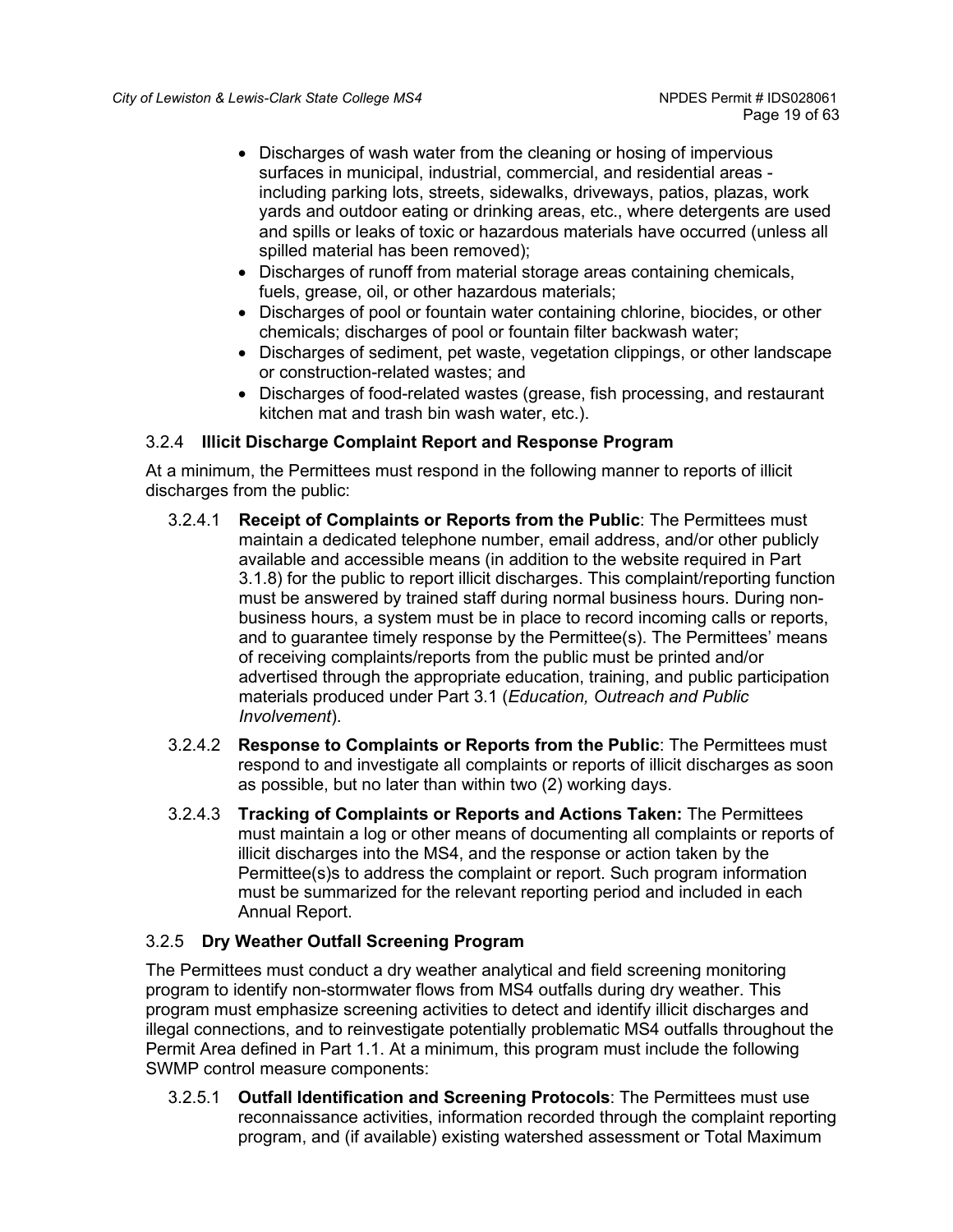Daily Load (TMDL) analyses, to prioritize and target outfalls for screening throughout their Permit Area defined in Part 1.1.

The Permittees must develop a written plan that outlines how chemical and microbiological field screening analysis will be conducted on the dry weather flows identified during the reconnaissance and screening efforts, including field screening methodologies and associated trigger thresholds used by the Permittee for determining follow-up action(s).

3.2.5.2 **Number of Outfalls to be Screened**: The Permittees must conduct visual dry weather screening of their MS4 outfalls, emphasizing those outfalls or portions of the MS4 that have not yet been inventoried or screened during the previous permit term.

> Photos may be used to document and record the physical conditions associated with selected MS4 outfalls. If the individual MS4 outfall is dry (no flows or ponded runoff), the Permittees must also document and record such observations.

If the total number of MS4 outfalls in the Permit Area defined in Part 1.1 is less than 50, the Permittees must screen all outfalls at least annually.

If the total number of MS4 outfalls in the Permit Area defined in Part 1.1 is more than 50, the Permittees must screen a minimum of 50 outfalls annually.

- 3.2.5.3 **Monitoring of Illicit Discharges**: Where dry weather flows from the MS4 are identified by the Permittees, the Permittees must identify the source of such flows, and take appropriate action to eliminate the flows to the extent allowable pursuant to authority granted the individual Permittee under Idaho state law. At a minimum, the Permittees must conduct sampling of dry weather flows via grab samples of the discharge for in-field analysis and identification, and may elect to use the following as indicator constituents: pH; total chlorine; detergents as surfactants; total phenols; *E. coli*; total phosphorus; turbidity; temperature; and suspended solids concentrations. Results of any field sampling must be compared to established trigger threshold levels and/or existing state water quality standards to direct appropriate follow-up actions by the Permittees in accordance with existing protocols and the ordinance/regulatory mechanism established by the Permittees.
- 3.2.5.4 **Maintain Records of Dry Weather Outfall Screening Program**: In each Annual Report, the Permittees must include a general summary of the results of dry weather screening program activities conducted over the preceding reporting period.

The Permittees must keep detailed records of its dry weather screening program activities conducted throughout the permit term, including the following information for each location:

- Time since last rain event; estimated quantity of last rain event;
- Site description (e.g., conveyance type, adjacent land uses); flow estimation (e.g., width of water surface, approximate depth of water, approximate flow velocity, flow rate);
- Visual observations (e.g., odor, color, clarity, floatables, deposits/stains, vegetation condition, structural condition, and biology);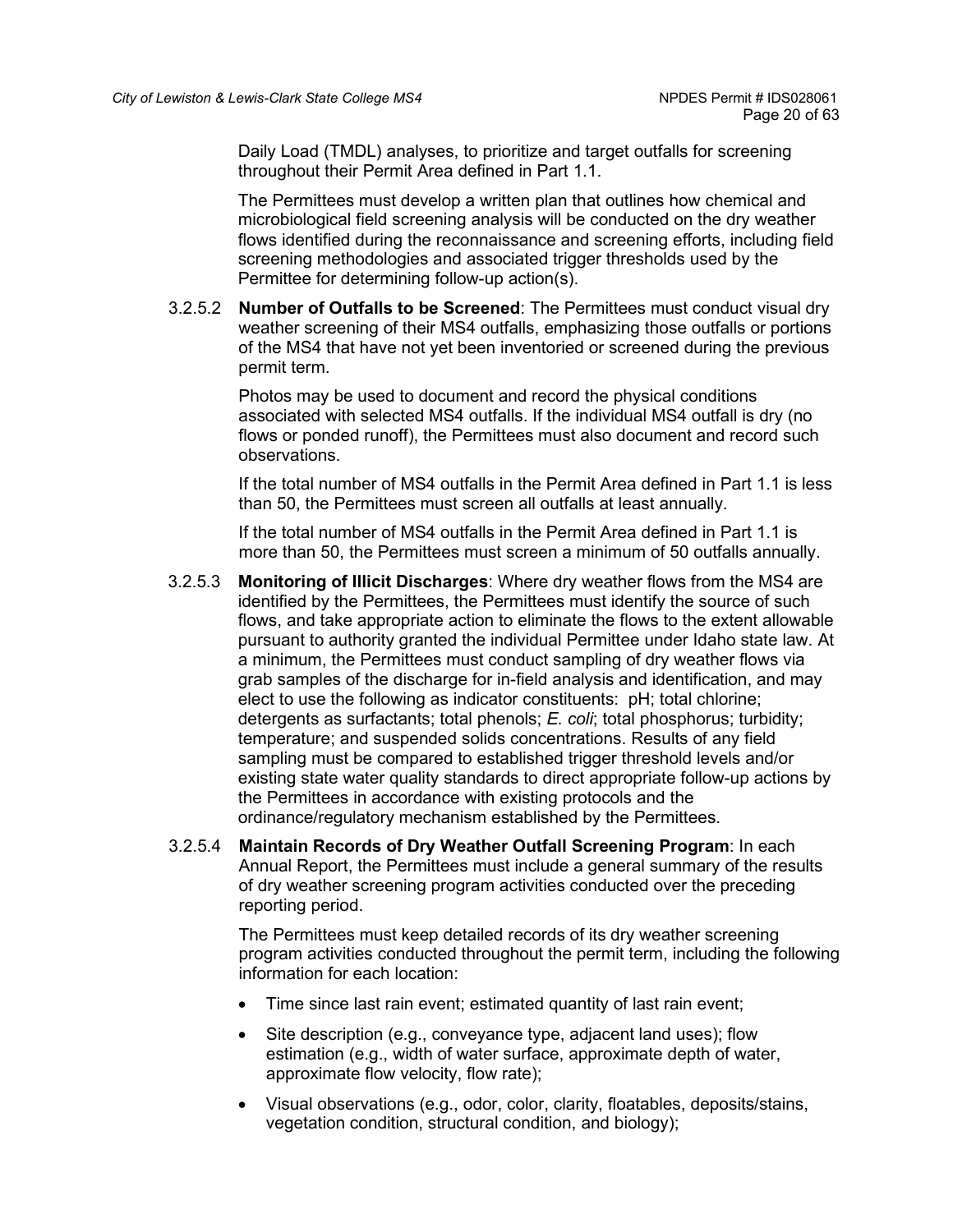• Results and documentation of any in-field sampling; recommendations for follow-up actions to address identified problems to the extent allowable pursuant to authority granted the individual Permittee under Idaho state law; and/or completed follow-up actions taken by the Permittee.

# 3.2.6 **Follow-up**

Within thirty (30) days of its detection, the Permittees must investigate recurring illicit discharges identified as a result of complaints, or identified as a result of the dry weather screening investigations and sampling, to determine the source of such discharge.

The Permittees must take appropriate action to address and eliminate the source of an ongoing illicit discharge within sixty (60) days of its detection, to the extent allowable to the Permittee(s) under Idaho state law.

- 3.2.6.1 For each MS4 outfall where the ongoing dry weather discharge is identified by the Permittees as being associated with irrigation return flows and/or groundwater seepage, "*appropriate action*" means, at a minimum, the Permittees must include documentation in the next Annual Report of the MS4 outfall location, and the facts supporting the Permittees's determination that the source is from either irrigation return flows or groundwater seepage. See also Permit Part 3.2.2.6.
- 3.2.6.2 As part of the Permit Renewal Application required by Part 8.2, the Permittees must include the complete list of all Permittee-identified MS4 outfall locations with ongoing dry weather flows associated with irrigation return flows and/or groundwater seepage.

# 3.2.7 **Prevention and Response to Spills to the MS4**

The Permittees must maintain written spill response procedures, and must coordinate their own spill prevention, containment, and response activities with the appropriate departments, programs, and agencies in the Permit Area to prevent spill related discharges from the MS4 to waters of the U.S. The Permittees must respond to, contain, and clean up any spill of sewage and other material that may discharge into the MS4 from any source (including private laterals and/or failing septic systems) in the Permit Area to the extent allowable pursuant to authority granted the individual Permittee under Idaho state law.

3.2.7.1 The Permittees must immediately report all spills of hazardous material, deleterious material, or petroleum products which may impact waters (ground and surface) of the State, as directed in Part 7.9 (*Twenty-four Hour Notice of Noncompliance Reporting*) and Appendix A.2 (*Reporting of Discharges Containing Hazardous Materials or Deleterious Material*).[2](#page-20-0)

## 3.2.8 **Proper Disposal of Used Oil and Toxic Materials**

The Permittees must coordinate with appropriate local entities to educate the Permittees' employees and members of the public of the proper management, disposal, or recycling of used oil, vehicle fluids, toxic materials, and other household hazardous wastes in the Permittee's jurisdiction.

# 3.2.9 **Illicit Discharge Detection and Elimination Training for Staff**

The Permittees must ensure that all persons responsible for investigating, identifying and

<span id="page-20-0"></span><sup>2</sup> Part 3.2.7.1 is a condition of the IDEQ's *Final §401 Water Quality Certification for the City of Lewiston and Lewis-Clark State College Municipal Separate Storm Sewer Systems (MS4), NPDES Permit# IDS028061*, dated January 15, 2020 and June 21, 2021.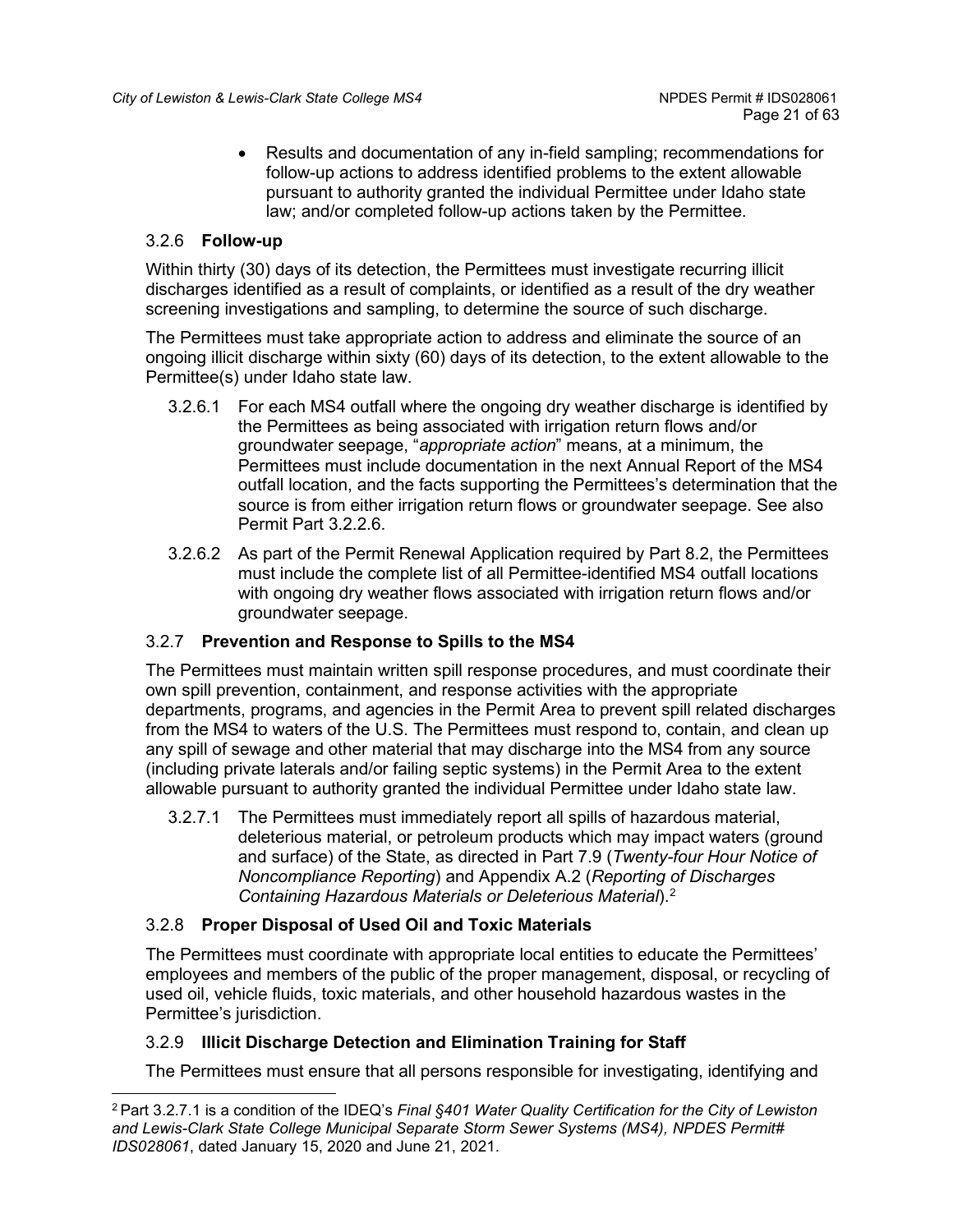eliminating illicit discharges and illicit connections into the MS4 are appropriately trained to conduct such activities. At a minimum, the Permittees' construction inspectors, maintenance field staff, and code compliance officers must be sufficiently trained to conduct dry weather screening activities and to respond to reports of illicit discharges and spills into the MS4.

The Permittees must provide orientation and training for new staff working on illicit discharge detection and elimination issues in the first six (6) months of employment.

If the Permittees utilize outside parties to perform illicit discharge detection and elimination actions, outside staff must be appropriately trained to conduct such activities.

This training may be coordinated/combined with other Permittee staff education and training requirements in Parts 3.3.7 (*Construction Runoff Control Training for Staff)*, 3.4.7 (*Permanent Stormwater Control Training for Staff)*; and 3.5.10 (*Stormwater Pollution Prevention/Good Housekeeping Training for Staff*).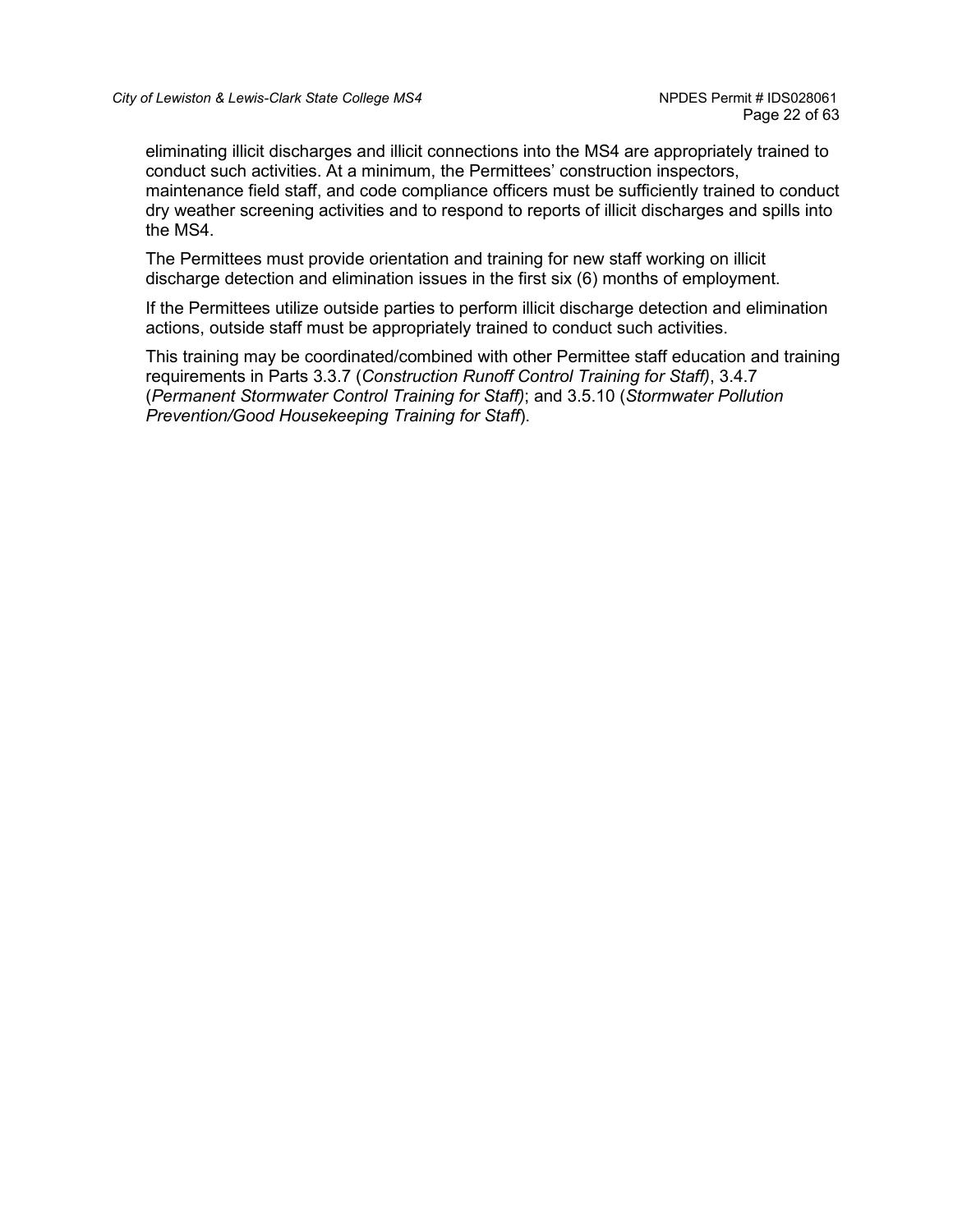## <span id="page-22-0"></span>**3.3 Construction Site Runoff Control**

#### 3.3.1 **Compliance Dates**

No later than **April 3, 2025,** the Permittees must update its existing construction site runoff control requirements to enact control measure components in Parts 3.3.2 through 3.3.7 below.

3.3.1.1 If one or more of the Permittees seek to comply with any SWMP control measure component, or combination of components, in this Part using one or more ACMs, the Permittee(s) must submit a request in accordance with Part 2.6 (*Alternative Control Measure Requests*) no later than **October 1, 2022**.

#### 3.3.2 **Ordinance and/or other regulatory mechanism.**

Through ordinance or other regulatory mechanism to the extent allowable under Idaho state law, the Permittees must require erosion controls, sediment controls, and waste materials management controls to be used and maintained at construction projects from initial clearing through final stabilization.

To be considered adequate, the Permittee's ordinance or other regulatory mechanism must require construction site operators to maintain effective controls to reduce pollutants in stormwater discharges to the MS4 from sites in the Permittee's jurisdiction, as described in Part 3.3.3. The Permittees must require construction site operators to submit construction site plans for projects disturbing one or more acres for Permittee review, as described in Part 3.3.4.The Permittees must use inspections and enforcement actions (for example, written warnings, stop work orders and/or fines) to ensure compliance, as described in Part 3.3.5 below, and must maintain a written enforcement response policy, as described in Part 3.3.6.

3.3.2.1 **Compliance with Other NPDES Permit Requirements:** For construction projects in the Permittees' jurisdictions that disturb one or more acres (including projects that disturb less than one acre but are part of a common plan of development or sale that disturb one or more acres), the Permittees must refer project site operators to obtain NPDES permit coverage under the current version of the Idaho CGP. See also Part 2.3 (*Stormwater Discharges Associated with Industrial or Construction Activity*).

## 3.3.3 **Construction Site Runoff Control Specifications**

The Permittees must require construction site operators to use erosion, sediment, and waste material management controls at construction project sites that result in land disturbance of greater than or equal to one (1) acre, including construction project sites less than one acre that are part of a larger common plan of development or sale that would disturb one acre or more. The Permittees may define appropriate controls for different types and/or sizes of construction activity occurring in their jurisdiction.

The Permittees must maintain written specifications that address the proper installation and maintenance of such controls during all phases of construction activity occurring in their jurisdiction. The Permittees may adopt specifications created by another entity which complies with this Part. Construction site runoff control specifications must consist of: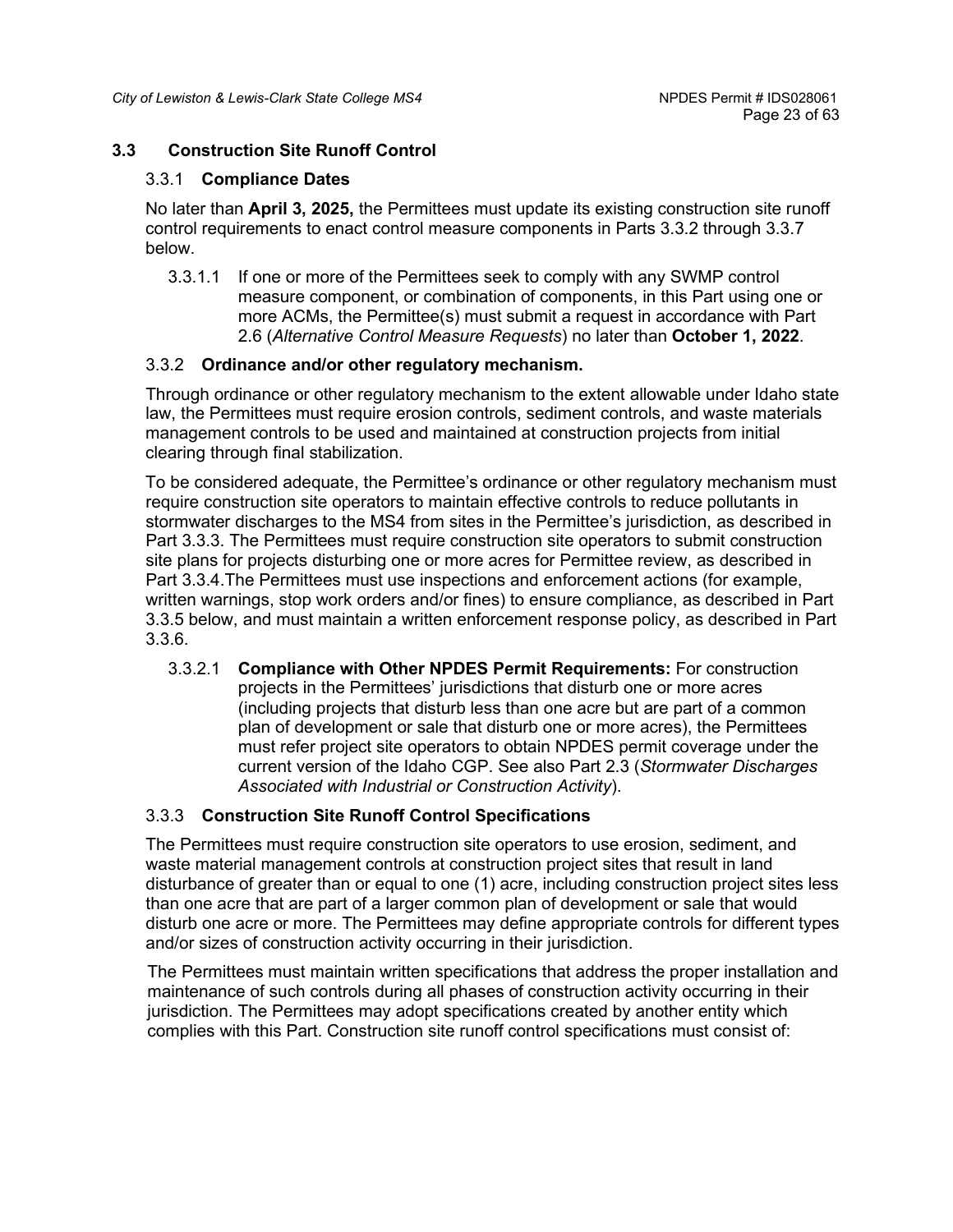- 3.3.3.1 Requirements for use of erosion control, sediment control, and waste materials management/pollution prevention practices that complement, and do not conflict with, the current version of the Idaho CGP;
- 3.3.3.2 Sizing criteria, performance criteria, illustrations, and design examples, as well as recommended operation and maintenance of each practice and guidance on selection and location of construction site runoff control practices; and
- 3.3.3.3 Specifications for long term operation and maintenance of such construction site runoff control practices to ensure that the control practices continue to perform as designed, including appropriate inspection interval and selfinspection checklists for use by the responsible party/construction site operator.

# 3.3.4 **Preconstruction Site Plan Review**

At a minimum, the Permittees must review preconstruction site plans from construction project site activity that will result in land disturbance of one (1) or more acres, including construction project site activity less than one acre that is part of a larger common plan of development or sale that would disturb one acre or more, using a checklist or similar process to determine compliance with the ordinance or other regulatory mechanism required by Part 3.3.2.

The Permittees must use individuals knowledgeable in the technical understanding of erosion, sediment, and waste material management controls to conduct such preconstruction site plan reviews.

Site plan review procedures must include consideration of the site's potential water quality impacts, and must demonstrate compliance with the ordinance or other regulatory mechanism required by Part 3.3.2.

The Permittees must ensure that any preconstruction site plan contains site-specific measures that meet the Permittee's runoff control specifications as outlined in Part 3.3.3 above, and includes any permanent stormwater management controls as outlined in Part 3.4.3 (*Permanent Stormwater Control Specifications*).

## 3.3.5 **Construction Site Inspection and Enforcement**

At a minimum, the Permittees must inspect construction sites in their jurisdiction that disturb one (1) or more acres, including construction project site activity less than one (1) acre that is part of a larger common plan of development or sale that disturbs one (1) acre or more, to ensure compliance with the Permittee's applicable requirements required by this Part.

The Permittees must establish an inspection prioritization system to identify the minimum frequency and type of inspections, using such factors as project type, total area of disturbance, location, and potential threat to water quality. The Permittees must describe its construction site inspection prioritization system in the SWMP Document required by Part 2.5.5. In each Annual Report, the Permittees must summarize the nature and number of site inspections, follow-up actions, and any subsequent enforcement actions conducted during the relevant reporting period.

The Permittee must implement procedures for receipt and consideration of information submitted by the public.

Based on the findings of individual site inspections, the Permittees must take follow-up actions (i.e., re-inspection, enforcement) to ensure compliance with its applicable requirements.

Construction site inspections conducted by the Permittees, or their designated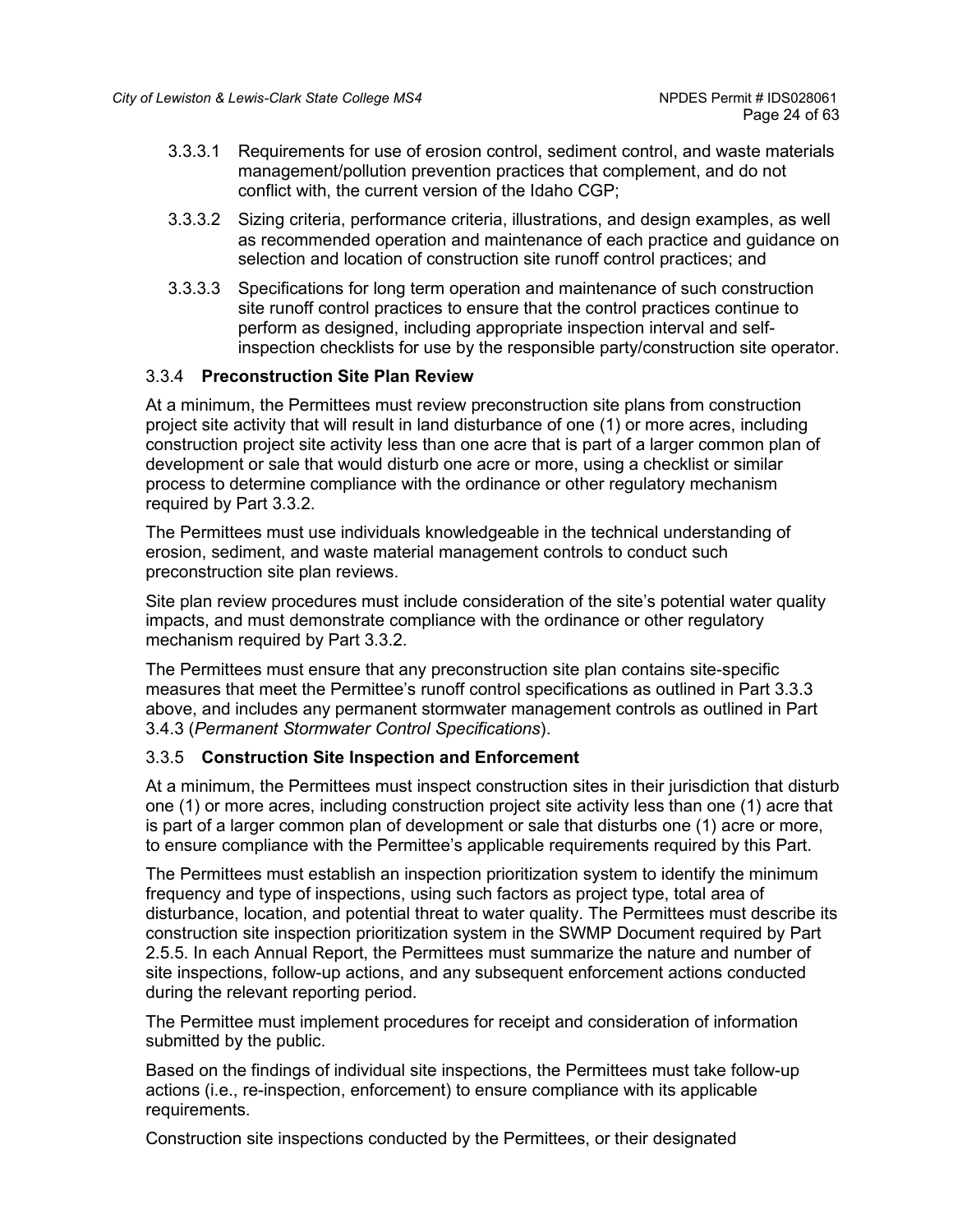representative, must include, but not be limited to:

- 3.3.5.1 A review of the site plan to determine if the intended control measures were installed, implemented, and maintained;
- 3.3.5.2 An assessment of the site's compliance with the Permittee's ordinances/requirements, including the implementation and maintenance of required control measures;
- 3.3.5.3 Visual observation of any existing or potential non-stormwater discharges, illicit connections, and/or discharge of pollutants from the site, and recommendations to the site operator for follow-up if needed;
- 3.3.5.4 Education or instruction to the construction site operator related to additional stormwater pollution prevention practices, if needed; and
- 3.3.5.5 A written or electronic inspection report.

#### 3.3.6 **Enforcement Response Policy for Construction Site Runoff Control**

The Permittees must develop, implement and maintain a written escalating enforcement response policy (ERP) or plan appropriate to its organization. The Permittees must submit the ERP for construction site runoff control to EPA and IDEQ with the Permit Renewal Application no later than **April 3, 2025**..

- 3.3.6.1 The ERP for City of Lewiston must address enforcement of construction site runoff controls for all construction projects in their jurisdiction, to the extent allowable under Idaho state law.
- 3.3.6.2 The ERP for Lewis Clark State College must address the enforcement of construction site runoff controls for all construction projects in their jurisdiction, through the use of contracts, to the extent allowable under Idaho state law.
- 3.3.6.3 Each ERP must describe the Permittee's potential response to violations with appropriate educational or enforcement responses. The ERP must address repeat violations through progressively stricter responses, as needed, to achieve compliance. The ERP must describe how the Permittee will use their available techniques to ensure compliance, such as: verbal warnings; written notices; escalated enforcement measures such as stop work orders, monetary penalties; and/or other escalating measures to the extent allowable under Idaho state law.

## 3.3.7 **Construction Runoff Control Training for Staff**

The Permittees must ensure that all persons responsible for preconstruction site plan review, site inspections, and enforcement of the Permittee's requirements are trained or otherwise qualified to conduct such activities.

The Permittees must provide training for new staff working on construction runoff control issues in the first six (6) months of employment.

If the Permittees utilize outside parties to review plans and/or conduct inspections, outside staff must be trained or otherwise qualified to conduct such activities.

This training may be coordinated/combined with other Permittee staff education and training requirements in Parts 3.2.9 (*Illicit Discharge Detection and Elimination Training for Staff*)'; 3.4.7 (*Permanent Stormwater Control Training for Staff)*; and 3.5.10 (*Stormwater Pollution Prevention/Good Housekeeping Training for Staff*).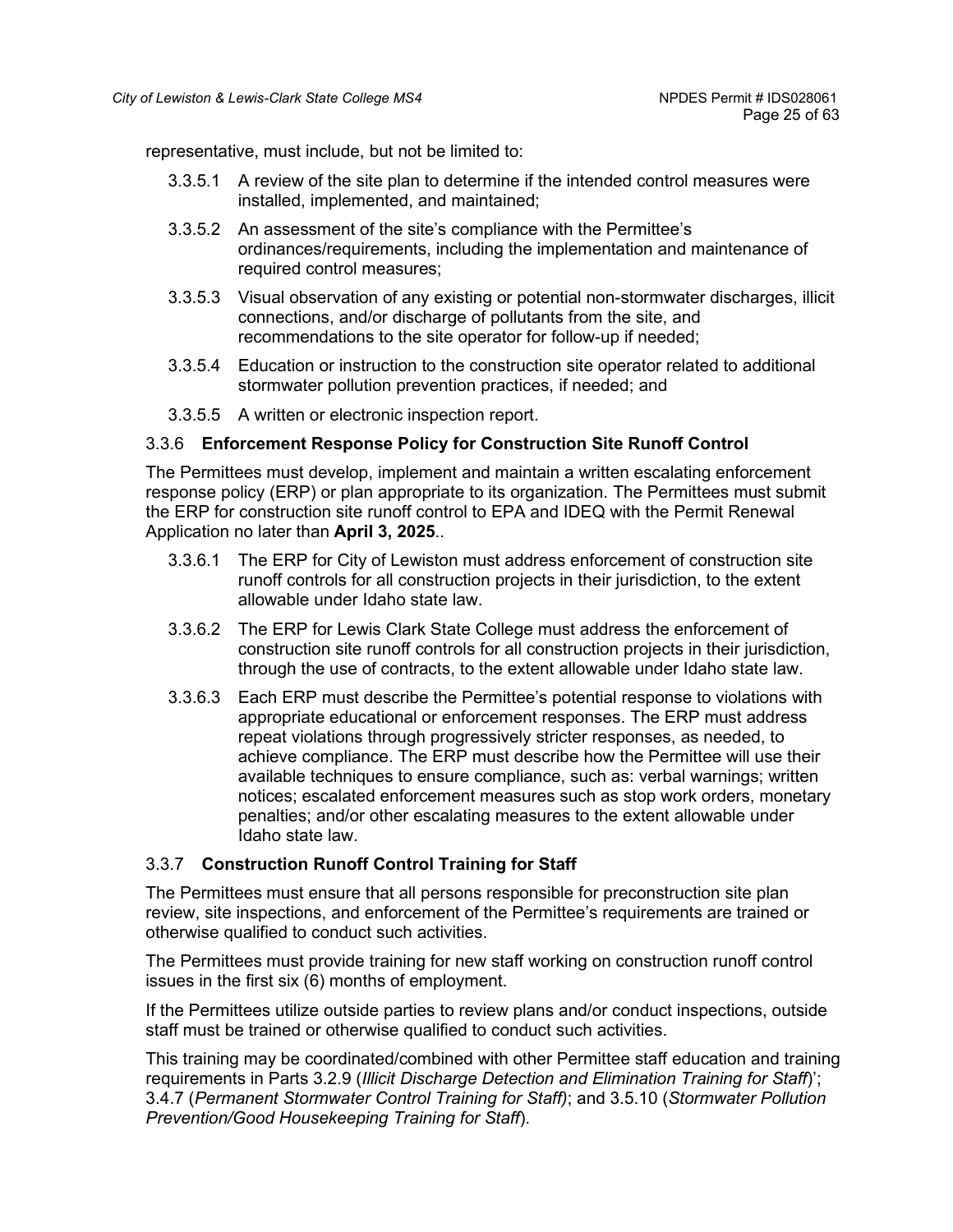#### <span id="page-25-0"></span>**3.4 Post-Construction Stormwater Management for New Development and Redevelopment**

#### 3.4.1 **Compliance Dates**

No later than **April 3, 2025,** the Permittees must update their existing controls to impose the required SWMP control measure components in Parts 3.4.2 through 3.4.7 below.

3.4.1.1 If one or more of the Permittees seek to comply with any SWMP control measure component, or combination of components, in this Part using one or more ACMs, the Permittee(s) must submit a request in accordance with Part 2.6 (*Alternative Control Measure Requests*) no later than **October 1, 2022**.

## 3.4.2 **Ordinance and/or other regulatory mechanism**

Through ordinance or other regulatory mechanism to the extent allowable under Idaho state law, the Permittees must require the installation and long-term maintenance of permanent stormwater controls at new development and redevelopment project sites that result in land disturbance of greater than or equal to one (1) acre (including construction project sites less than one acre that are part of a larger common plan of development or sale that would disturb one acre or more) and that discharge into the MS4.

Required permanent stormwater controls must be sufficient to retain onsite the runoff volume produced from a 24-hour, 95th percentile storm event; or sufficient to provide the level of pollutant removal greater than pollutant removal expected by using onsite retention of runoff volume produced from a 24-hour, 95th percentile storm event.

- 3.4.2.1 **Treatment equivalent to the onsite stormwater design standard**: Using a continuous simulation hydrologic model or other comparable evaluation tool, the Permittee may establish stormwater treatment requirements which attain an equal or greater level of water quality benefits as onsite retention of stormwater discharges from new development and redevelopment sites. Such equivalent expressions of the onsite retention of the  $95<sup>th</sup>$  percentile storm volume must be submitted to EPA as an ACM Request pursuant to Part 2.6.
- 3.4.2.2 **Alternatives for Local Compliance.** The Permittees' ordinance and/or regulatory mechanism may allow alternatives for project operators to comply with the Permittees' onsite retention requirement at a particular site based on factors of technical infeasibility, and/or site constraints. Such feasibility or constraint factors may include, but are not limited to: shallow bedrock; high groundwater; groundwater contamination; soil instability as documented by a thorough geotechnical analysis; site/engineering-based conditions such as soils that do not allow for infiltration of the required volume of storm water runoff; and/or a land use that is inconsistent with capture, reuse and/or infiltration of stormwater.
- 3.4.2.3 **Plan Review and Approval:** The ordinance and/or other regulatory mechanism must include procedures for the Permittees' review and approval of permanent stormwater control plans for new development and redevelopment projects, consistent with Parts 3.3.4 (*Preconstruction Site Plan Review and Approval*) and 3.4.4 (*Permanent Controls Plan Review and Approval*).

## 3.4.3 **Permanent Stormwater Controls Specifications**

The Permittees must specify permanent stormwater controls for project sites in their jurisdiction to install for sites that result in land disturbance of greater than or equal to one (1) acre (including construction project sites less than one acre that are part of a larger common plan of development or sale that would disturb one acre or more) and that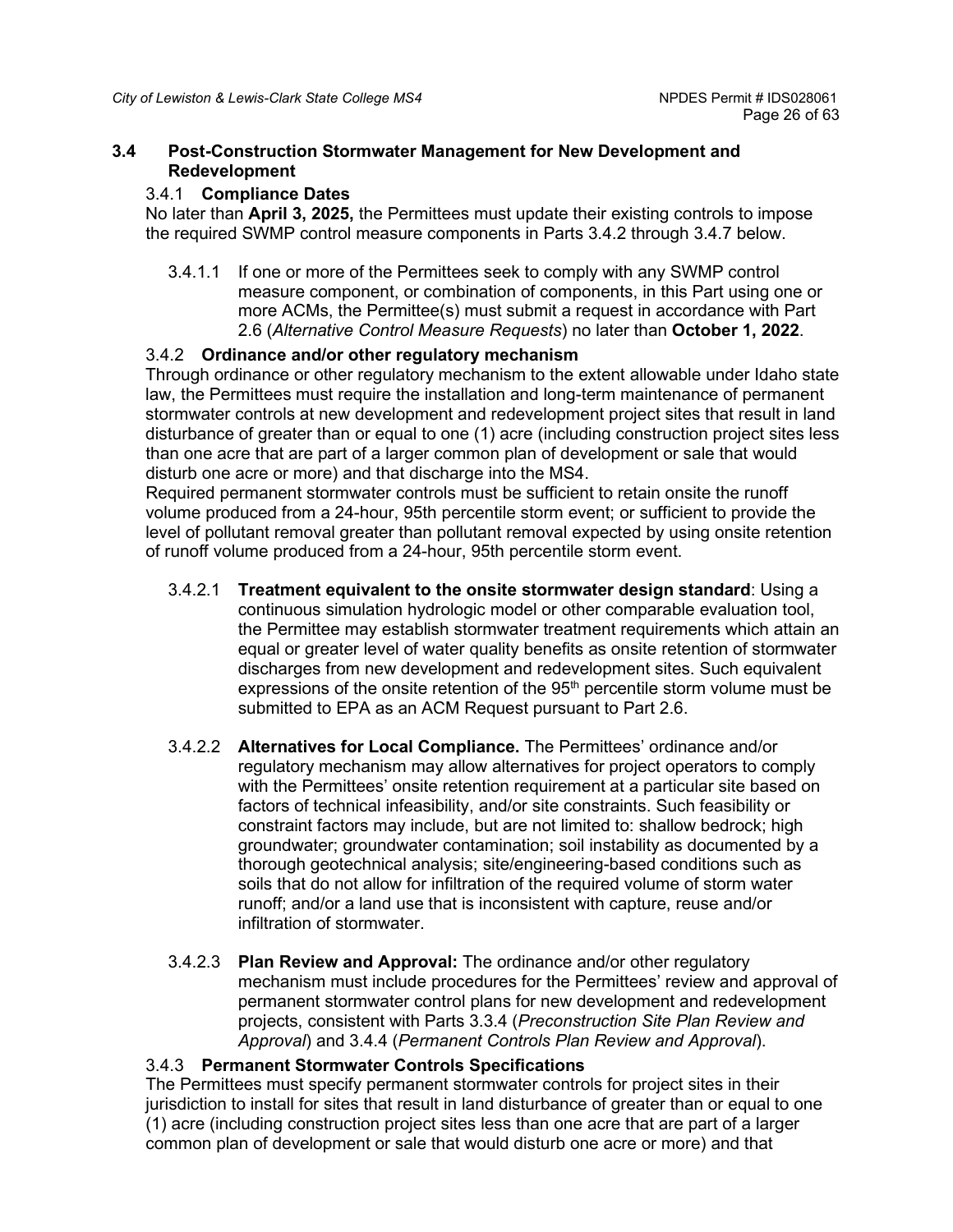discharge into the MS4. The Permittees may define appropriate controls for different types and/or sizes of site development activity occurring in their jurisdiction.

The Permittees must develop, or update as necessary, any written specifications to address proper design, installation, and maintenance of required permanent stormwater controls. A Permittee may adopt specifications created by another entity that complies with this Part. The written specifications must include:

- 3.4.3.1 **Specifications** for the use of site-based practices suitable to local soils and hydrologic conditions;
- 3.4.3.2 **Acceptable control practices**, including sizing criteria, performance criteria, illustrations, design examples, and guidance on selection and location of practices; and
- 3.4.3.3 **Specifications for proper long term operation and maintenance**, including appropriate inspection interval and self-inspection checklists for responsible parties.

## 3.4.4 **Permanent Stormwater Controls Plan Review and Approval**

At a minimum, the Permittees must review and approve preconstruction plans for permanent stormwater controls at new development and redevelopment sites that result in land disturbance of greater than or equal to one (1) acre (including construction project sites less than one acre that are part of a larger common plan of development or sale that would disturb one acre or more) and that discharge into the MS4. The Permittees must review plans for consistency with the ordinance/regulatory mechanism and specifications required by this Part. The Permittees must not approve or recommend for approval any plans for permanent controls that do not meet minimum requirements specified in their written specifications.

The Permittees must use individuals knowledgeable in the technical understanding of permanent stormwater controls to conduct such plan reviews.

## 3.4.5 **Permanent Stormwater Controls Inspection and Enforcement**

The Permittees must inspect high priority permanent stormwater controls at new development and redevelopment sites that result in land disturbance of greater than or equal to one (1) acre (including construction project sites less than one acre that are part of a larger common plan of development or sale that would disturb one acre or more) and that discharge into the MS4. The purpose of such inspections is to ensure proper installation, and long-term operation and maintenance, of such controls.

The Permittees must establish an inspection prioritization system to identify sites for inspections of permanent control installation and operation. Factors to consider when establishing priority regarding where, and when, inspections occur must include, but are not limited to: size of new development or redevelopment drainage area; potential to discharge to portions of the MS4 discharging to impaired waters; sensitivity, and/or impairment status of receiving water(s); and history of non-compliance at the site during the construction phase.

3.4.5.1 **Inspect High Priority Locations**: At a minimum, the Permittees must identify permanent stormwater controls at new development and redevelopment sites that result from land disturbance of at least one (1) or more acres as "high priority", and schedule associated inspections to occur at least once annually. The inspections must determine whether permanent stormwater management or treatment practices have been properly installed (i.e., an "as built" verification). At appropriate intervals determined by the Permittees and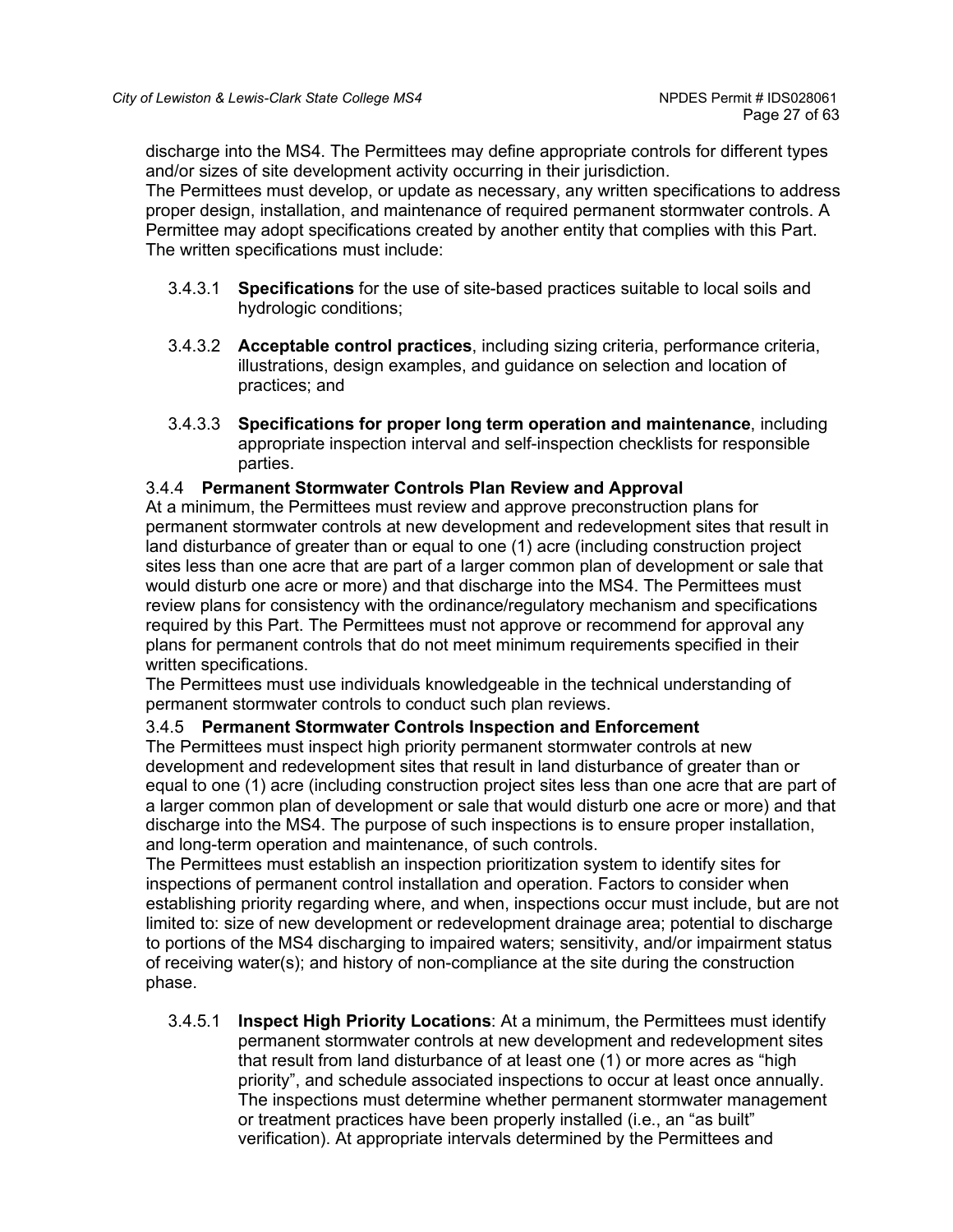established in compliance with Part 3.4.6 below, scheduled inspections must evaluate the ongoing operation and maintenance of such practices, identify deficiencies, and identify potential solutions to reduce negative water quality impacts to receiving waters. The Permittees must use inspection checklists, and maintain records of actions taken in response to inspections of permanent stormwater controls at high priority new development and redevelopment sites.

3.4.5.2 **Enforce Requirements:** The Permittees must develop and implement an enforcement response policy similar to that required in Part 3.3.6 (*Enforcement Response Policy for Construction Site Runoff Control*) sufficient to ensure and maintain the functional integrity of permanent stormwater controls in their jurisdiction. The Permittees must submit the ERP for permanent stormwater controls to EPA and IDEQ with the Permit Renewal Application no later than **April 3, 2025**.

# 3.4.6 **Operation and Maintenance (O&M) of Permanent Stormwater Controls**

The Permittees must maintain a database inventory to track and manage the operational condition of permanent stormwater controls in its jurisdiction. All available data on existing permanent controls known to the Permittees must be included in the database inventory. At a minimum, the Permittees must begin tracking at the time the Permittee(s) takes ownership, using a database that incorporates geographic information system (GIS) information and/or developed in conjunction with the MS4 Map required in Part 3.2.2 (*MS4 Map and Outfall Inventory*). The tracking system must also include reference to the type and number of permanent stormwater controls; O&M requirements; activity and schedule; responsible party; and any applicable self-inspection schedule.

3.4.6.1 **O&M Agreements**: Where parties other than the Permittees are responsible for the O&M of permanent stormwater controls, the Permittees should require a legally enforceable and transferable O&M agreement with the responsible party, or other mechanism, that assigns permanent responsibility for maintenance of such permanent stormwater control practices.

## 3.4.7 **Permanent Stormwater Controls Training For Staff**

The Permittees must ensure that all persons responsible for reviewing site plans for permanent stormwater controls, and/or for inspecting the installation and operation of permanent stormwater controls, are trained or otherwise qualified to conduct such activities. The Permittees must provide training for new staff working on permanent stormwater control issues in the first six (6) months of employment.

If the Permittees utilize outside parties to review plans and/or conduct inspections, outside staff must be trained or otherwise qualified to conduct such activities.

This training may be coordinated/combined with other Permittee staff education and training requirements in Parts 3.2.9 (*Illicit Discharge Detection and Elimination Training for Staff*)'; 3.3.7 (*Construction Runoff Control Training for Staff)*; and 3.5.10 (*Stormwater Pollution Prevention/Good Housekeeping Training for Staff*).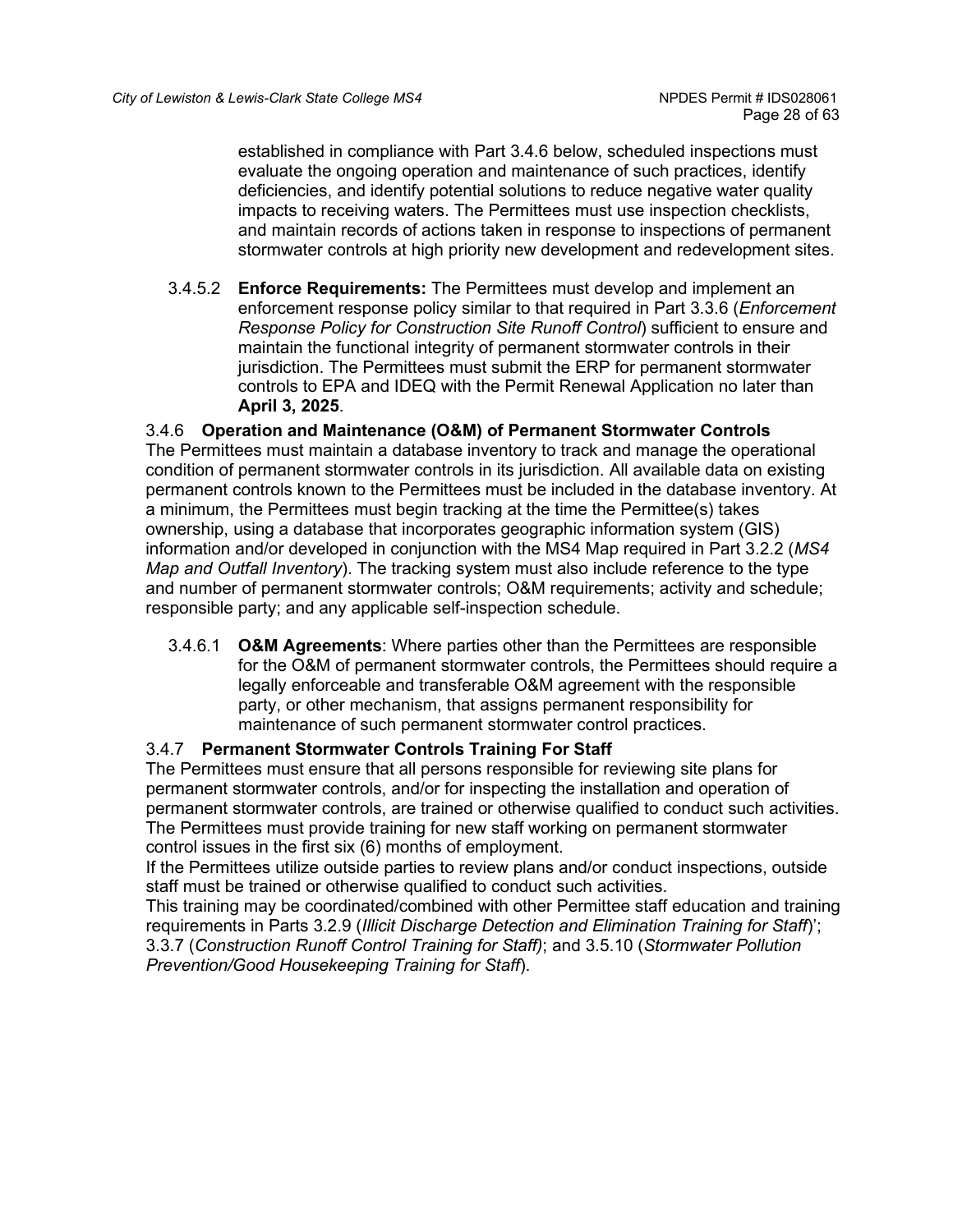## <span id="page-28-0"></span>**3.5 Pollution Prevention/Good Housekeeping for MS4 Operations**

The Permittees must properly operate and maintain the MS4 and its facilities, using prudent pollution prevention and good housekeeping as required by this Part, to reduce the discharge of pollutants through the MS4.

## 3.5.1 **Compliance Dates**

No later than **April 3, 2025,** the Permittees must ensure that their stormwater infrastructure and management program includes the required SWMP control measure components described in Parts 3.5.2 through 3.5.10 below.

3.5.1.1 If one or more of the Permittees seek to comply with any SWMP control measure component, or combination of components, in this Part using one or more ACMs, the Permittee(s) must submit a request in accordance with Part 2.6 (*Alternative Control Measure Requests*) no later than **October 1, 2022***.*

# 3.5.2 **Inspection and Cleaning of Catch Basins and Inlets**

The Permittees must inspect all Permittee-owned or operated catch basins and inlets in the MS4 at least once every five years, and take all appropriate maintenance or cleaning action based on those inspections to ensure the catch basins and inlets continue to function as designed.

The Permittees may establish a catch basin inspection prioritization system, and establish alternate inspection frequency, provided the Permittees describes all relevant factors used to target such inspections to specific areas of the MS4 in the SWMP Document required by Part 2.5.5. Material removed from MS4 catch basins and inlets must be managed in accordance with Part 7.13 (*Removed Substances*). Records reflecting catch basin and inlet inspection, and material removal/cleaning, must be maintained by the Permittees, and the actions taken during the latest reporting period must be summarized in each Annual Report.

## 3.5.3 **Operation and Maintenance Procedures for Streets, Roads, Highways and Parking Lots**

Where the Permittees are responsible for the O&M of streets, roads, highways, and/or parking lots, the Permittee must ensure those procedures are conducted in a manner to protect water quality and reduce the discharge of pollutants through the MS4.

- 3.5.3.1 At a minimum, O&M procedures must include: practices to reduce road and parking lot debris/other pollutants from entering the MS4; practices related to road deicing, anti-icing, and snow removal; operation of snow disposal areas; storage areas for street/road traction material (e.g. salt, sand, or other chemicals); and the long term O&M of permanent stormwater control measures associated with the Permittee's streets, roads, highways, and parking lots.
- 3.5.3.2 For each type of maintenance activity, practice, or facility, the Permittees must establish specific schedules for inspection and maintenance, and appropriate pollution prevention/good housekeeping actions.
- 3.5.3.3 Where site conditions allow, the Permittees must consider and utilize water conservation measures for all landscaped areas as part of these updated O&M procedures to prevent landscape irrigation water from discharging through the MS4.

## 3.5.4 **Inventory and Management of Street/Road Maintenance Materials**

Where the Permittees are responsible for the O&M of streets, roads, highways, and/or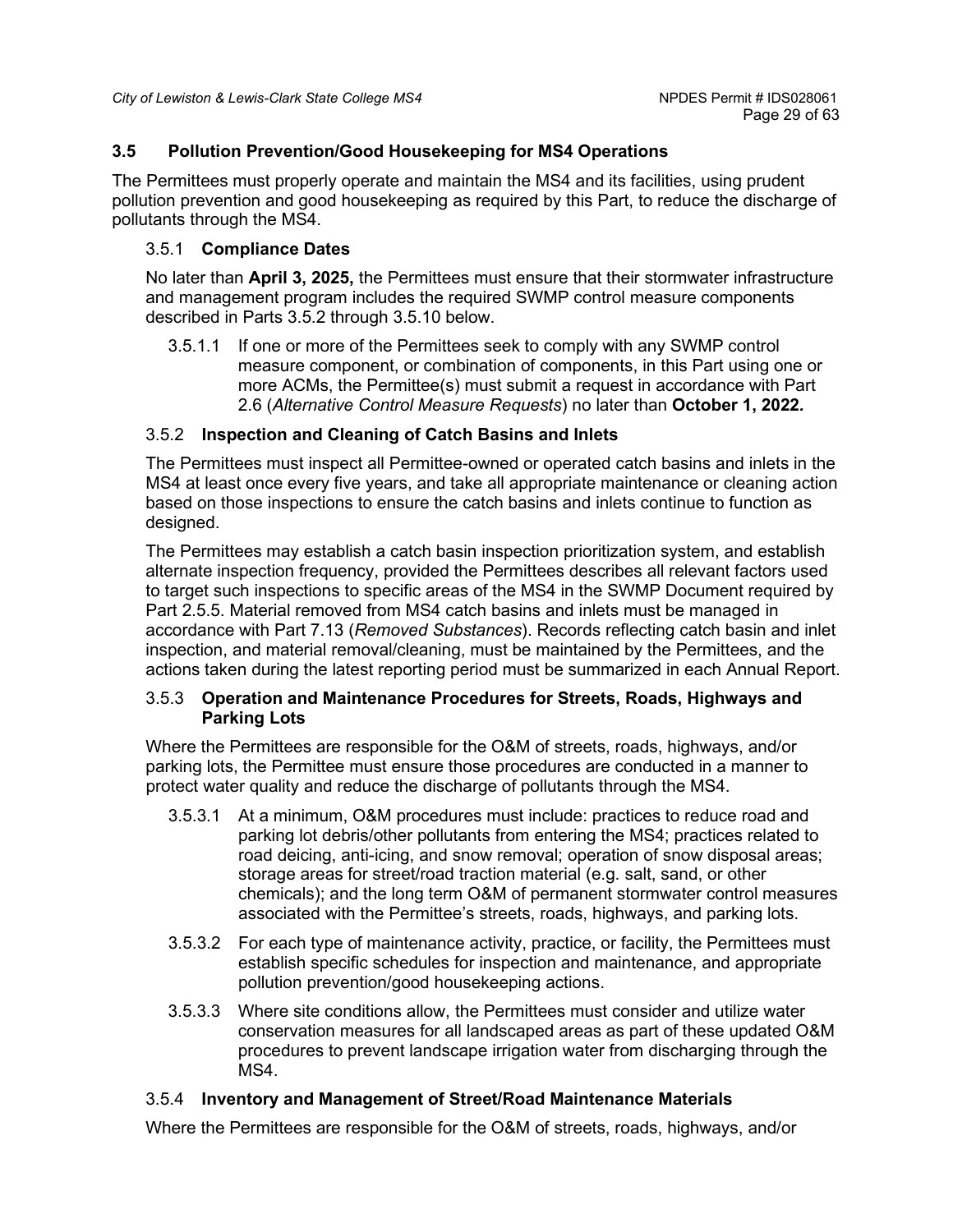parking lots, the Permittees must reduce pollutants in discharges to the MS4 and waters of the U.S. from street/road maintenance material storage stockpiles (such as sand, salt, and/or sand with salt stockpiles).

The Permittees must maintain an inventory of street /road maintenance materials stored at locations within the Permit Area that drain to the MS4. The Permittees must assess the physical adequacy of each Material Storage Location to prevent potential adverse water quality impacts, and must make any structural or nonstructural improvements as necessary to eliminate any such impacts.

No later than **April 3, 2025,** the Permittees must include in the SWMP Document a complete description of all Material Storage Locations in the Permit Area that drain to the MS4. The description of each Material Storage Location must, at a minimum, include a narrative of the individual location, an estimated average annual quantity of materials stored at the location; a short description of how/where the Permittees typically uses the material(s) in its jurisdiction; and a summary description of any structural or non-structural controls used by the Permittee to prevent pollutants at material storage locations from discharging to the MS4 and to waters of the U.S.

# 3.5.5 **Street, Road, Highway, and Parking Lot Sweeping**

Where the Permittees are responsible for the O&M of streets, roads, highways, and/or parking lots, the Permittee must sweep those areas that discharge to the MS4 at least once annually.

No later than **April 3, 2025,** the Permittees must include in the SWMP Document(s) a written description of their sweeping management plan(s). The sweeping management plan must include:

- 3.5.5.1 An inventory and/or map of all streets, roads, highways and public parking lots owned, operated, or maintained by the Permittee in the Permit Area that discharge to the MS4 or directly to waters of the U.S., and identify their selected sweeping frequency;
- 3.5.5.2 A discussion of any areas where sweeping is technically infeasible; for such areas, the Permittee must document the reasons why sweeping in the particular area of their jurisdiction served by the MS4 is infeasible, and describe any alternative means the Permittee uses to minimize pollutant discharges from these areas into the MS4 and into any adjacent waters of the U.S;
- 3.5.5.3 An overall description of their street sweeping activities to minimize pollutant discharges into the MS4 and receiving water; including the types of sweepers used, number of swept curb and/or lane miles; general schedule or dates of sweeping by location and frequency category; volume or weight of materials removed; and any public outreach efforts or other means to address areas that are infeasible to sweep.

## 3.5.6 **O&M Procedures for Other Municipal Areas and Activities**

The Permittees must conduct its municipal O&M activities in a manner that reduces the discharge of pollutants through the MS4 to protect water quality. The Permittees must review, and update as necessary, existing procedures for inspection and maintenance schedules to ensure pollution prevention and good housekeeping practices are conducted for the following activities:

- grounds/park and open space maintenance;
- fleet maintenance and vehicle washing operations;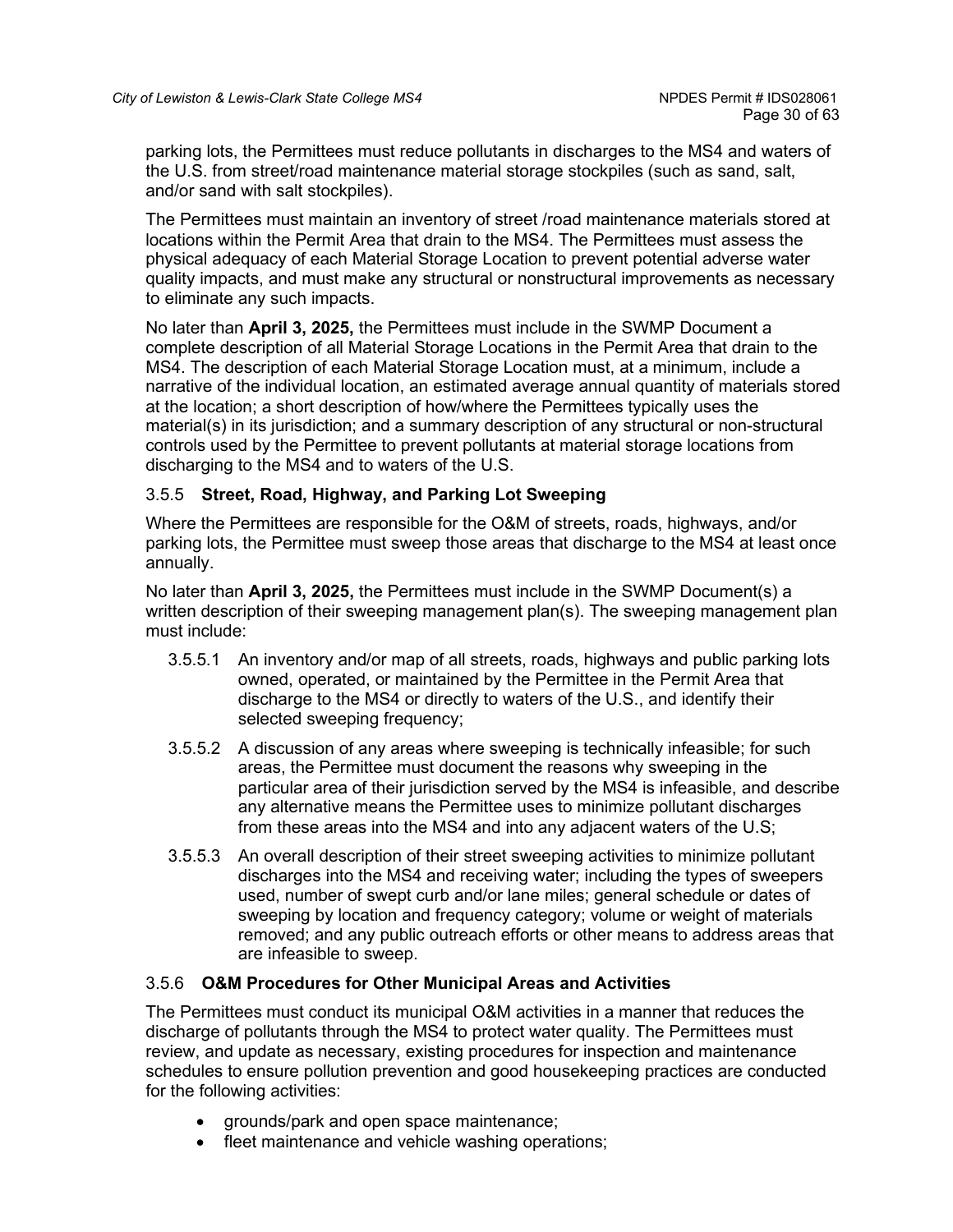- building maintenance;
- snow management and snow disposal site O&M;
- solid waste transfer activities:
- municipal golf course maintenance;
- materials storage;
- heavy equipment storage areas;
- hazardous materials storage;
- used oil recycling; and
- spill control and prevention measures for municipal refueling facilities.

#### 3.5.7 **Requirements for Pesticide, Herbicide, and Fertilizer Applications**

The Permittees must implement practices to reduce the discharge of pollutants to the MS4 associated with the Permittees' application and storage of pesticides, herbicides and fertilizers in the Permit Area. At a minimum, such areas include the individual Permittee's public right-of-ways, parks, recreational facilities, golf courses, and landscaped areas. All employees or contractors of the individual Permittee applying pesticides must follow all label requirements, including those regarding application methods, rates, number of applications allowed, and disposal of the pesticide/herbicide/fertilizer and rinsate.

## 3.5.8 **Stormwater Pollution Prevention Plans (SWPPPs) for Permittee Facilities**

The Permittees must develop and implement site-specific SWPPPs to manage stormwater discharges from all Permittee-owned material storage facilities, heavy equipment storage areas, and maintenance yards identified in the inventory required by Part 3.2.2 (*MS4 Map and Outfall Inventory*). Permittee-owned facilities discharging stormwater associated with industrial activity, as defined in 40 CFR §122.26(b)(14), must obtain separate NPDES permit coverage pursuant to Part 2.3 (*Stormwater Discharges Associated with Industrial or Construction Activity*).

#### 3.5.9 **Litter Control**

Throughout the Permit term, the Permittees must implement methods to reduce litter in their jurisdictions. The Permittees must work cooperatively among themselves and with others to control litter on a regular basis, and after major public events, in order to reduce the discharge of pollutants to the MS4.

#### 3.5.10 **Stormwater Pollution Prevention/Good Housekeeping Training for Staff**

The Permittees must ensure that all persons responsible for the stormwater infrastructure management and O&M activities as required by this Part are trained or otherwise qualified to conduct such activities.

The Permittees must provide training for new staff working on infrastructure management and O&M activities as required by this Part in the first six (6) months of employment.

If the Permittees utilize outside parties to perform infrastructure management and O&M activities as required by this Part, outside staff must be trained or otherwise qualified to conduct such activities.

This training may be coordinated/combined with other Permittee staff education and training requirements in Parts 3.2.9 (*Illicit Discharge Detection and Elimination Training for Staff*)'; 3.3.7 (*Construction Runoff Control Training for Staff)*; and 3.4.7 (*Permanent Stormwater Control Training for Staff*).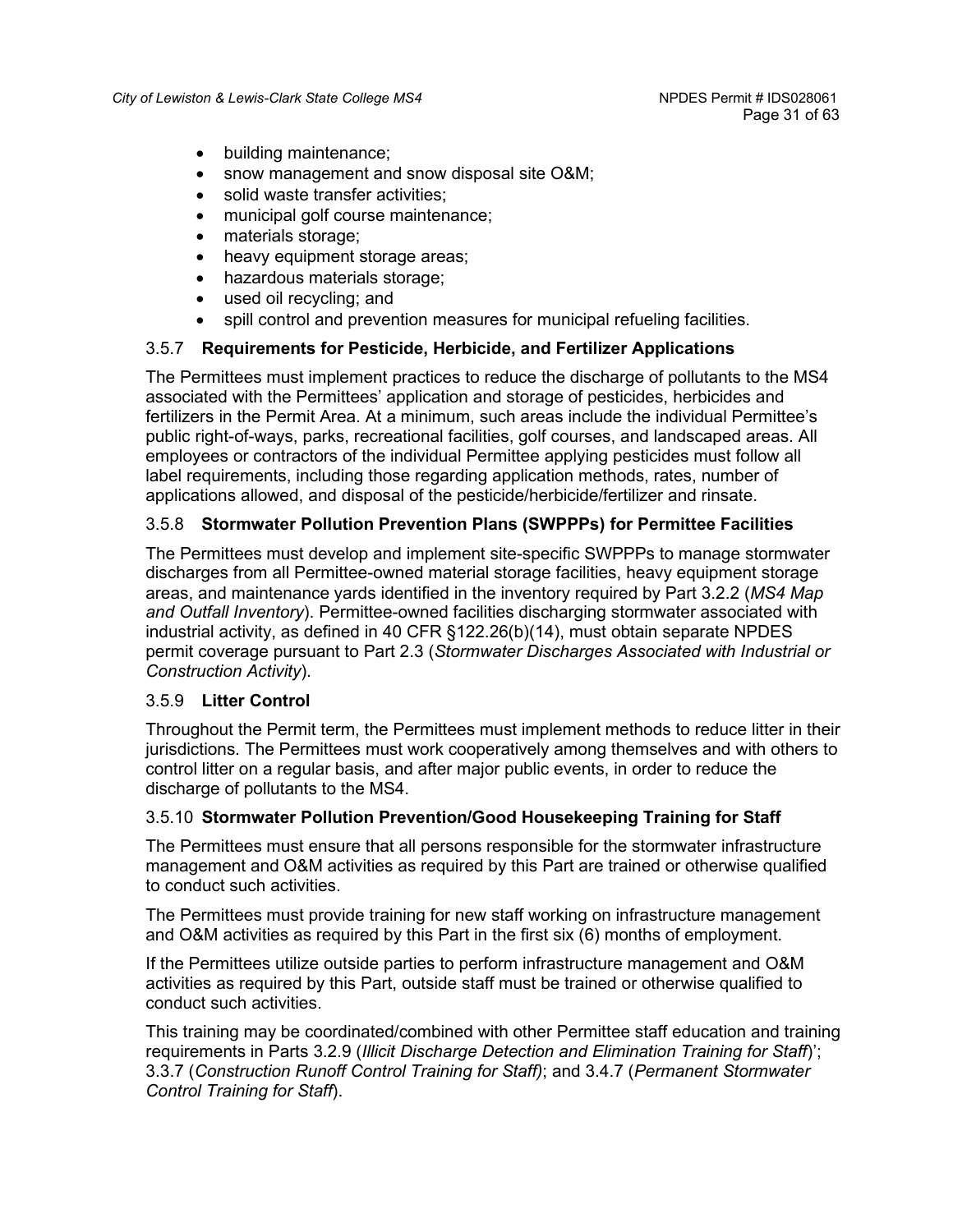# <span id="page-31-0"></span>**4 SPECIAL CONDITIONS FOR DISCHARGES TO IMPAIRED WATERS**

# <span id="page-31-1"></span>**4.1 General Requirements**

The Permittees must conduct quantitative monitoring/assessment and pollutant reduction activities to assess and control pollutants of concern in their MS4 discharges to Lindsay Creek and Tammany Creek.

## 4.1.1 **Submit Documents**

No later than **October 1, 2022,** and pursuant to Part 2.6 (*Alternative Control Measure Requests*) the Permittees must submit the Monitoring/Assessment Plan and the description of Pollutant Reduction Activities as described in Parts 4.2 and 4.3 below

EPA will review the materials submitted and, as necessary, propose to revise this Permit to incorporate by reference the specific monitoring/assessment and pollutant reduction activities. See Part 2.6.4 (*Recognition of ACMs*).

# 4.1.2 **SWMP Document**

No later than **December 1, 2022,** the Permittees must update their SWMP Document required in Part 2.5.5 to describe their intended means of accomplishing these requirements, including any associated implementation date(s).

# 4.1.3 **Reporting Requirements**

Upon EPA's written notification pursuant to Part 2.6.4 (*Recognition of ACMs*) the Permittees must thereafter document in each Annual Report their individual or collective progress on conducting the specified monitoring/assessment and pollutant reduction activities. See also Part 6.4 (*Reporting Requirements*).

No later than **April 3, 2025,** the Permittees must submit final reports summarizing the Monitoring/Assessment information and Pollutant Reduction Activities conducted to date. Such final reports must be submitted with the Permit Renewal Application required by Part 8.2 (*Duty to Reapply*).

# <span id="page-31-2"></span>**4.2 Monitoring/Assessment Activities**

The Permittees must submit a Monitoring/Assessment Plan that is designed to quantify, at a minimum, pollutant loadings from the MS4 into Lindsay Creek, Tammany Creek and the Snake River for the parameter(s) listed in Table 4.2 below.

The Permittees must monitor temperature in stormwater discharges from the MS4 to the Snake River to quantify stormwater impacts to the waterbody.[3](#page-31-3)

The Monitoring/Assessment Plan must address all required plan elements outlined in Part 6.2 *(General Requirements for Monitoring/Assessment Activities*).

<span id="page-31-3"></span><sup>3</sup> This provision of Part 4.2 is a condition of the IDEQ's *Final §401 Water Quality Certification for the City of Lewiston and Lewis-Clark State College Municipal Separate Storm Sewer Systems (MS4), NPDES Permit# IDS028061*, dated January 15, 2020 and June 21, 2021.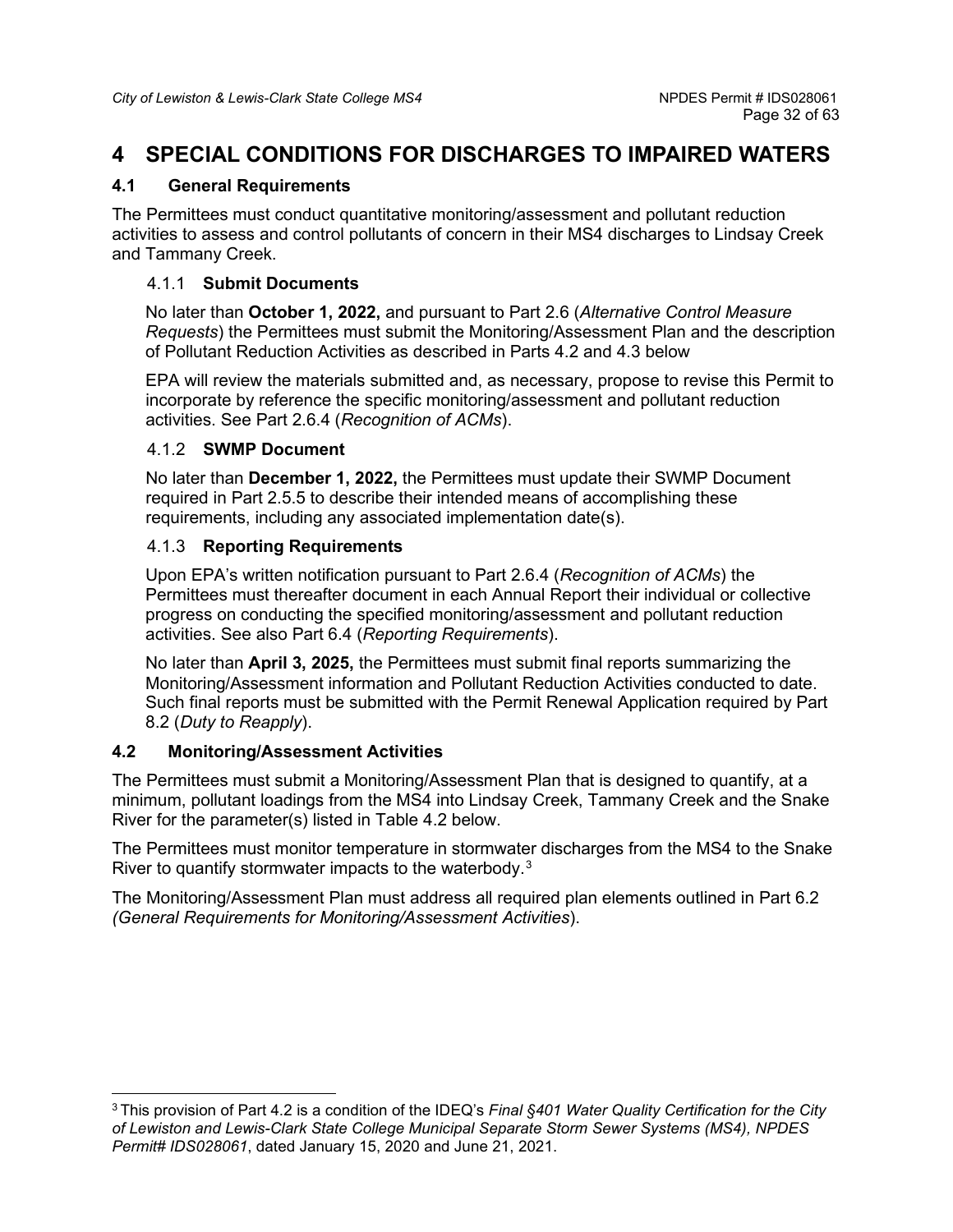#### **Table 4.2: Minimum Monitoring/Assessment Expectations**

| Location(s)                                        | <b>Pollutant Parameters</b>               |  |
|----------------------------------------------------|-------------------------------------------|--|
| City of Lewiston MS4 Discharges into Lindsay Creek | Sediment, E.coli, Nitrite plus Nitrate as |  |
| City of Lewiston MS4 Discharges into Tammany Creek | nitrogen; Total Phosphorus                |  |
| City of Lewiston MS4 Discharges to Snake River     | Temperature                               |  |

# <span id="page-32-0"></span>**4.3 Pollutant Reduction Activities**

The Permittees must define and implement at least one (1) pollutant reduction activity designed to reduce *E. coli*, nitrogen, phosphorus, and sediment loadings from the MS4 into Tammany Creek. See Table 4.3. [4](#page-32-1)

The Permittees must define and implement at least one (1) pollutant reduction activity designed to reduce *E. coli,* nutrients, and sediment loadings from the MS4 into Lindsay Creek. See Table  $4.3<sup>5</sup>$  $4.3<sup>5</sup>$  $4.3<sup>5</sup>$ 

The Permittees must prioritize the implementation of its selected activities in the MS4 areas/locations that discharge into Tammany Creek, and Lindsay Creek, based on consideration of relevant and available information, such as: previously collected monitoring data; cleanup activities at sites with the target pollutants identified as a contaminant; and/or relevant City inspections and other compliance records.

In the final report required by Part 4.1.3 above, the Permittees must quantify the estimated pollutant reduction accomplished resulting from such pollutant reduction activities.

#### **Table 4.3**

| <b>Waterbody/Assessment Unit/Description</b>                                                                                                                                                                                                    | <b>Impairment Pollutants</b>                                                   |
|-------------------------------------------------------------------------------------------------------------------------------------------------------------------------------------------------------------------------------------------------|--------------------------------------------------------------------------------|
| <b>Tammany Creek</b><br>ID17060103SL014 02 - Tammany Crk WBID 015 to unnamed<br>tributary<br>ID17060103SL014 03 - Tammany Crk Unnamed Tributary to mouth<br>ID17060103SL016 02 - Tammany Crk Source to Unnamed Tributary<br>(T34N, R04W, Sec19) | E. coli;<br>Nitrogen, Nitrate;<br>Total Phosphorus;<br>Sedimentation/Siltation |
| Lindsay Creek<br>ID17060306CL003 02 Lindsay Creek Source to mouth<br>ID17060306CL003 03 Lindsay Creek Source to mouth                                                                                                                           | E. coli;<br>Nutrients:<br>Sedimentation/Siltation                              |

<span id="page-32-1"></span><sup>4</sup> This provision of Part 4.3 is a condition of the IDEQ's *Final §401 Water Quality Certification for the City of Lewiston and Lewis-Clark State College Municipal Separate Storm Sewer Systems (MS4), NPDES Permit# IDS028061*, dated January 15, 2020 and June 21, 2021.

<span id="page-32-2"></span><sup>5</sup> This provision of Part 4.3 is a condition of the IDEQ's *Final §401 Water Quality Certification for the City of Lewiston and Lewis-Clark State College Municipal Separate Storm Sewer Systems (MS4), NPDES Permit# IDS028061*, dated January 15, 2020 and June 21, 2021.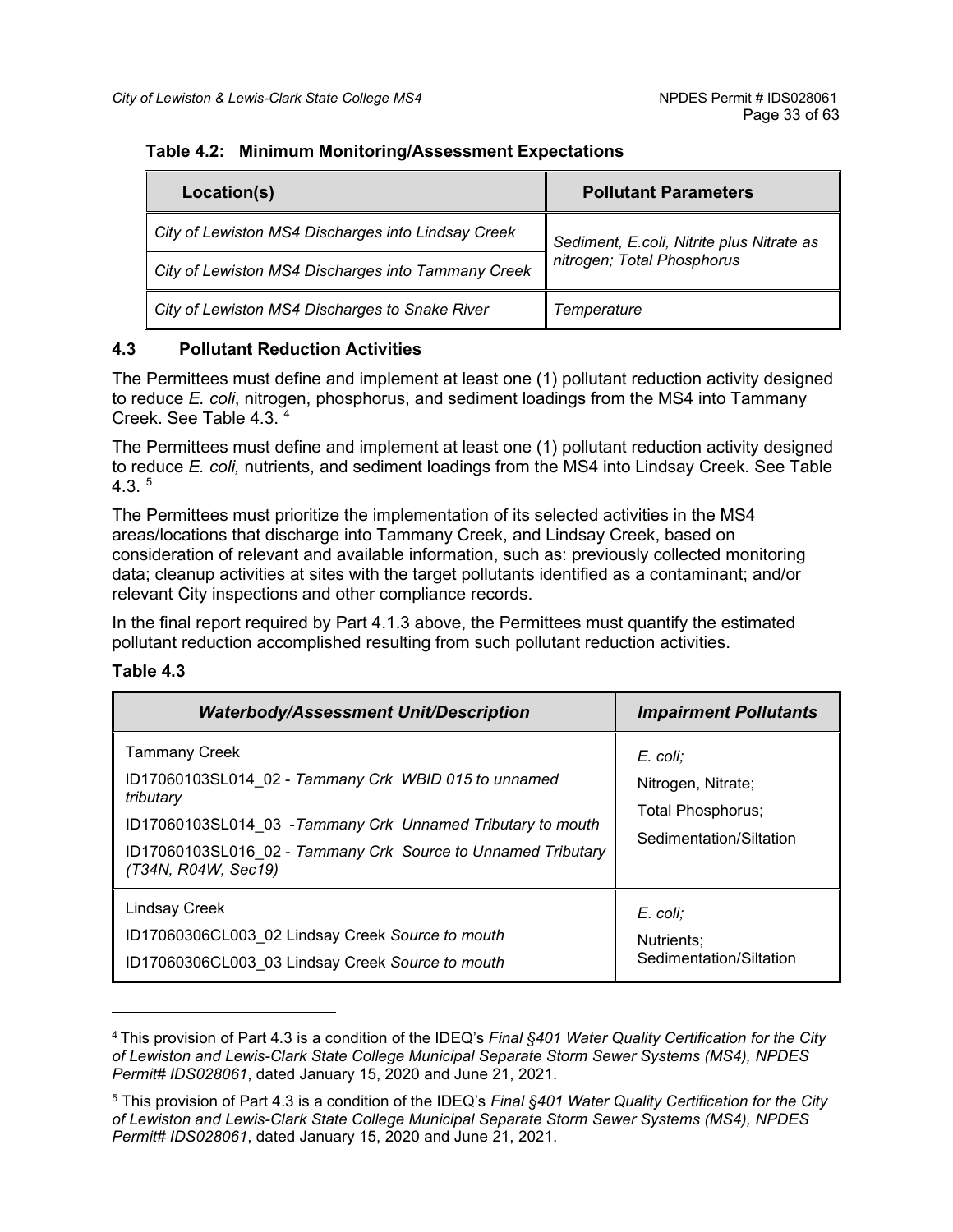## <span id="page-33-0"></span>**4.4 Actions to Address Endangered Species Act (ESA) Requirements**

The Permittees must implement the actions outlined in Parts 4.4.1.and 4.4.2 to reduce and/or eliminate sediment discharged through the MS4s. The purpose of these actions is to reduce the MS4 contribution of pollutants that may have an impact on ESA-listed salmonids in the Lower Granite Dam Pool and the Snake River.

No later than April 3, 2025, the Permittees must submit the Sediment Removal Report defined in Part 4.4.1.4 as part of the Permit Renewal Application required by Part 8.2. This documentation will provide the basis for the scope of future actions in subsequent permit terms.

#### 4.4.1 **Sediment Removal Actions**

4.4.1.1 The Permittees must remove accumulated sediment in catch basins, inlets, and sumps intended to capture sediment from stormwater leading to the Lewiston Levee Ponds, Snake River, Lower Granite Dam Pool, Lindsay Creek, and Tammany Creek.

> Complete implementation of sediment removal actions will be achieved when each Permittee has removed accumulated sediment at least once from 100% of their MS4 catch basins, inlets, and sumps intended to capture sediment from stormwater within the Permit Area that are accessible with industry standard equipment. Cleaning records prior to the permit effective date will be accepted. Where cemented sediments, such as those from volcanic ash from Mt. St. Helens, exist and cannot be removed with industry standard equipment, the Permittee must identify such locations in the Sediment Removal Report defined in Part 4.4.1.4.

All material removed from catch basins, inlets, and sumps must be managed according to Part 7.13 of this Permit.

4.4.1.2 Cleaning and removal of sediment from catch basins, inlets, and sumps intended to capture sediment from stormwater that are not cleaned prior to submittal of the Sediment Removal Report is recommended to be prioritized in the following order, by drainage basins identified in the City of Lewiston, Idaho, *Stormwater Master Plan* dated October 12, 2001 and/or the 2*021 Lewiston Stormwater Master Plan Updat*e available online at: <https://www.cityoflewiston.org/380/Master-Plans>

**Basins 12, 13, 14**, draining to the West Levee Pond

**Basin 7**, draining to Lower Granite Dam Pool through the 380 Drainage **Structure** 

**Basins 1, 2, 3, 4, 6, 19**, draining to Lindsay Creek Pond and Drainage Tunnel

**Basins 5, 8, 9, 19, 11, 20**, draining to Tammany Creek and Snake River

**Basins 15, 16, 17, 18**, draining to the North Levee Pond

**This page modified effective August 1, 2021.**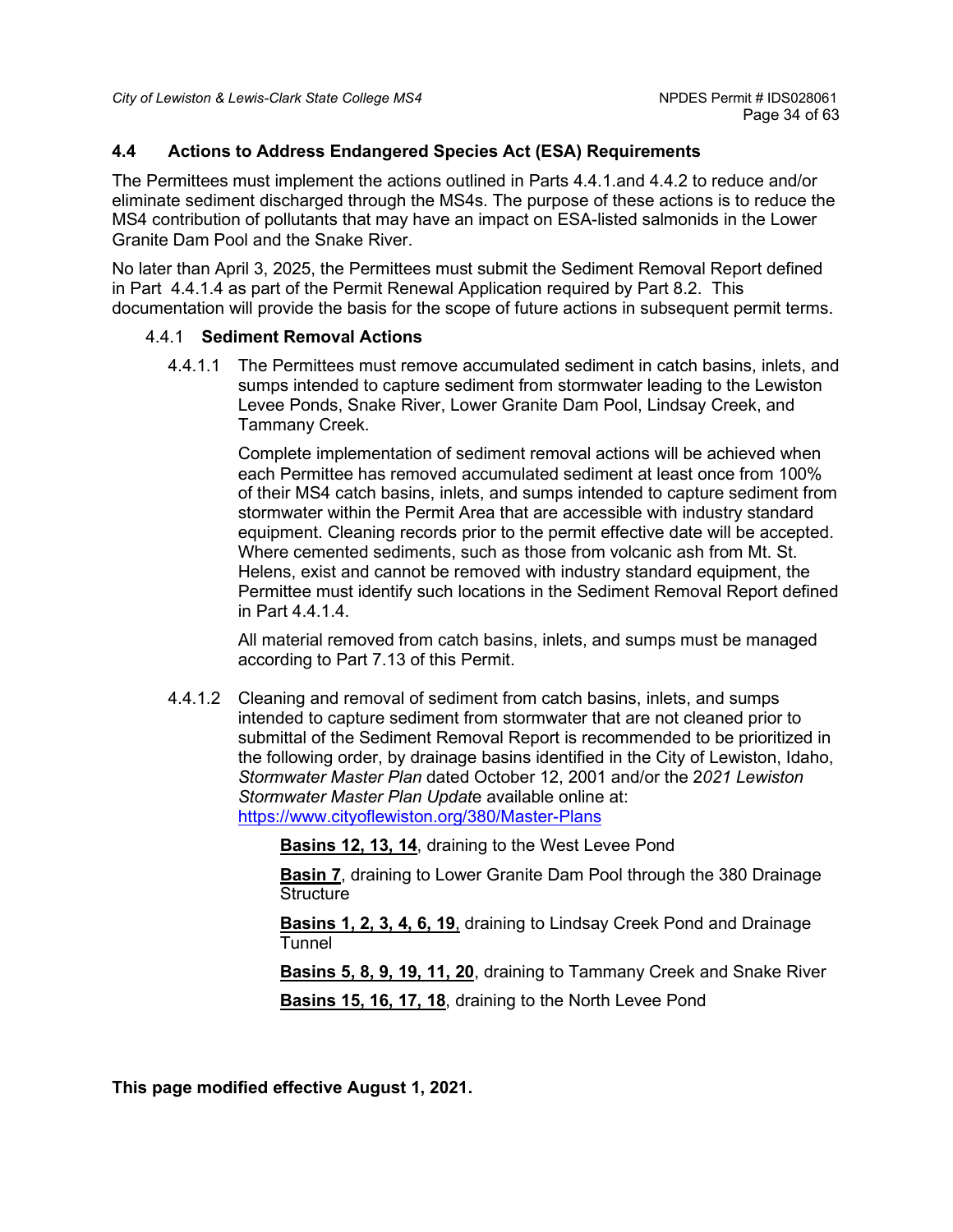- 4.4.1.3 Beginning with the 2023 Annual Report, and in each Annual Report thereafter, the Permittees must document the interim progress made towards the implementation goal identified in Part 4.4.1.1 and provide an estimate of the total sediment removed by weight from catch basins, inlets, and sumps and intercepted from washing into catch basins, inlets, and sumps by street sweeping.
- 4.4.1.4 No later than April 3, 2025, the Permittees must submit a Sediment Removal Report as an attachment to the Permit Renewal Application required by Part 8.2. The Sediment Removal Report must document all actions taken during the permit term to reduce pollutant loadings in sediment from the Permittees' MS4s. The Sediment Removal Report must summarize the knowledge and experience gained through over a century of maintaining the stormwater system,, quantify sediment and pollutant load reductions accomplished to date by weight, and forecast a schedule of priority Permittee actions that must be accomplished to result in complete implementation as described in Part 4.1.1.1.

## 4.4.2 **Riparian Zone Management and Outfall Disconnection**

No later than April 3, 2025, the Permittees must identify and prioritize riparian areas appropriate for Permittee acquisition and protection.

No later than April 3, 2025, the Permittees must facilitate an onsite meeting with the IDEQ to tour the Corps of Engineers owned riparian zone project and discuss its function and its operational and maintenance needs. A map to document the Corps' system shall be included in the 5th Year Annual Report.

Prior to the expiration date of this Permit, the Permittees must undertake and complete at least one project designed to reduce the flow of untreated urban stormwater discharging through the MS4 system through the use of vegetated swales, stormwater treatment wetlands and/or other appropriate green infrastructure techniques.

As part of the Permit Renewal Application required by Part 8.2, the Permittees must submit a list of prioritized riparian protection areas, and and a status report on the implementation of the outfall disconnection project.

Documentation of the completed outfall disconnection project must be included in the 5th Year Annual Report. See Part 6.4.2.

**This page modified effective August 1, 2021.**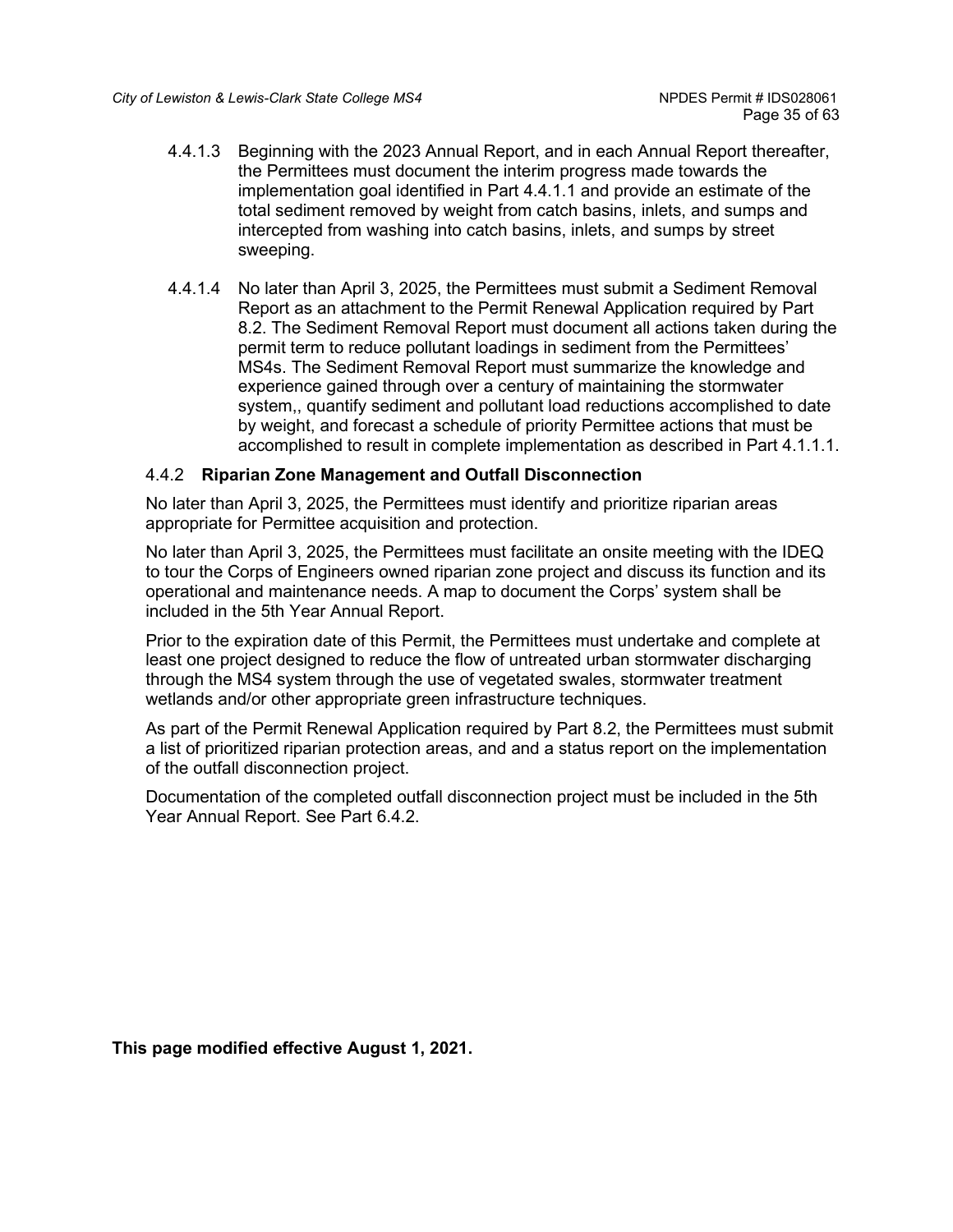# <span id="page-35-0"></span>**5 REQUIRED RESPONSE TO EXCURSIONS ABOVE IDAHO WATER QUALITY STANDARDS**

A Permittee will be presumed to be in compliance with applicable Idaho Water Quality Standards if the Permitee is in compliance with the terms and conditions of this Permit. If the Permittee, EPA, and/or IDEQ determines that the discharge from the MS4 causes or contributes to an excursion above the Idaho Water Quality Standards, then the Permittee remains in compliance with this Permit as long as the Permittee implements all applicable SWMP control measures required by this Permit and undertakes the following actions:

# <span id="page-35-1"></span>**5.1 Notification**

The Permittee must notify EPA and IDEQ in writing at the addresses listed in Appendix A.1 within 30 days of becoming aware that, based on credible site-specific information, a discharge from the Permittee's MS4 is causing or contributing to a known or likely excursion above the Idaho Water Quality Standards.

Written notification under this Part must, at a minimum, identify the source of the site-specific information; describe the location, nature, and extent of the known or likely water quality standard excursion in the receiving water; and explain the reasons why the MS4 discharge is believed to be causing or contributing to the problem. For on-going or continuing excursions, a single written notification provided to both EPA and IDEQ will fulfill this requirement.

Nothing in this Part precludes any notification required by Part 7.9 (*24-hour Notice of Non-Compliance Reporting)*, the institution of any legal action, or relieves the Permittee from any responsibilities, liabilities, or penalties established pursuant to any applicable state/Tribal law or regulation under authority preserved by Section 510 of the CWA. No condition of the Permit releases the Permittee from any responsibility or requirements under other environmental statutes or regulations.

## 5.1.1 **EPA Response**

Based on a notification provided under this Part or through any other means, EPA may notify the Permittee, in writing, that an adaptive management response is required if EPA and IDEQ determine that a discharge from the Permittee's MS4 is causing or contributing to an excursion above the Idaho Water Quality Standards in a receiving water.

5.1.1.1 EPA and IDEQ may elect not to require an adaptive management response from the Permittee if EPA and IDEQ determine that the excursion of Idaho Water Quality Standards is already being addressed by a TMDL implementation plan or other enforceable water quality cleanup plan; or if EPA and IDEQ conclude the Permittee's contribution to the excursion will be eliminated through implementation of other permit requirements, regulatory requirements, or Permittee actions.

# <span id="page-35-2"></span>**5.2 Adaptive Management Report**

Within 60 days of receiving a response from EPA and IDEQ under Part 5.1.1, or by an alternative date established by EPA, the Permittee must review its Stormwater Management Program and submit a report to EPA & IDEQ. The Adaptive Management Report must include:

# 5.2.1 **Existing BMPs**

A description of the operational and/or structural BMPs that are currently being implemented at the location to prevent or reduce any pollutants that are causing or contributing to the violation of water quality standards, including a qualitative assessment of the effectiveness of each BMP.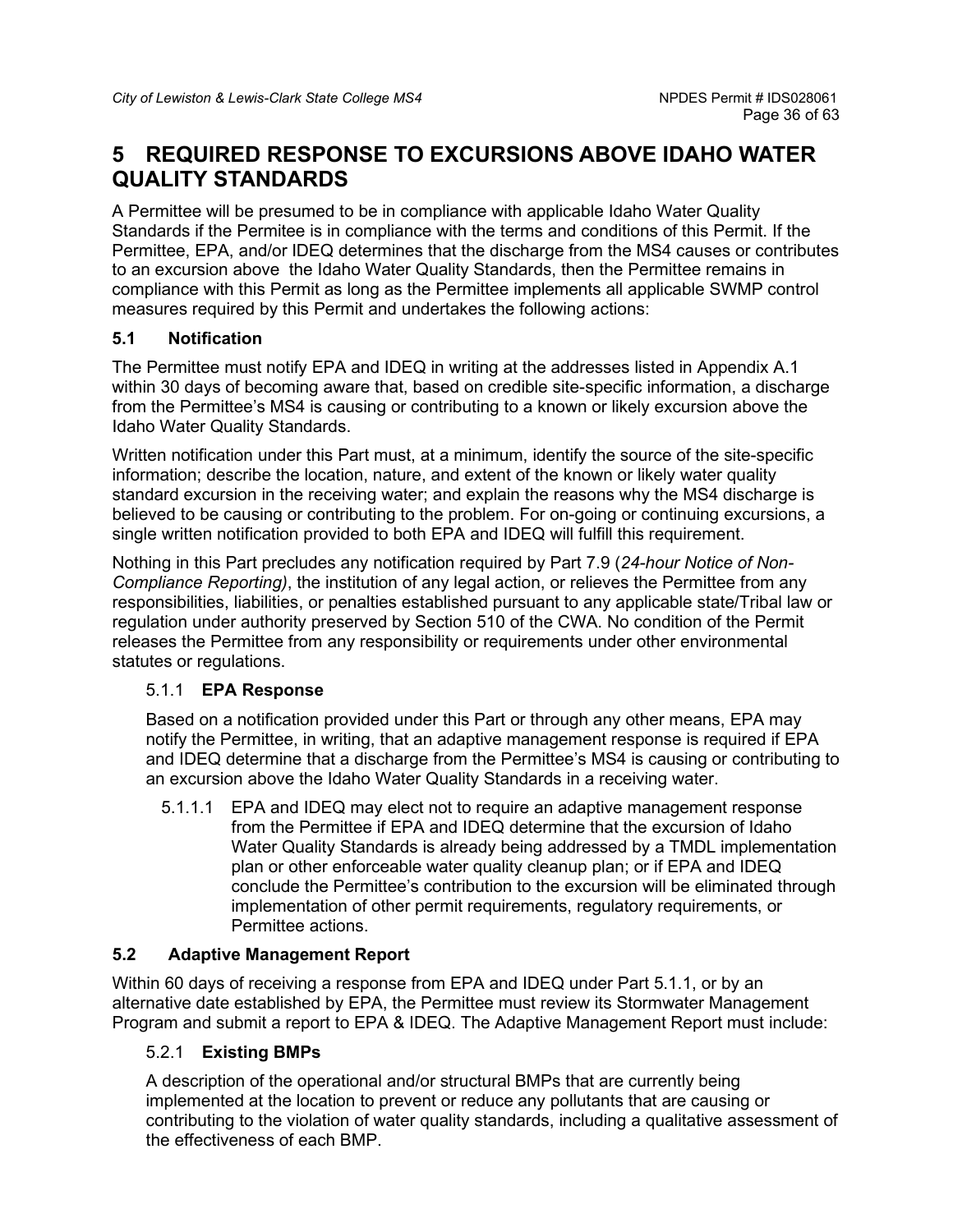## 5.2.2 **Potential BMPs**

A description of potential additional operational and/or structural BMPs that will or may be implemented in order to prevent or reduce any pollutants that are causing or contributing to the violation of water quality standards.

#### 5.2.3 **Monitoring/Assessment**

A description of the potential monitoring or other assessment and evaluation efforts that will or may be implemented to monitor, assess, or evaluate the effectiveness of the additional BMPs.

#### 5.2.4 **Schedule**

A schedule for implementing the additional BMPs including, as appropriate: funding, training, purchasing, construction, monitoring, and other assessment and evaluation components of implementation.

## <span id="page-36-0"></span>**5.3 Review and Approval of Adaptive Management Report**

EPA and IDEQ will, in writing, acknowledge receipt of the Adaptive Management Response Report within a reasonable time and will notify the Permittee when it expects to complete its review of the report. EPA, in consultation with IDEQ, will either approve the additional BMPs and implementation schedule, or require the Permittee to modify the report as needed. If modifications to the Adaptive Management Report are required, EPA and IDEQ will specify a time frame in which the Permittee must submit the revised Report for EPA and IDEQ review.

#### <span id="page-36-1"></span>**5.4 Implementation**

The Permittee must begin implementation of any additional BMPs pursuant to the schedule approved by EPA and IDEQ immediately upon receipt of EPA's written notification of approval.

## <span id="page-36-2"></span>**5.5 Reporting**

The Permittee must include with each subsequent Annual Report a summary of the status of implementation and the results of any monitoring, assessment, or evaluation efforts conducted during the reporting period to assess progress towards addressing the the original water quality excursion. A final summary of such adaptive management efforts must be included with the Permit Renewal Application required by Part 8.2.

## <span id="page-36-3"></span>**5.6 Permit Revision**

EPA will determine, based on the Adaptive Management Report, whether additional permit terms and conditions specific to the Permittee must be added to this Permit. If new or specific permit conditions are warranted, EPA will notify the Permittee and the public of its intent to propose additional requirements affecting the Permittee and will accept public comment for a minimum of 30 days on any proposed revisions, pursuant to 40 CFR §§ 122.62 and 124.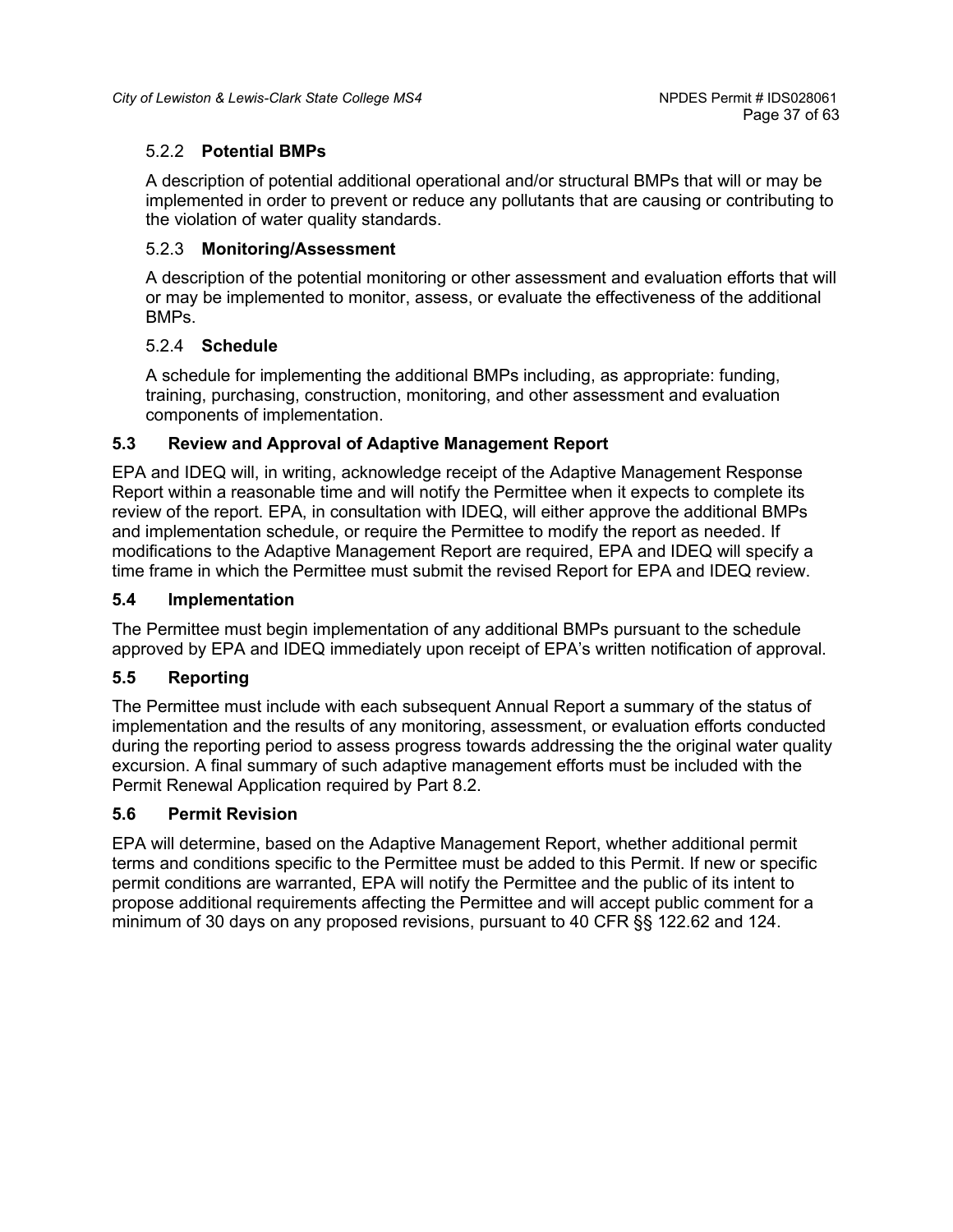# <span id="page-37-0"></span>**6 MONITORING, RECORDKEEEPING, AND REPORTING REQUIREMENTS**

# <span id="page-37-1"></span>**6.1 Compliance Evaluation**

At least once per year, the Permittees must evaluate their compliance with the requirements of this Permit. This self-evaluation includes assessment of progress toward implementing the SWMP control measures in Part 3, and implementation of individual or collective actions to comply with any additional requirements identified pursuant to Part 4 (*Special Conditions For Discharges To Impaired Waters).* The Permittees may document this self-evaluation using the optional Annual Report format provided in Appendix B.

## <span id="page-37-2"></span>**6.2 General Requirements for Monitoring/Assessment Activities**

The Permittees must conduct any monitoring and/or assessment actions identified in Part 4 consistent with this Part.

## 6.2.1 **Optional Cooperative Monitoring/Assessment**

The Permittees may cooperate to conduct, or contract with others to conduct, any of the required monitoring/assessment activities specified herein.

Permittees who participate in cooperative monitoring/assessment efforts with outside entities must notify EPA and IDEQ of their intended arrangement by submimitting a joint Monitoring/Assessment Plan as specified in Part 6.2.2 below.

## 6.2.2 **Monitoring/Assessment Plan and Objectives**

No later than **October 1, 2022,** the Permittees must develop and submit a Monitoring/Assessment Plan to address the monitoring/assessment activity specified in Part 4 and quality assurance (QA) objectives defined in Part 6.2.6 below. Any existing Monitoring Plan(s) may be modified to comply with this Part. The Permittees must submit the complete Monitoring/Assessment Plan as an ACM Request. See Part 2.6.2 (*Actions to Address Discharges to Impaired Waters*).

6.2.2.1 EPA will review the Permittees' ACM Request and, as necessary, propose to revise this Permit to incorporate by reference the Permittees' specific monitoring/assessment and pollutant reduction activities.

> The Permittees must begin implementation their identified monitoring/assessment activities no later than 30 days following EPA's written notice that the Permit has been revised to incorporate their activities, pursuant to Part 2.6.4 (*Recognition of Alternative Control Measures*).

## 6.2.3 **Representative Sampling**

Samples, measurements and/or assessments conducted in compliance with this Permit must be representative of the nature of the monitored discharge or activity.

## 6.2.4 **Additional Monitoring**

If the Permittees quantitatively monitor or assess pollutants in their MS4 discharges more frequently, or in more locations, than specified in the Monitoring/Assessment Plan named in this Permit, the results of any additional monitoring must be included with other data submitted to EPA and IDEQ as required in Part 6.4.3 (*Monitoring/Assessment Report*).

## 6.2.5 **Wet Weather Discharge Monitoring**

If the Permittees monitor wet weather discharges from MS4 outfalls: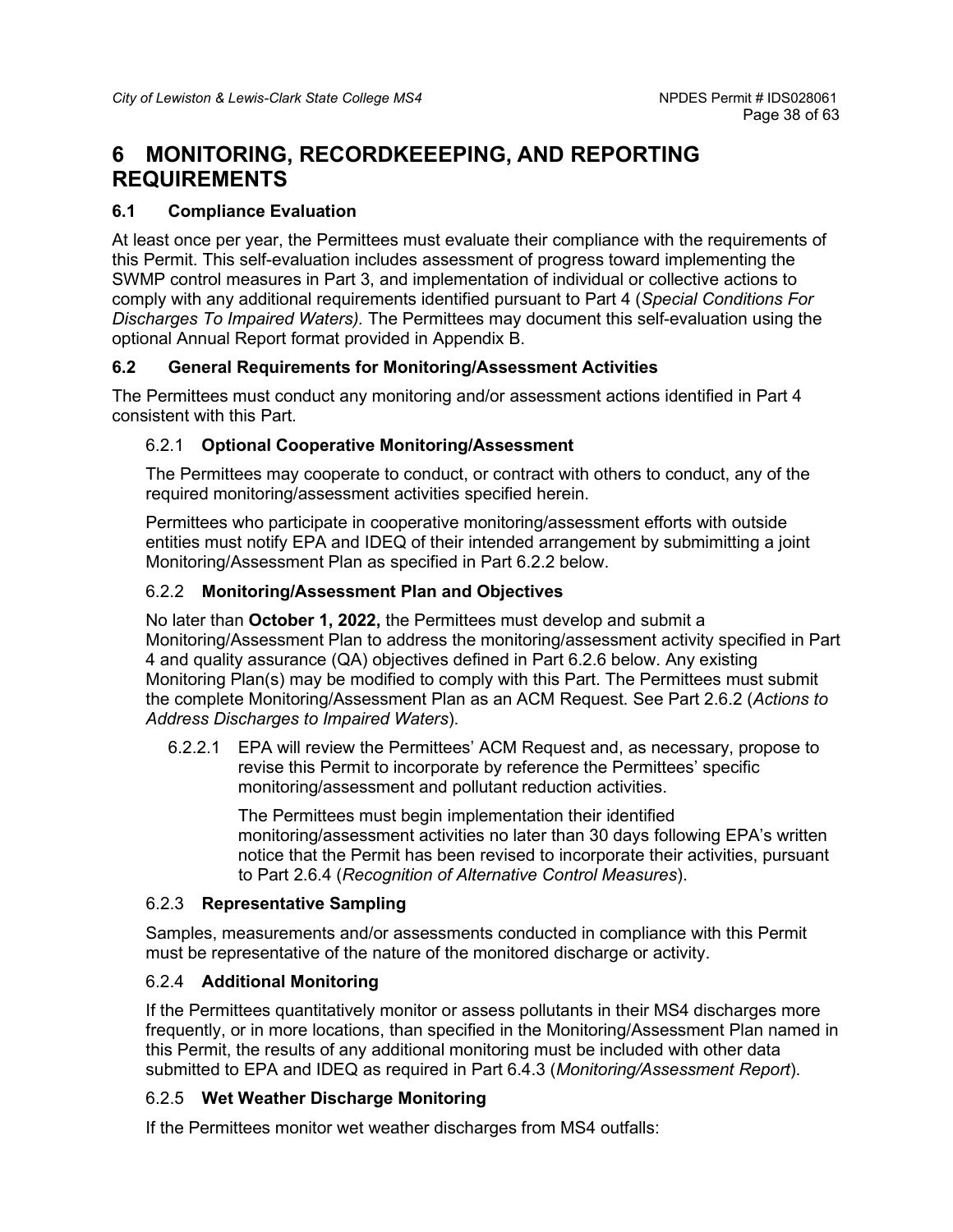- 6.2.5.1 **Location -** the locations of such monitoring must be identified in the Monitoring/Assessment Plan required by Part 4 (*Special Conditions for Discharges to Impaired Waters*).
- 6.2.5.2 **Sample Type**. The sample collection must be identified in the Monitoring/Assessment Plan required by Part 4 (*Special Conditions for Discharges to Impaired Waters*).
- 6.2.5.3 **Parameters**. The pollutants to be sampled must be identified in the Monitoring/Assessment Plan required by Part 4 (*Special Conditions for Discharges to Impaired Waters*).
- 6.2.5.4 **Frequency**. The samples must be collected at a frequency identified in the Monitoring/Assessment Plan required by Part 4 (*Special Conditions for Discharges to Impaired Waters*).
- 6.2.5.5 **QA Requirements.** The Permittees must develop a Quality Assurance Project Plan (QAPP), or revise an existing QAPP, as required by Part 6.2.6 (*Quality Assurance Requirements*) to clearly identify all methods and protocols to be used in the wet weather sampling effort.
- 6.2.5.6 **Reporting.** The Permittees must submit all data collected to EPA as required in Part 6.4.2 (*Annual Report*).

#### 6.2.6 **Quality Assurance Requirements**

The Permittees must develop a Quality Assurance Project Plan (QAPP) for any monitoring or quantitative assessment activities conducted in compliance with this Permit. Any existing QAPP may be modified to meet the requirements of this Part.

6.2.6.1 **QAPP Content**: The QAPP must be designed to assist the Permittees in planning for the collection and analysis of any stormwater discharge, receiving water quality, catch basin sediments, and/or other types of information collected in compliance with this Permit, and in explaining data anomalies when they occur.

> At a minimum, the QAPP must reflect the content specified in EPA documents listed in Part 6.2.6.1.6 below, including:

- 6.2.6.1.1 Details on the number of samples, identified sampling locations, type of sample containers, preservation of samples, holding times, analytical detection and quantitation limits for each target compound, analytical methods, type and number of quality assurance field samples, precision and accuracy requirements, sample preparation requirements, sample shipping methods, and laboratory data delivery requirements;
- 6.2.6.1.2 A map with GPS coordinates indicating the location of each monitoring point;
- 6.2.6.1.3 Qualifications and training of all personnel involved with water quality and discharge sampling;
- 6.2.6.1.4 Specifications for the collection and analysis of quality assurance samples for each sampling event, including matrix spiked and duplicate samples and analysis of field transfer blanks (sample blanks); and,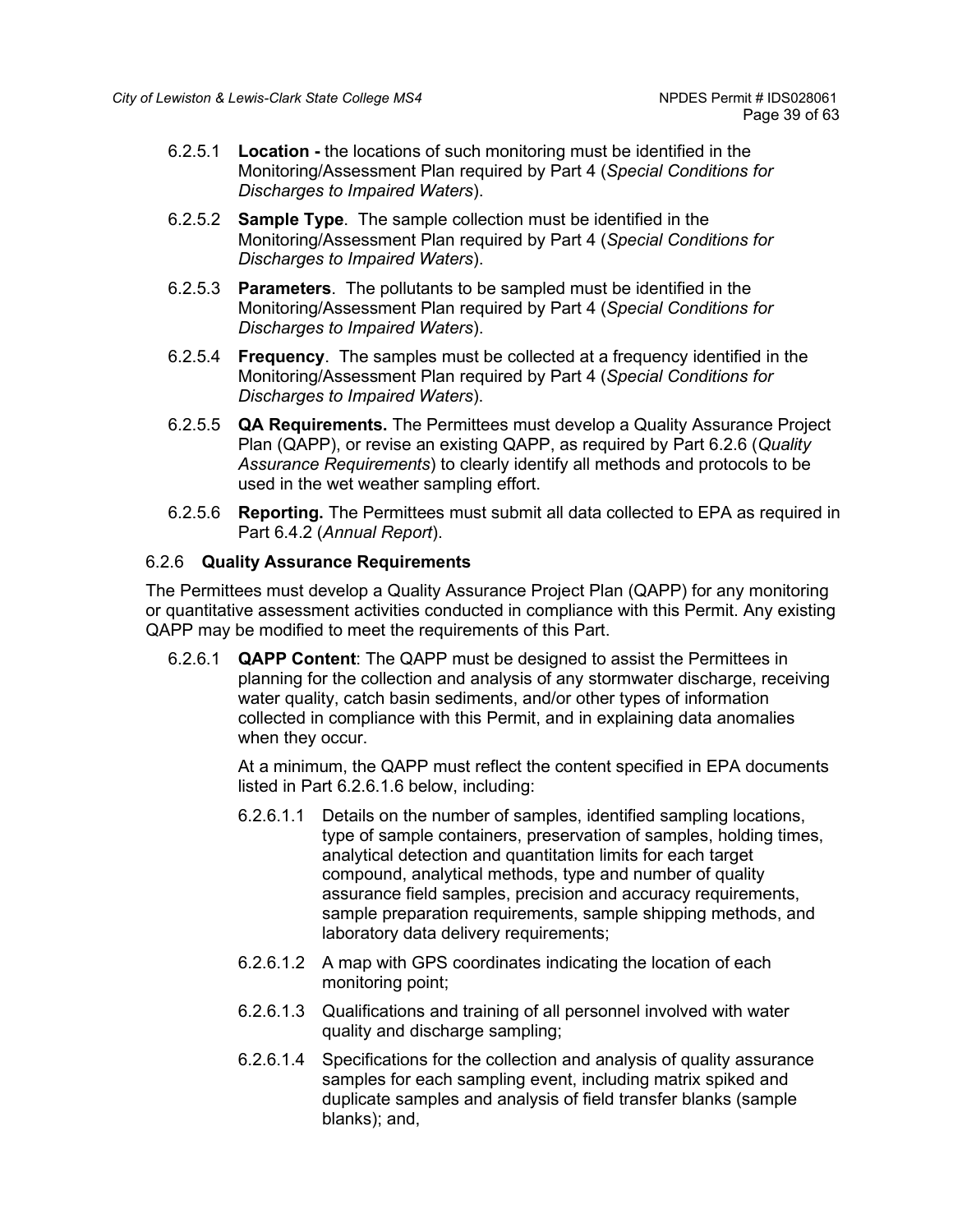- 6.2.6.1.5 Name(s), address(es), and telephone number(s) of the laboratories used by, or proposed to be used by, the Permittee(s).
- 6.2.6.1.6 **QAPP Procedures**: Throughout all sample collection and analysis activities, the Permittees must use EPA-approved and chain-ofcustody procedures described in *Requirements for Quality Assurance Project Plans* (EPA/QA/R-5) and *Guidance for Quality Assurance Project Plans* (EPA/QA/G-5). Copies of these documents can be found at *<http://www.epa.gov/quality/qs-docs/g5-final.pdf>*

## 6.2.6.2 **QAPP Updates and Availability**

- 6.2.6.2.1 The Permittees must amend and update the QAPP whenever there is a modification in sample collection, sample analysis, or other procedure addressed by the QAPP.
- 6.2.6.2.2 Copies of the QAPP must be maintained by the Permittees as part the Monitoring/Assessment Plan, updated as necessary, and made available to EPA and/or IDEQ upon request.

## 6.2.7 **Analytical Methods**

Sample collection, preservation, and analysis must be conducted according to sufficiently sensitive methods/test procedures approved under 40 CFR §136, unless otherwise approved by EPA, unless another method is required under 40 CFR subchapters N or O, or other test procedures have been specified in this Permit and/or approved by EPA as an alternative test procedure under 40 CFR §136.5. Where an approved 40 CFR § 136 method does not exist, and other test procedures have not been specified, any available method may be used after approval from EPA.

Permittees must use sufficiently sensitive analytical methods as follows:

- 6.2.7.1 Permittees must use a method that detects and quantifies the level of the pollutant, or
- 6.2.7.2 Permittees must use a method that can achieve a maximum Minimum Level (ML) less than or equal to those specified in Table 6.2.8 below;
- 6.2.7.3 Permittees may request different MLs. The request must be in writing and must be approved by EPA.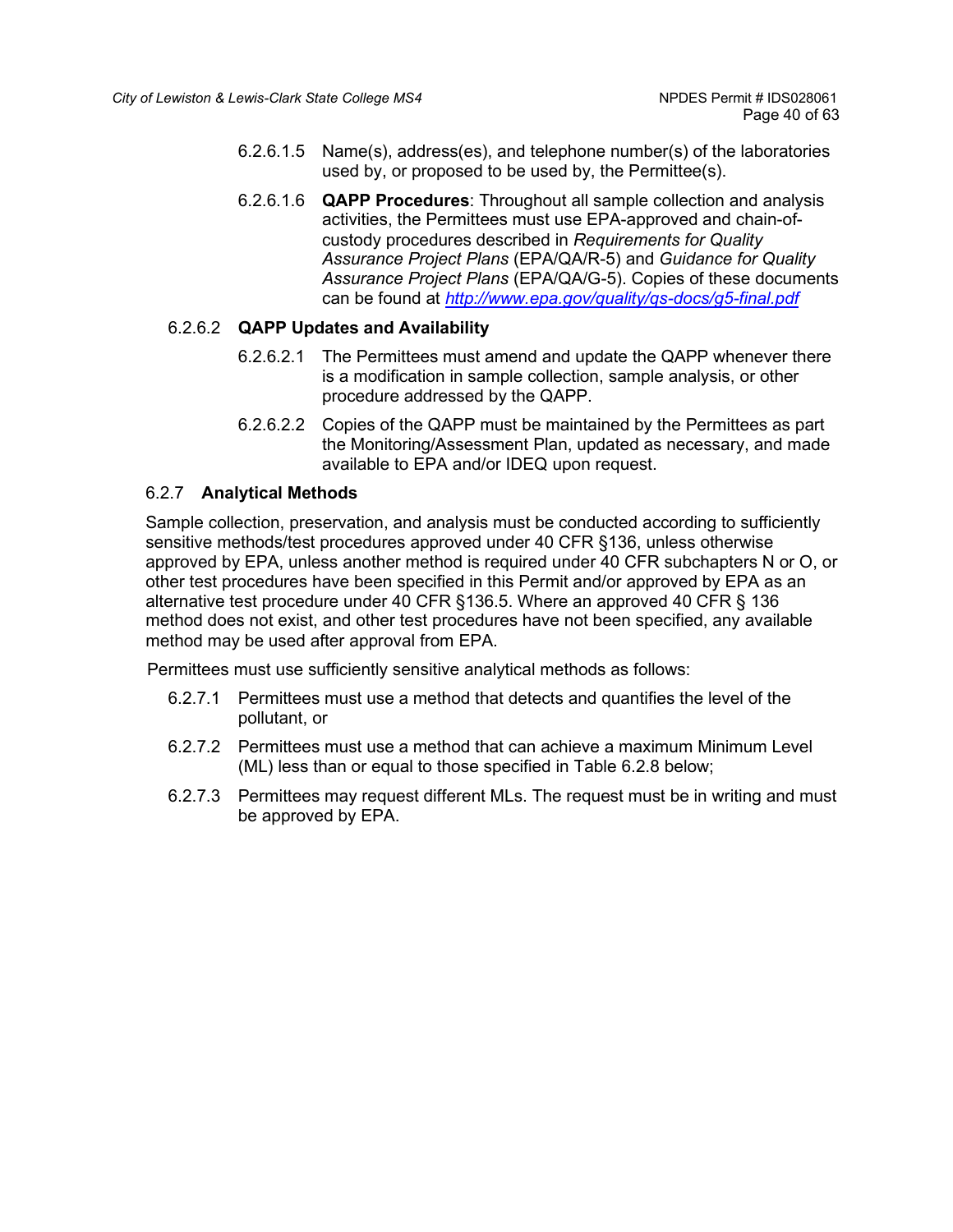# **Table 6.2.8: Minimum Levels**

| Pollutant & CAS No. (if available)                 | Minimum Level in µg/L, unless otherwise specified |  |
|----------------------------------------------------|---------------------------------------------------|--|
| Total Ammonia (as N)                               | 50                                                |  |
| Cadmium, Total (7440-43-9)                         | 0.1                                               |  |
| Copper, Total (7440-50-8)                          | 2.0                                               |  |
| Dissolved oxygen                                   | $0.2$ mg/L                                        |  |
| <b>Total Hardness</b>                              | 200 as CaCO3                                      |  |
| Lead, Total (7439-92-1)                            | 0.16                                              |  |
| Nitrate + Nitrite Nitrogen (as N)                  | 100                                               |  |
| Oil and Grease (HEM) (Hexane Extractable Material) | 5,000                                             |  |
| Soluble Reactive Phosphorus (as P)                 | 10                                                |  |
| Phosphorus, Total (as P)                           | 10                                                |  |
| Temperature                                        | $0.2$ °C                                          |  |
| <b>Total Suspended Solids</b>                      | 5 mg/L                                            |  |
| Zinc, Total (7440-66-6)                            | 2.5                                               |  |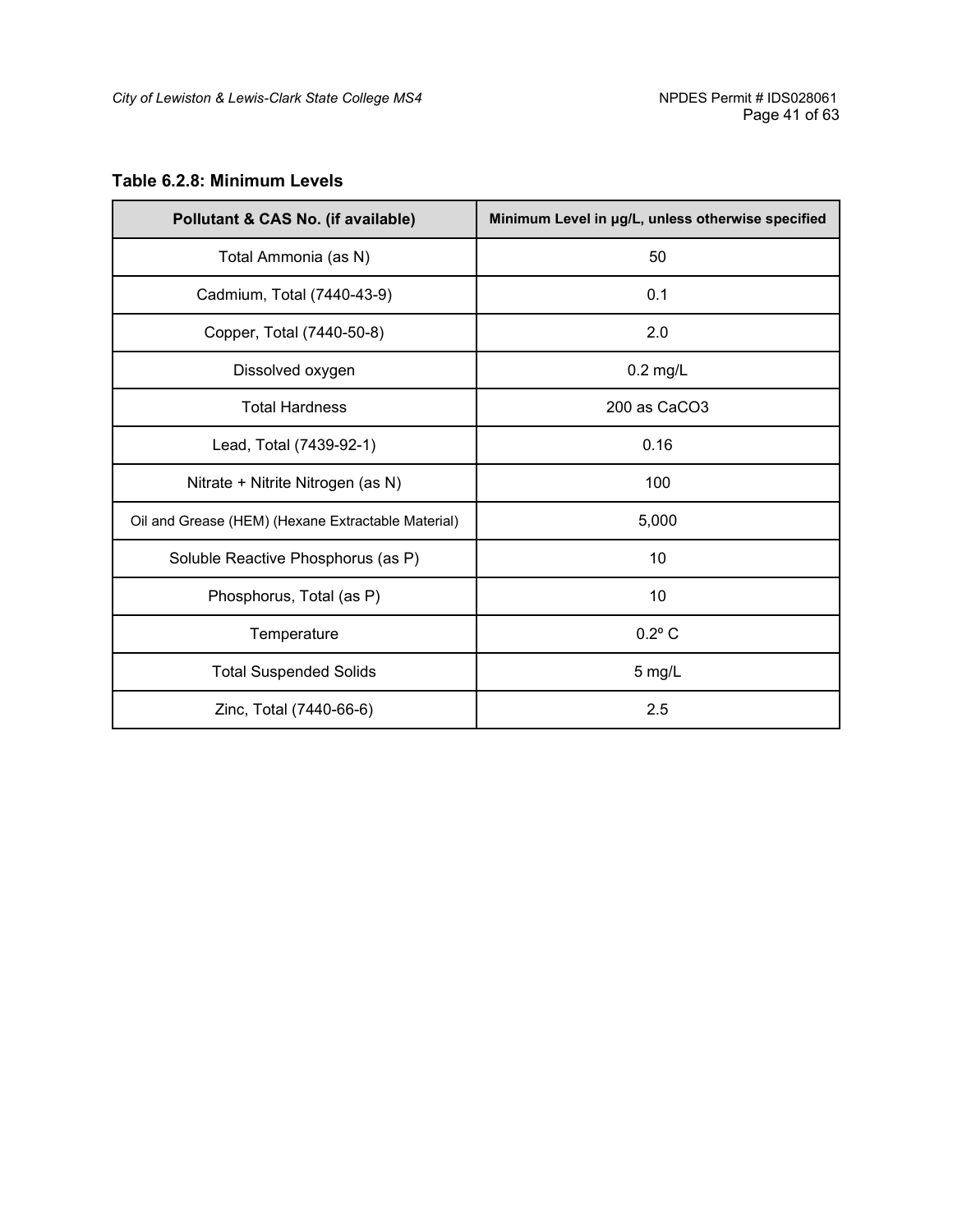#### <span id="page-41-0"></span>**6.3 Recordkeeping**

#### 6.3.1 **Retention of Records.**

The Permittees must retain records and information documenting implementation of all control measures required by this Permit (including a copy of this Permit and all Annual Reports) for a period of at least five years from the date of the report, sample, or measurement, or for the term of this Permit, whichever is longer. This period may be extended at the request of EPA or IDEQ at any time.

Information and records includes, but is not limited to, records of all data or information used to develop and implement the SWMP control measures and/or used to complete the application for this Permit; such material may include inspection and maintenance records; all monitoring, calibration, and monitoring equipment maintenance records; all original strip chart recordings for any continuous monitoring instrumentation; copies of reports required by this Permit; etc.

#### 6.3.2 **Availability of Records.**

At a minimum, the Permittees must retain all records associated with this Permit in a location and format that are accessible to EPA and IDEQ. The Permittees must make all records described above available to the public if requested to do so in writing. The public must be able to view the records during normal business hours. The Permittees may charge the public a reasonable fee for copying requests.

The Permittees must submit the records referred to in Part 6.3.1 above to EPA and IDEQ when such information is requested**.**

#### <span id="page-41-1"></span>**6.4 Reporting Requirements**

At a minimum, the Permittees must submit reports and/or documents required by this Permit to EPA and IDEQ in an electronic portable document format (PDF) that is saved and stored on a compact disc or other portable electronic storage device.

All submittals must be sent to the Addresses in Appendix A.

## 6.4.1 **Electronic Copy Submissions using NetDMR**

Prior to the Permit expiration date, EPA may provide the Permittees with instructions for submitting required Annual Reports and/or other documents electronically using NetDMR. The Permittees may then use NetDMR for this Permit only after requesting and receiving permission from EPA Region 10. After the Permittees begin using NetDMR, the Permittees are no longer required to submit such materials to EPA and IDEQ via U.S. Postal Mail.

#### 6.4.2 **Annual Report.**

No later than **December 1** of each year beginning in **Calendar Year 2021** the Permittees must submit an Annual Report to EPA and IDEQ. EPA recommends the Permittees use the Annual Report Format provided in Appendix B.

6.4.2.1 The reporting period for the Year 1 Annual Report will be from **November 1, 2020 – September 30, 2021***.* Reporting periods for subsequent Annual Reports are specified in Table 6.4.2 below.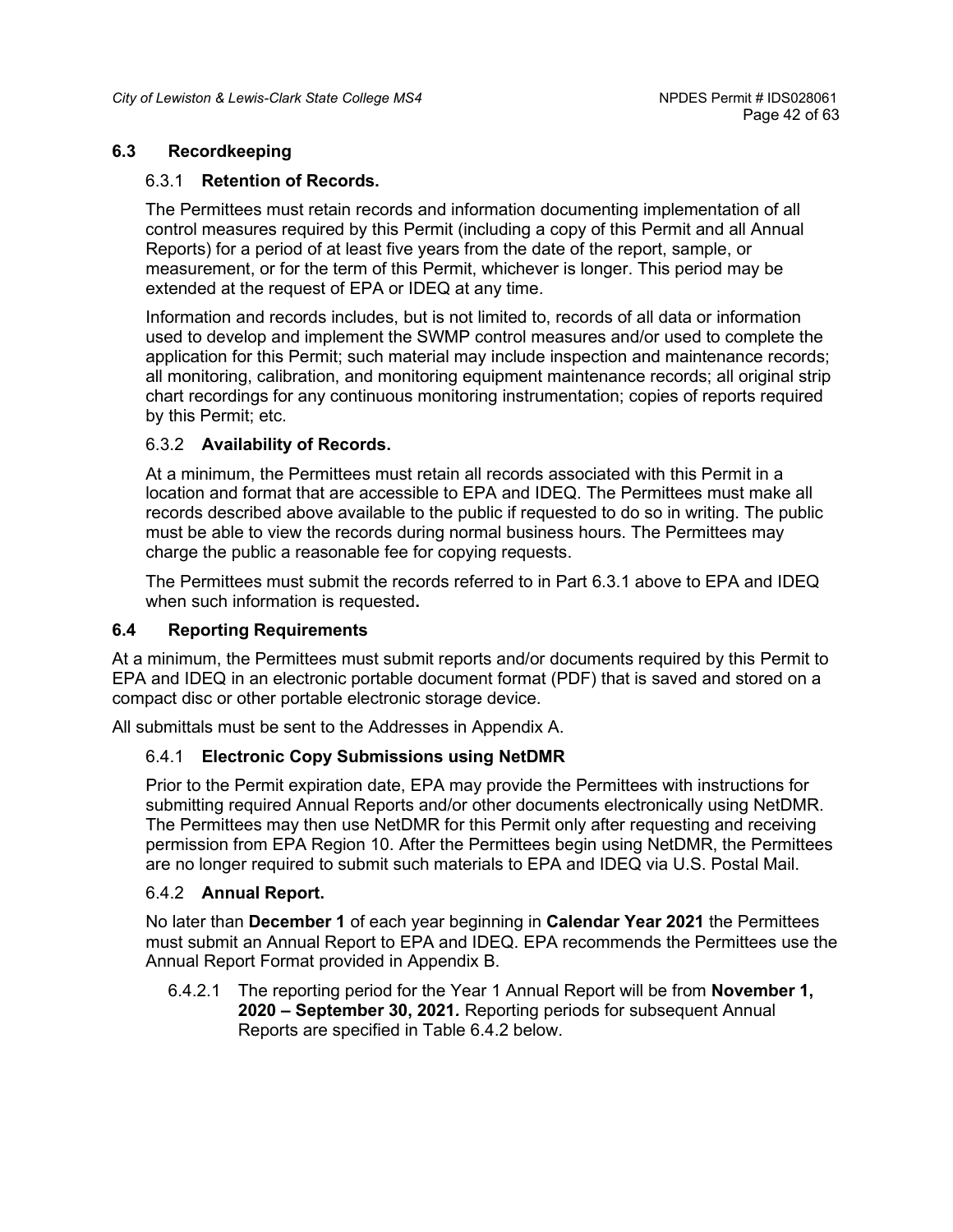| Table 6.4.2 Annual Report Deadlines*                                 |                                       |                    |  |
|----------------------------------------------------------------------|---------------------------------------|--------------------|--|
| <b>Reporting Period</b>                                              |                                       | Due Date           |  |
| Year 1 Annual Report                                                 | November 1, 2020 – September 30, 2021 | December 1, 2021   |  |
| Year 2 Annual Report<br>Year 3 Annual Report<br>Year 4 Annual Report | October 1, 2021 – September 30, 2022  | December 1, 2022   |  |
|                                                                      | October 1, 2022 - September 30, 2023  | December 1, 2023   |  |
|                                                                      | October 1, 2023 – September 30, 2022  | December 1, 2024   |  |
| Year 5 Annual Report                                                 | October 1, 2024 – September 30, 2025  | September 30, 2025 |  |

- 6.4.2.2 EPA recommends the Permittees use the Annual Report Format provided in Appendix B. The Annual Report must reflect the status of the Permittees' collective or individual implementation of the Permit requirements during the relevant reporting period, and must include:
	- 6.4.2.2.1 Any summaries, descriptions, and/or other information the Permittees use to demonstrate compliance with the Permit during the relevant reporting period.
	- 6.4.2.2.2 A current website address where the Permittees' SWMP Document is available as an electronic portable data format (PDF) document;
	- 6.4.2.2.3 If applicable, notification to EPA and IDEQ that one or more Permittees are relying on another Permittee or outside entity to satisfy any obligations under this Permit;
	- 6.4.2.2.4 Notification of any annexations, incorporations, or jurisdictional boundary changes resulting in an increase or decrease in the individual Permittee's area of responsibility during the reporting period; and
	- 6.4.2.2.5 Point(s) of contact responsible SWMP implementation for each Permittee, and for authorization, certification, and signature pursuant to Part 8.5 (*Signatory Requirements*).
- 6.4.2.3 The Permittees must make a copy of each Annual Report (including any required attachments) available to the public through the Permittee-maintained website required by Part 3.1.8 (*SWMP Publicly Accessible Website*).

## 6.4.3 **Monitoring/Assessment Report**

The Permittees must submit a final report summarizing any/all discharge monitoring/assessment data collected during the permit term as an attachment to the Permit Renewal Application required by Part 8.2 no later than **April 3, 2025**. All Final Discharge Monitoring/Assessment Reports must summarize and evaluate the information collected, and include reference to: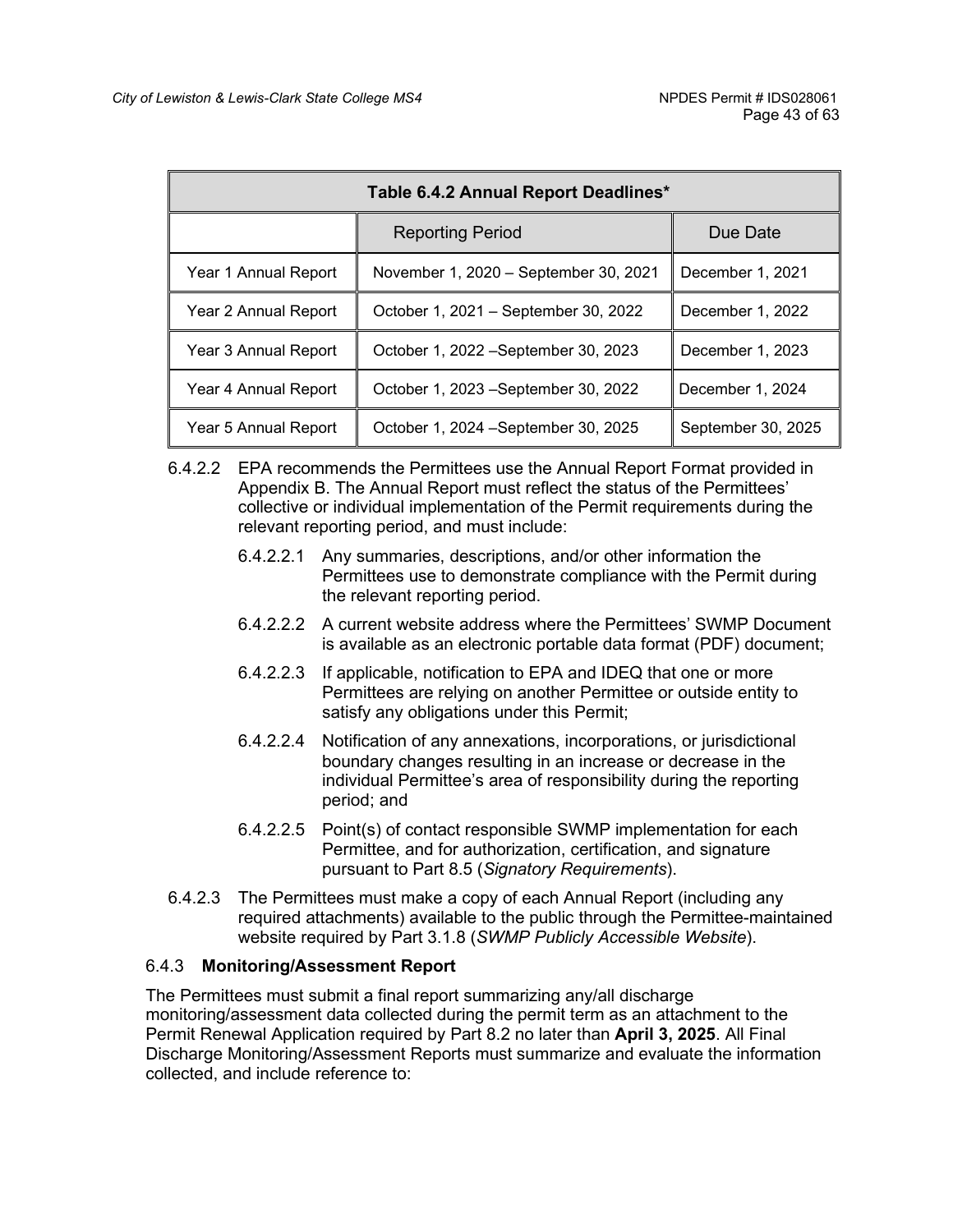- 6.4.3.1 the date, exact place, and time of sampling or measurements;
- 6.4.3.2 the name(s) of the individual(s) who performed the sampling or measurements;
- 6.4.3.3 the date(s) analyses were performed;
- 6.4.3.4 the names of the individual(s) who performed the analyses; the analytical techniques or methods used; and
- 6.4.3.5 the results of such analyses, including both visual and narrative summary interpretation of the data collected, a discussion of any quality assurance issues, and a narrative discussion comparing data collected to any previously collected or historical information, as appropriate. Raw monitoring data must be submitted in a spreadsheet or text-format electronic file.

#### 6.4.4 **Pollutant Reduction Activity Report**

The Permittees must submit a Pollutant Reduction Activity Report summarizing actions taken conducted during the permit term to reduce pollutant loadings from the Permittees' MS4. The Pollutant Reduction Activity Report must be submitted as an attachment to the Permit Renewal Application required by Part 8.2 no later than **April 3, 2025.** The final Pollutant Reduction Activity Report must summarize the actions identified in Part 4 and must quantify any load reductions accomplished to date.

#### <span id="page-43-0"></span>**6.5 Addresses**

Any reports or submittals required by this Permit must be sent to the Addresses listed in Appendix A.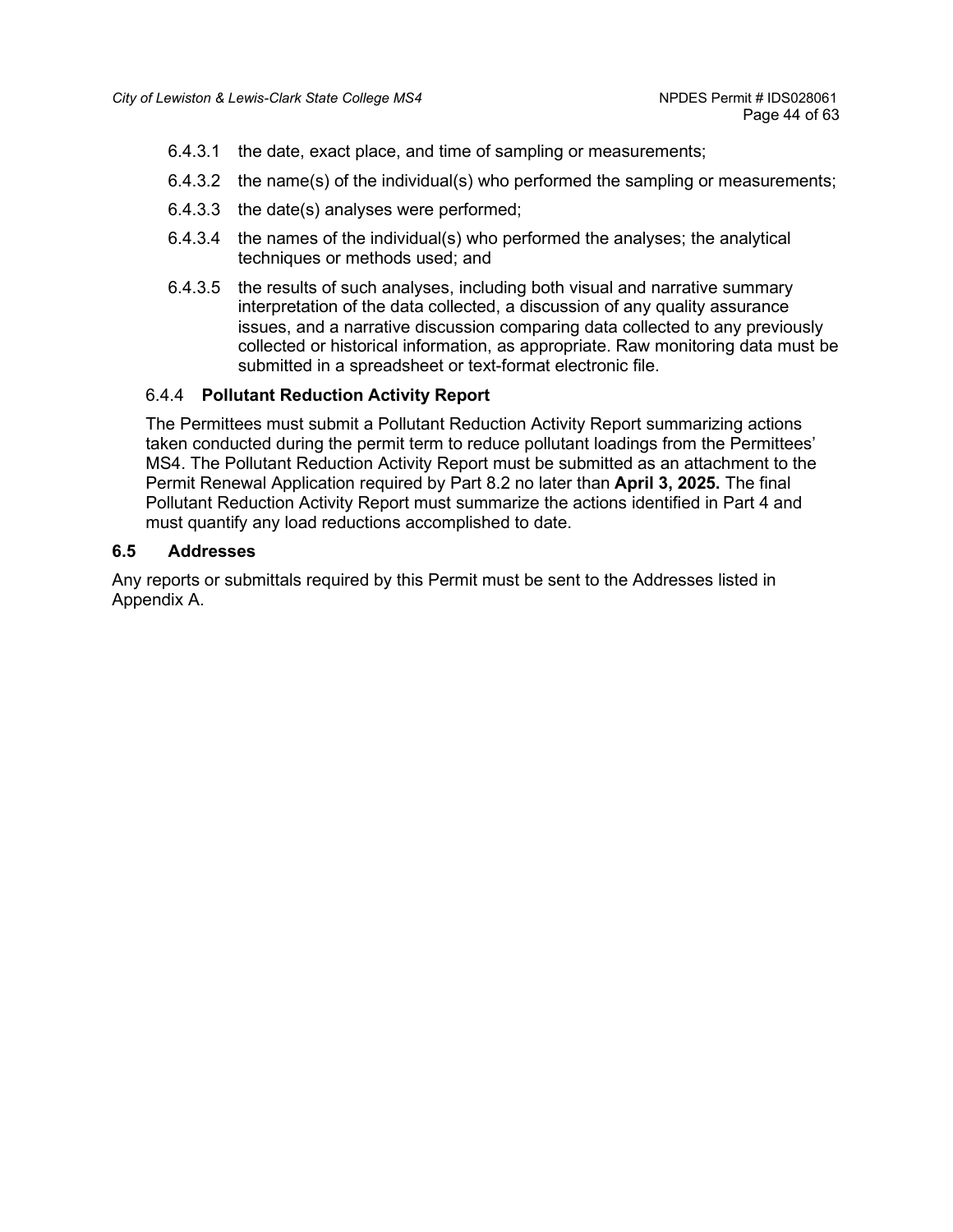# <span id="page-44-0"></span>**7 COMPLIANCE RESPONSIBILITIES**

# <span id="page-44-1"></span>**7.1 Duty to Comply**

The Permittees must comply with all conditions of this Permit. Any permit noncompliance constitutes a violation of the CWA and is grounds for enforcement action; for permit termination, revocation and reissuance, or modification; or for denial of a permit renewal application.

# <span id="page-44-2"></span>**7.2 Penalties for Violations of Permit Conditions**

# 7.2.1 **Civil and Administrative Penalties.**

Pursuant to 40 CFR §19 and the CWA, any person who violates sections 301, 302, 306, 307, 308, 318 or 405 of the CWA, or any permit condition or limitation implementing any such sections in a permit issued under section 402, or any requirement imposed in a pretreatment program approved under sections 402(a)(3) or 402(b)(8) of the CWA, is subject to a civil penalty not to exceed the maximum amounts authorized in the United States Code (USC) by section 309(d) of the CWA and the Federal Civil Penalties Inflation Adjustment Act (28 U.S.C. § 2461 note) as amended by the Debt Collection Improvement Act (31 U.S.C. § 3701 note) (currently \$55,800 per day for each violation).

7.2.1.1 **Administrative Penalties**: Any person may be assessed an administrative penalty by the Administrator for violating section 301, 302, 306, 307, 308, 318 or 405 of this Act, or any permit condition or limitation implementing any of such sections in a permit issued under section 402 of this Act. Pursuant to 40 CFR §19 and the Act, administrative penalties for Class I violations are not to exceed the maximum amounts authorized by section  $309(q)(2)(A)$  of the CWA and the Federal Civil Penalties Inflation Adjustment Act (28 U.S.C. § 2461 note) as amended by the Debt Collection Improvement Act (31 U.S.C. § 3701 note) [currently \$22,320 per day for each violation, with the maximum amount of any Class I penalty assessed not to exceed \$55,800]. Pursuant to 40 CFR §19 and the Act, penalties for Class II violations are not to exceed the maximum amounts authorized by section  $309(g)(2)(B)$  of the CWA and the Federal Civil Penalties Inflation Adjustment Act (28 U.S.C. § 2461 note) as amended by the Debt Collection Improvement Act (31 U.S.C. § 3701 note) [currently \$22,320 per day for each violation, with the maximum amount of any Class II penalty not to exceed \$278,995].

# 7.2.1.2 **Criminal Penalties**:

# 7.2.1.2.1 **Negligent Violations**.

The CWA provides that any person who negligently violates sections 301, 302, 306, 307, 308, 318, or 405 of the Act, or any condition or limitation implementing any of such sections in a permit issued under section 402 of the Act, or any requirement imposed in a pretreatment program approved under section 402(a)(3) or 402(b)(8) of the Act, is subject to criminal penalties of \$2,500 to \$25,000 per day of violation, or imprisonment of not more than 1 year, or both. In the case of a second or subsequent conviction for a negligent violation, a person shall be subject to criminal penalties of not more than \$50,000 per day of violation, or by imprisonment of not more than 2 years, or both.

# 7.2.1.2.2 **Knowing Violations**.

Any person who knowingly violates such sections, or such conditions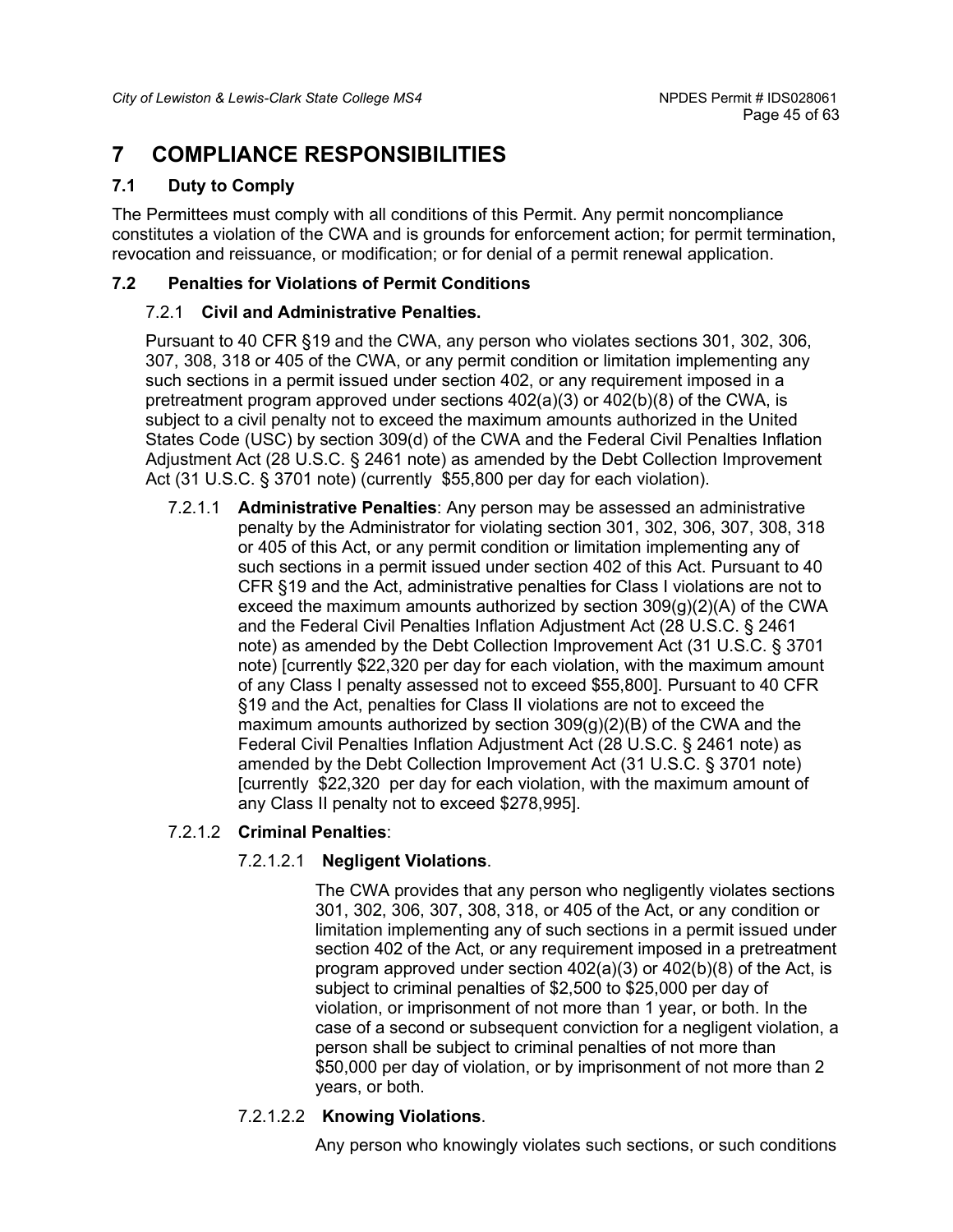or limitations is subject to criminal penalties of \$5,000 to \$50,000 per day of violation, or imprisonment for not more than 3 years, or both. In the case of a second or subsequent conviction for a knowing violation, a person shall be subject to criminal penalties of not more than \$100,000 per day of violation, or imprisonment of not more than 6 years, or both.

# 7.2.1.2.3 **Knowing Endangerment**.

Any person who knowingly violates section 301, 302, 303, 306, 307, 308, 318 or 405 of the Act, or any permit condition or limitation implementing any of such sections in a permit issued under section 402 of the Act, and who knows at that time that he thereby places another person in imminent danger of death or serious bodily injury, shall, upon conviction, be subject to a fine of not more than \$250,000 or imprisonment of not more than 15 years, or both. In the case of a second or subsequent conviction for a knowing endangerment violation, a person shall be subject to a fine of not more than \$500,000 or by imprisonment of not more than 30 years, or both. An organization, as defined in section 309(c)(3)(B)(iii) of the Act, shall, upon conviction of violating the imminent danger provision, be subject to a fine of not more than \$1,000,000 and can be fined up to \$2,000,000 for second or subsequent convictions.

# 7.2.1.2.4 **False Statements**.

The CWA provides that any person who falsifies, tampers with, or knowingly renders inaccurate any monitoring device or method required to be maintained under this Permit shall, upon conviction, be punished by a fine of not more than \$10,000, or by imprisonment for not more than two years, or both. If a conviction of a person is for a violation committed after a first conviction of such person under this paragraph, punishment is a fine of not more than \$20,000 per day of violation, or by imprisonment of not more than four years, or both. The CWA further provides that any person who knowingly makes any false statement, representation, or certification in any record or other document submitted or required to be maintained under this Permit, including monitoring reports or reports of compliance or non-compliance shall, upon conviction, be punished by a fine of not more than \$10,000 per violation, or by imprisonment for not more than six months per violation, or by both.

## <span id="page-45-0"></span>**7.3 Need to Halt or Reduce Activity Not a Defense**

It shall not be a defense for the Permittees in an enforcement action that it would have been necessary to halt or reduce the permitted activity in order to maintain compliance with the conditions of this Permit.

## <span id="page-45-1"></span>**7.4 Duty to Mitigate**

The Permittees must take all reasonable steps to minimize or prevent any discharge or disposal in violation of this Permit that has a reasonable likelihood of adversely affecting human health or the environment.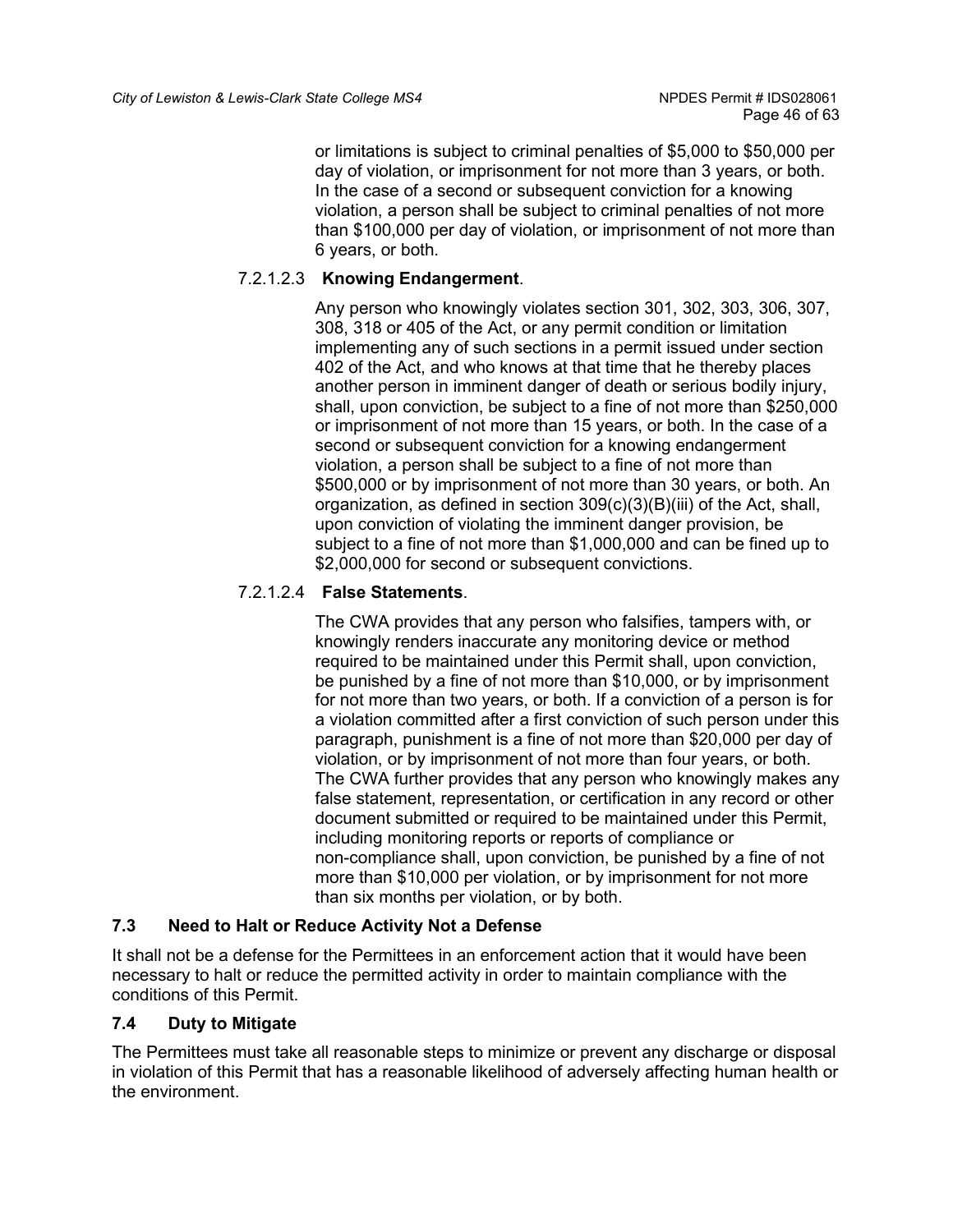# <span id="page-46-0"></span>**7.5 Proper Operation and Maintenance**

The Permittees must at all times properly operate and maintain all facilities and systems of treatment and control (and related appurtenances) that are installed or used by the Permittees to achieve compliance with the conditions of this Permit. Proper operation and maintenance also includes BMPs, adequate laboratory controls, and appropriate quality assurance procedures. This provision requires the operation of back-up or auxiliary facilities or similar systems only when the operation is necessary to achieve compliance with the conditions of this Permit.

# <span id="page-46-1"></span>**7.6 Toxic Pollutants**

The Permittees must comply with effluent standards or prohibitions established under section 307(a) of the CWA for toxic pollutants within the time provided in the regulations that establish those standards or prohibitions, even if the permit has not yet been modified to incorporate the requirement.

## <span id="page-46-2"></span>**7.7 Planned Changes.**

The Permittees must give notice to the Director and the responsible IDEQ office as soon as possible of any planned physical alterations or additions to the permitted facility whenever:

- The alteration or addition to a permitted facility may meet one of the criteria for determining whether a facility is a new source as determined in 40 CFR §122.29(b); or
- The alteration or addition could significantly change the nature or increase the quantity of the pollutants discharged. This notification applies to pollutants that are not subject to effluent limitations in the permit.

## <span id="page-46-3"></span>**7.8 Anticipated Noncompliance**

The Permittees must give advance notice to the Director and IDEQ, using the addresses provided in Appendix A, of any planned changes in the permitted facility or activity which may result in noncompliance with this Permit.

## <span id="page-46-4"></span>**7.9 Twenty-Four Hour Notice of Noncompliance Reporting**

The Permittees must report to EPA the following occurrences of noncompliance by telephone at (206) 553-1846, within 24 hours from the time the Permittee becomes aware of the following circumstances; see also Appendix A.2:

- Any discharge to or from the MS4 which could result in noncompliance that may endanger human health or the environment;
- Any unanticipated bypass that results in or contributes to an exceedance of any effluent limitation in this Permit. See Part [7.107](#page-47-0).10 (*Bypass of Treatment Facilities*);
- Any upset that results in or contributes to an exceedance of any effluent limitation in this Permit. See Part 7.11 (*Upset Conditions*).

## 7.9.1 **Written Report**

The Permittees must also provide a written submission within five (5) business days of the time that the Permittee becomes aware of any event required to be reported under subpart 1 above. The written submission must contain a description of the noncompliance and its cause; the period of noncompliance, including exact dates and times; the estimated time noncompliance is expected to continue if it has not been corrected; and all steps taken or planned to reduce, eliminate, and prevent reoccurrence of the noncompliance. The Permittees must submit the written report to EPA and IDEQ as specified in Appendix A.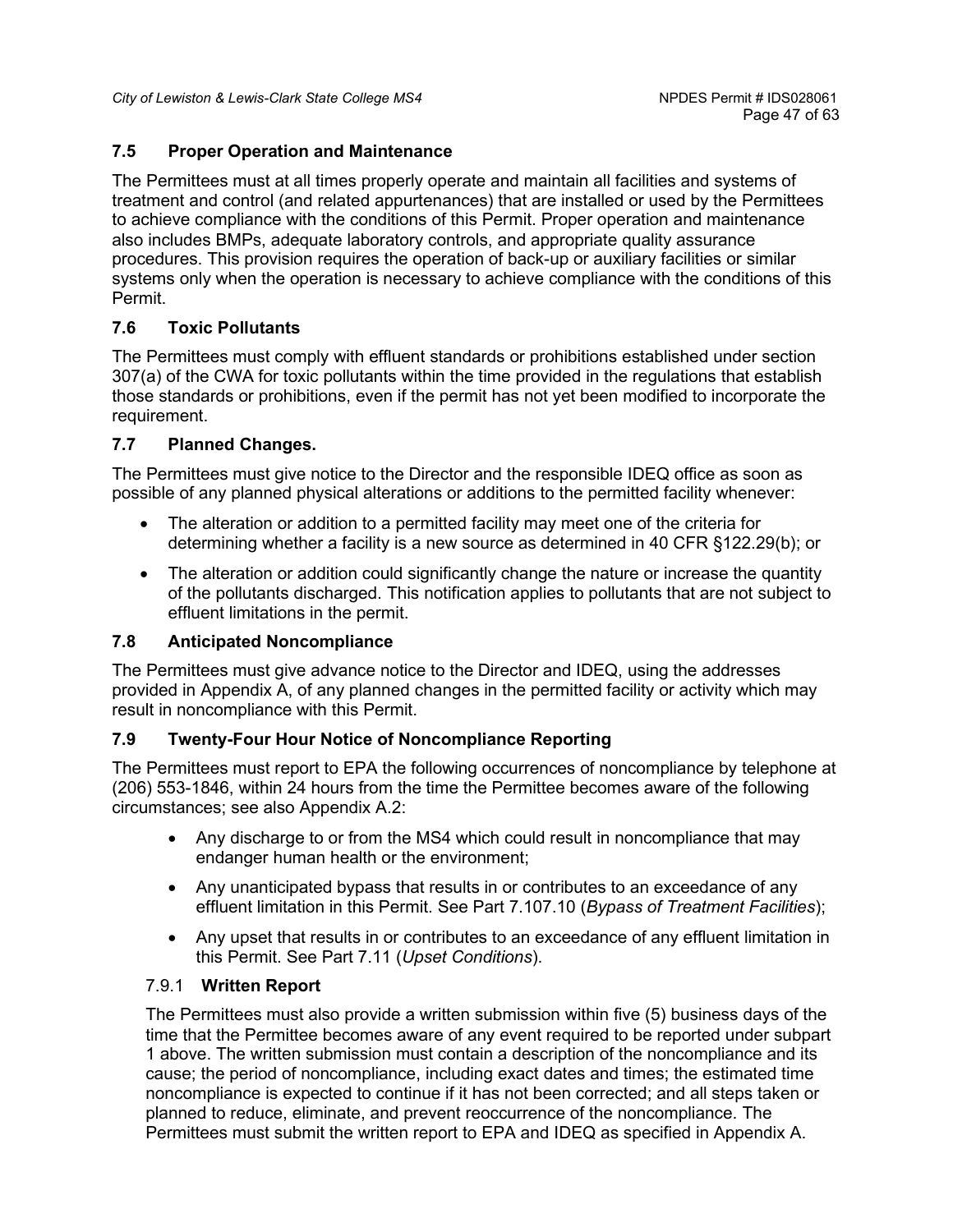## 7.9.2 **Written Report Waiver**

EPA may waive the written report on a case-by-case basis if the oral report has been received within 24 hours by the NPDES Compliance Hotline in Seattle, Washington, by telephone, (206) 553-1846.

## <span id="page-47-0"></span>**7.10 Bypass of Treatment Facilities**

#### 7.10.1 **Bypass not exceeding limitations.**

The Permittees may allow any bypass to occur that does not cause effluent limitations to be exceeded, but only if it also is for essential maintenance to assure efficient operation. These bypasses are not subject to the provisions of paragraphs 7.10.2 and 7.10.3 of this Part.

#### 7.10.2 **Notice**

- 7.10.2.1 Anticipated bypass: If the Permittees knows in advance of the need for a bypass, it must submit prior notice, to the Director, if possible at least 10 days before the date of the bypass.
- 7.10.2.2 Unanticipated bypass: The Permittees must submit notice of an unanticipated bypass as required under Part 7.9 (*Twenty-four Hour Notice of Noncompliance Reporting*).

#### 7.10.3 **Prohibition of bypass.**

Bypass is prohibited, and the Director may take enforcement action against the Permittees for a bypass, unless:

- The bypass was unavoidable to prevent loss of life, personal injury, or severe property damage;
- There were no feasible alternatives to the bypass, such as the use of auxiliary treatment facilities, retention of untreated wastes, or maintenance during normal periods of equipment downtime. This condition is not satisfied if adequate back-up equipment should have been installed in the exercise of reasonable engineering judgment to prevent a bypass that occurred during normal periods of equipment downtime or preventive maintenance; and
- The Permittees submitted notices as required under Part 7.10.2 above.

#### 7.10.4 **Optional Approval.**

The Director may approve an anticipated bypass, after considering its adverse effects, if the Director determines that it will meet the three conditions listed above in Part 7.10.3.

## <span id="page-47-1"></span>**7.11 Upset Conditions**

#### 7.11.1 **Effect of an Upset.**

An upset constitutes an affirmative defense to an action brought for noncompliance with a technology-based permit effluent limitation if the Permittees meet the requirements of Part [7.11.2o](#page-47-2)f this section. No determination made during administrative review of claims that noncompliance was caused by upset, and before an action for noncompliance, is final administrative action subject to judicial review.

## <span id="page-47-2"></span>7.11.2 **Conditions Necessary for a Demonstration of Upset.**

To establish the affirmative defense of upset, the Permittees must demonstrate, through properly signed, contemporaneous operating logs, or other relevant evidence that: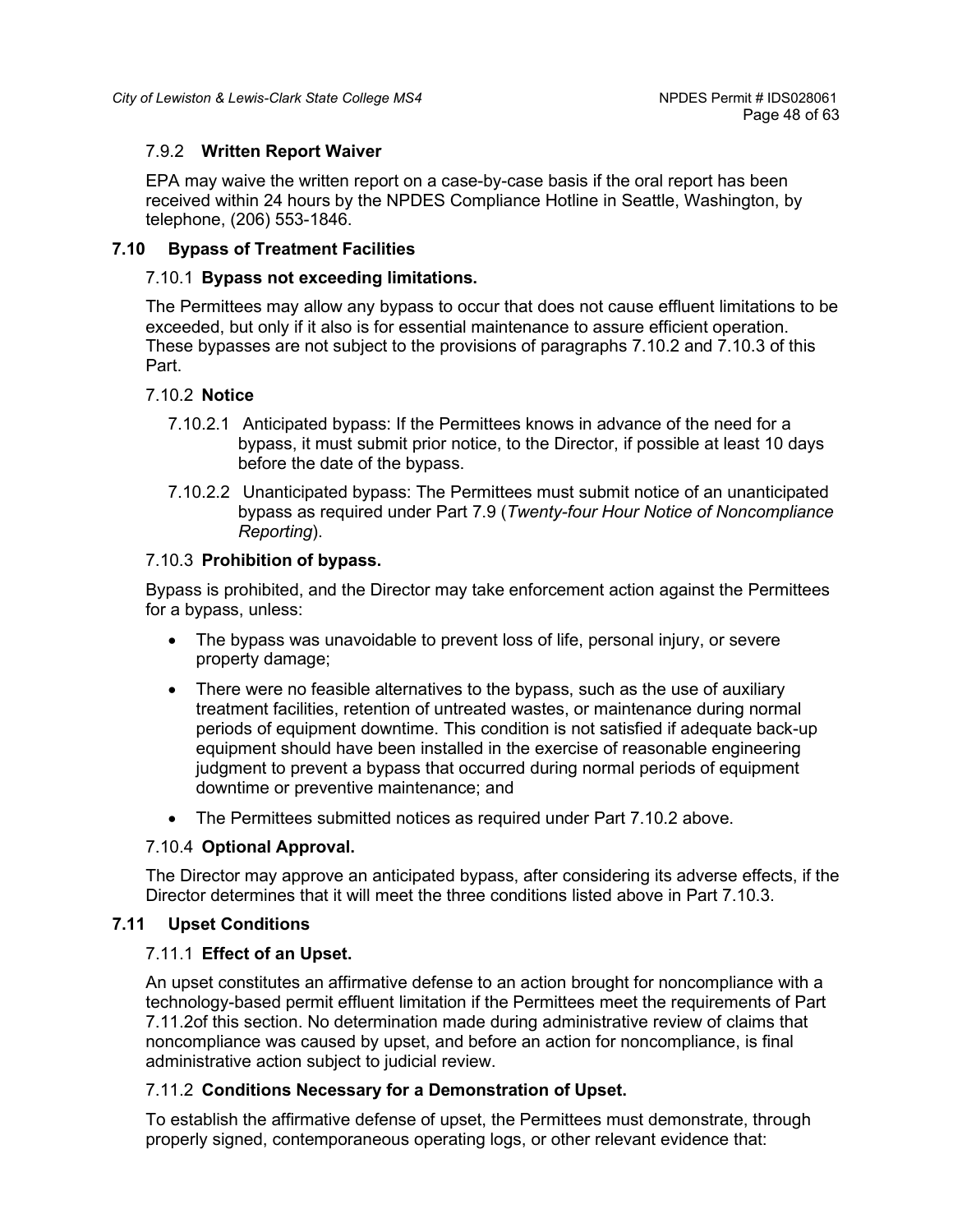- An upset occurred and that the Permittees can identify the cause(s) of the upset;
- The permitted facility was at the time being properly operated;
- The Permittees submitted notice of the upset as required under Part 7.9 (*Twenty-four Hour Notice of Noncompliance Reporting*) and,
- The Permittees complied with any remedial measures required under Part 7.4 (*Duty to Mitigate*).

#### 7.11.3 **Burden of proof.**

In any enforcement proceeding, the Permittees seeking to establish the occurrence of an upset has the burden of proof.

#### <span id="page-48-0"></span>**7.12 Other Noncompliance**

The Permittees must report all instances of noncompliance, not required to be reported within 24 hours, as part of each Annual Report. Such noncompliance reports must contain all the information listed above in Part 7.9.1.

#### <span id="page-48-1"></span>**7.13 Removed Substances**

All collected screenings, grit, solids, sludges, filter backwash water, decant water, and/or other pollutants removed in the course of maintenance, and/or treatment or control of stormwater and other wastewaters must be managed and disposed of in a manner such as to prevent such pollutants from entering the waters of the U.S.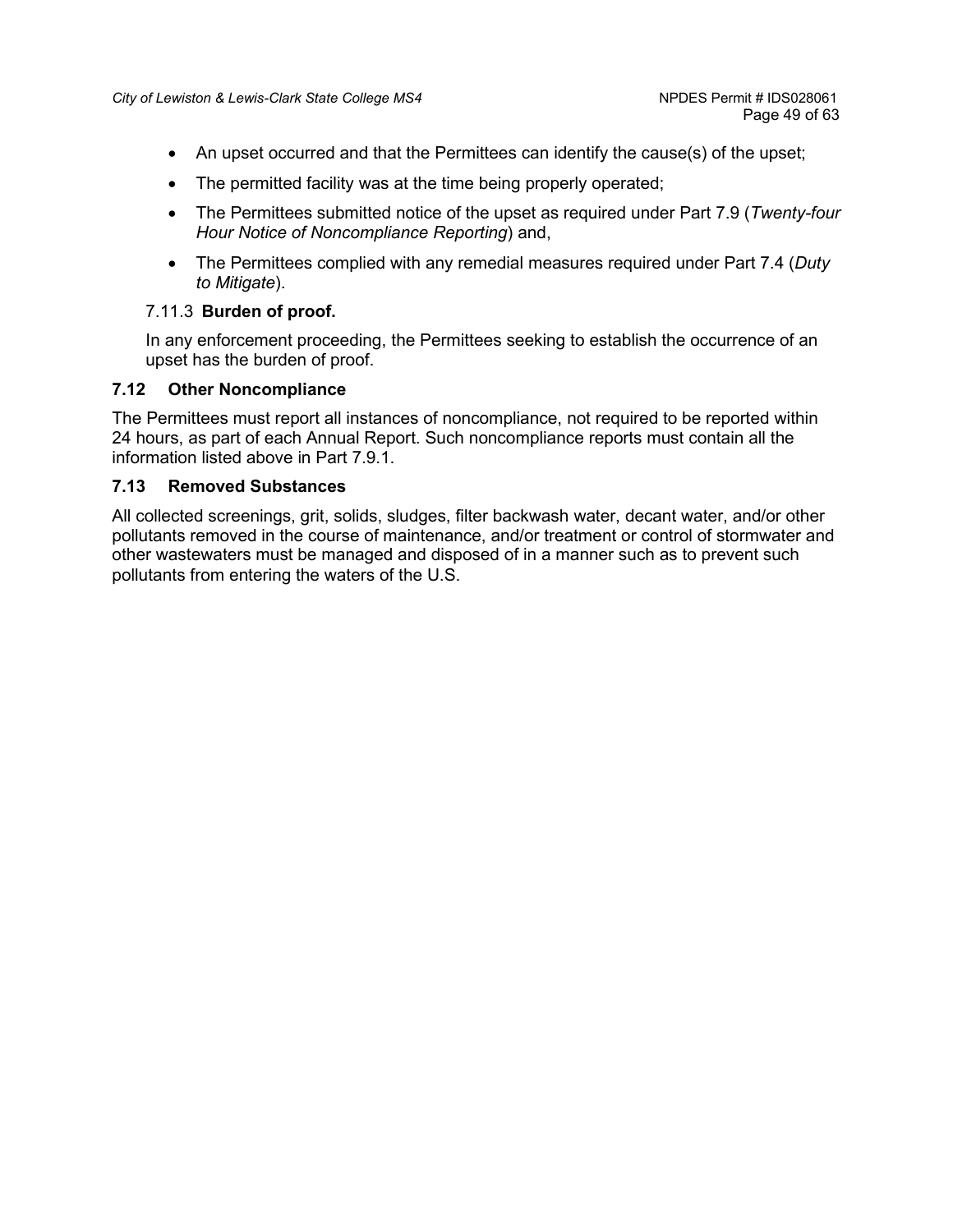# <span id="page-49-0"></span>**8 GENERAL REQUIREMENTS**

# <span id="page-49-1"></span>**8.1 Permit Actions**

This Permit or coverage under this Permit may be modified, revoked and reissued, or terminated for cause by EPA as specified in 40 CFR §§122.62, 122.64, or 124.5. The filing of a request by the Permittees for a permit modification, revocation and reissuance, termination, or a notification of planned changes or anticipated noncompliance, does not stay any permit condition.

Permit coverage may be terminated, in accordance with the provisions of 40 CFR §§122.64 and 124.5, for a single Permittee or co-Permittee without terminating coverage for other Permittees or co-Permittees subject to this Permit.

# <span id="page-49-2"></span>**8.2 Duty to Reapply**

If the Permittees intend to continue its operational control and management of discharges from the MS4 as regulated by this Permit after the Permit expiration date, the Permittees must apply for and obtain a new permit. In accordance with 40 CFR §122.21(d), and unless permission for the application to be submitted at a later date has been granted by the Director, the Permittees must submit an application at least 180 days before the Permit expiration date, or no later than **April 3, 2025.**

## 8.2.1 **Contents of a Permit Renewal Application**

The Permit Renewal Application must contain the information required by 40 CFR 122.21(f) which includes: name and mailing addresses of the Permittee(s) that operate the MS4(s), and the names and titles of the primary administrative and technical contacts for the Permittee(s). In addition, the Permittees must identify the identification number of the existing NPDES MS4 permit; and any previously unidentified water bodies that receive discharges from the MS4. The following attachments must be submitted as part of a complete Permit Renewal Application:

- 8.2.1.1 Updated SWMP Document, as required by Part 2.5.5 and described in Appendix B;
- 8.2.1.2 MS4 Map, and the accompanying Outfall Inventory, as required by Part 3.2.2;
- 8.2.1.3 List of MS4 outfall locations with dry weather flows identified by the Permittee as being associated with irrigation return flows and/or groundwater seepage,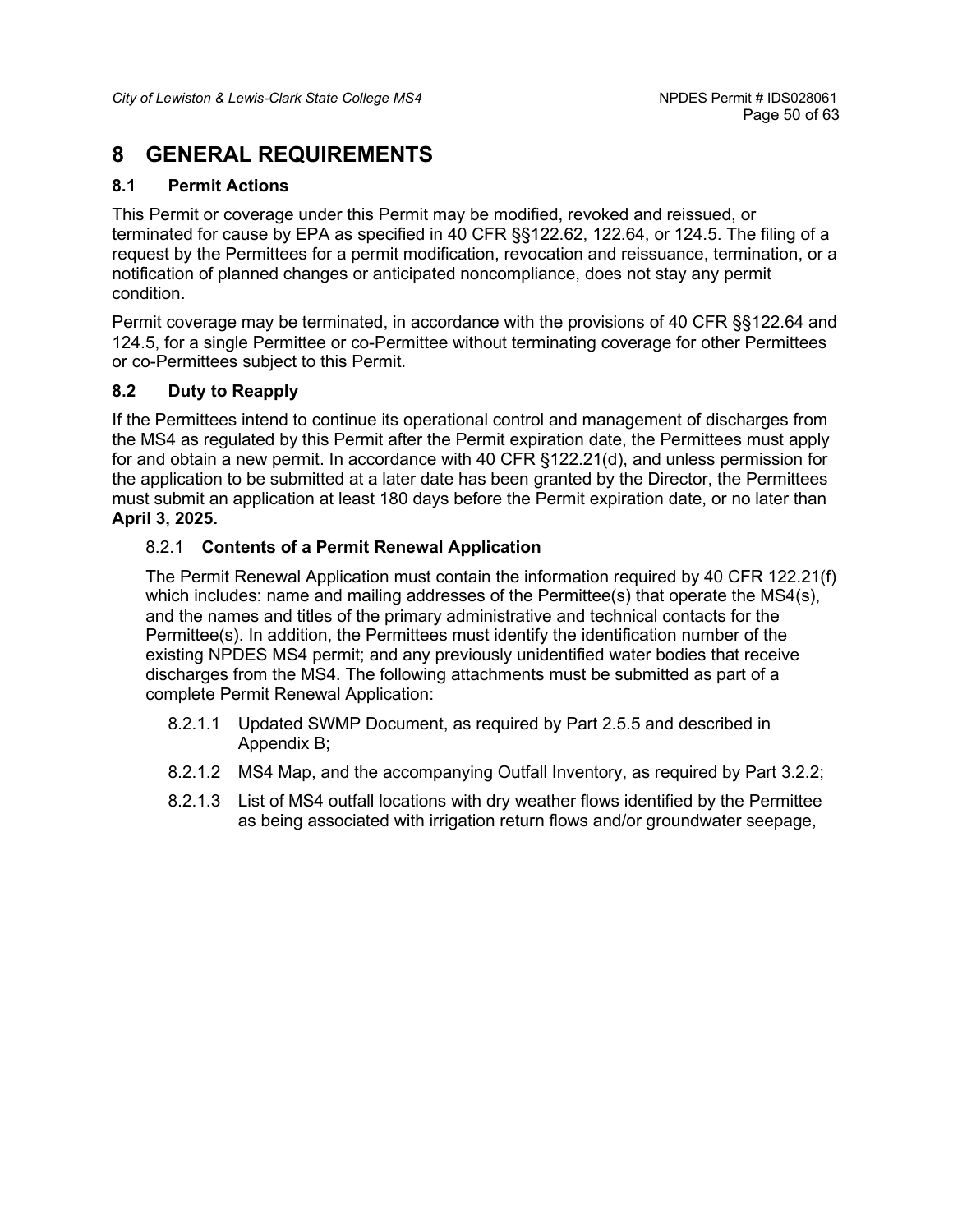including latitude/longitude and physical description/characteristics, as required by Part 3.2.6.2;

- 8.2.1.4 Enforcement Response Policy for Construction Site Runoff Control, as required by Part 3.3.6;
- 8.2.1.5 Enforcement Response Policy for Permanent SW Management Controls, as required by Part 3.4.5.2;
- 8.2.1.6 If applicable, a written summary of the Permittee's adaptive management actions to date, as required by Part 5.5;
- 8.2.1.7 If applicable, a Final Report summarizing any required Monitoring/Assessment activities; see Part 4 and Part 6.4.3;
- 8.2.1.8 If applicable, a Final Report summarizing implementation and effectiveness of Pollutant Reduction Activities to date; see Part 4 and Part 6.4.4;
- 8.2.1.9 Sediment Removal Report, as required by Part 4.4.1; and
- 8.2.1.10 A Riparian Zone Management and Outfall Disconnection Report as required by Part 4.4.2.

# <span id="page-50-0"></span>**8.3 Duty to Provide Information**

The Permittees must furnish to EPA and IDEQ, within the time specified in the request, any information that the Director may request to determine whether cause exists for modifying, revoking and reissuing, or terminating this Permit, or to determine compliance with this Permit. The Permittees must also furnish to EPA or IDEQ, upon request, copies of the records required to be kept by this Permit.

## <span id="page-50-1"></span>**8.4 Other Information**

When the Permittees becomes aware that it failed to submit any relevant facts in a permit application, or that it submitted incorrect information in a permit application, or any report or document to EPA or IDEQ, it must promptly submit the omitted facts or corrected information in writing.

## <span id="page-50-2"></span>**8.5 Signatory Requirements**

All permit applications, reports, or information submitted to EPA and IDEQ must be signed and certified as follows:

## 8.5.1 **All applications must be signed and certified:**

- For a corporation: by a principal corporate officer.
- For a partnership or sole proprietorship: by a general partner or the proprietor, respectively.
- For a municipality, state, federal, or other public agency: by either a principal executive officer or ranking elected official.

# 8.5.2 **Duly Authorized Representative.**

All Annual Reports required by this Permit and other information requested by EPA or IDEQ must be signed by a person described in Part 8.5.1 above or by a duly authorized representative of that person. A person is a duly authorized representative only if:

## **This page modified effective August 1, 2021.**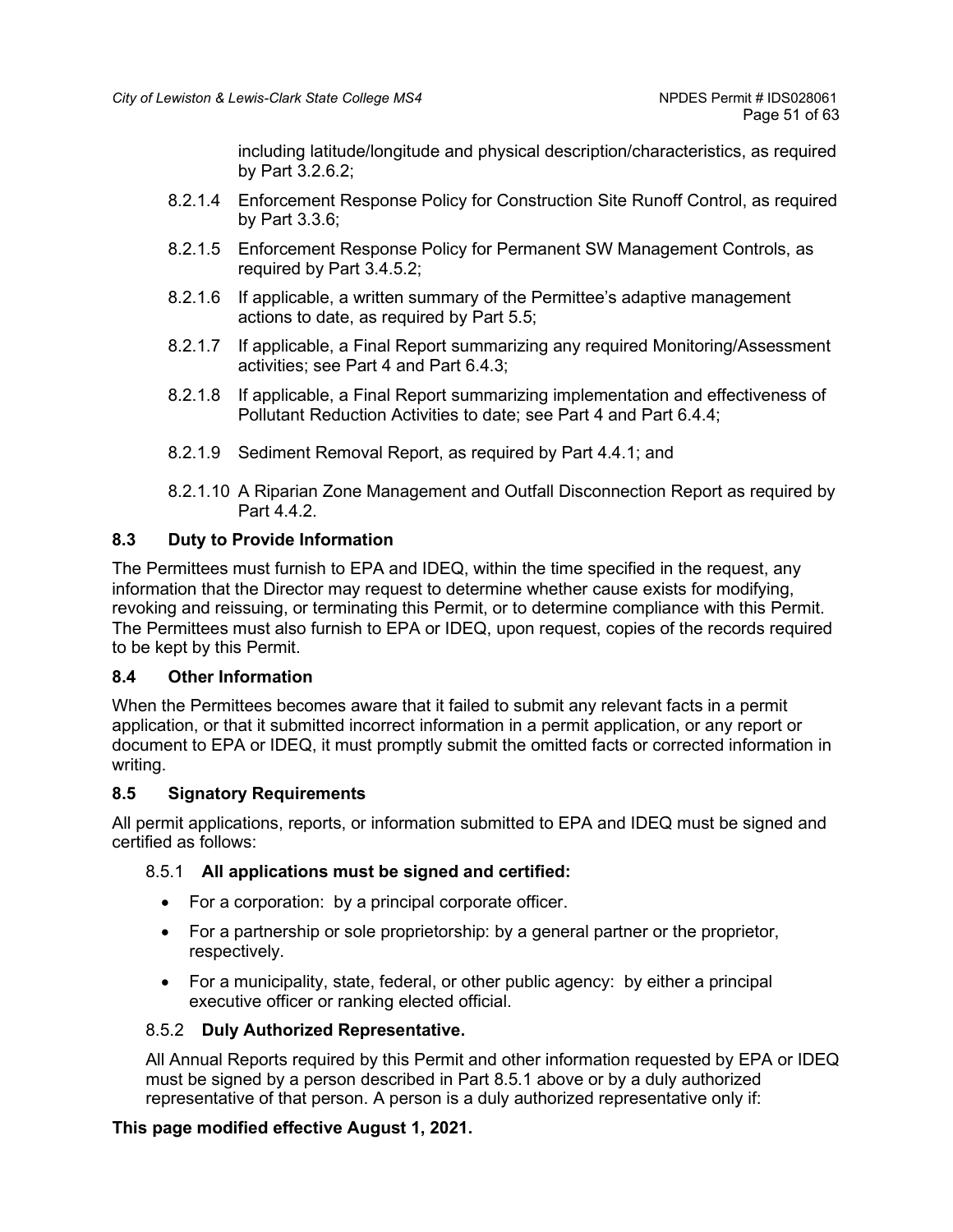- 8.5.2.1 The authorization is made in writing by a person described above and submitted to the Director;
- 8.5.2.2 The authorization specifies either an individual or a position having responsibility for the overall operation of the regulated facility or activity,

Such as the position of plant manager, owner or operator of a well or a well field, superintendent, position of equivalent responsibility, or an individual or position having overall responsibility for environmental matters for the company. (A duly authorized representative may thus be either a named individual or any individual occupying a named position.); and

8.5.2.3 Written authorization is submitted to the Director and IDEQ.

## 8.5.3 **Changes to Authorization.**

If an authorization under Part 8.5.2 above is no longer accurate because a different individual or position has responsibility for the overall operation of the facility, a new authorization satisfying the requirements of Part 8.5.2 must be submitted to EPA and IDEQ prior to or together with any reports, information, or applications to be signed by an authorized representative.

# 8.5.4 **Certification.**

Any person signing a document under this Part must make the following certification:

*"I certify under penalty of law that this document and all attachments were prepared under my direction or supervision in accordance with a system designed to assure that qualified personnel properly gather and evaluate the information submitted. Based on my inquiry of the person or persons who manage the system, or those persons directly responsible for gathering the information, the information submitted is, to the best of my knowledge and belief, true, accurate, and complete. I have no personal knowledge that the information submitted is other than true, accurate, and complete. I am aware that there are significant penalties for submitting false information, including the possibility of fine and imprisonment for knowing violations."*

## <span id="page-51-0"></span>**8.6 Availability of Reports**

In accordance with 40 CFR §2, information submitted to EPA pursuant to this Permit may be claimed as confidential by the Permittees. In accordance with the CWA, permit applications, permits, and effluent data are not considered confidential. Any confidential claim must be asserted at the time of submission by stamping the words "confidential business information" on each page containing such information. If no claim is made at the time of submission, EPA may make the information available to the public without further notice to the Permittese. If a claim is asserted, the information will be treated in accordance with the procedures in 40 CFR §2, Subpart B (Public Information) and 41 Federal Register 36924 (September 1, 1976), as amended.

## <span id="page-51-1"></span>**8.7 Inspection and Entry**

The Permittees must allow the Director; IDEQ; or an authorized representative (including an authorized contractor acting as a representative of the Director), upon the presentation of credentials and other documents as may be required by law, to:

## 8.7.1 **Enter**

Upon the Permittees' premises where a regulated facility or activity is located or conducted, or where records must be kept under the conditions of this Permit;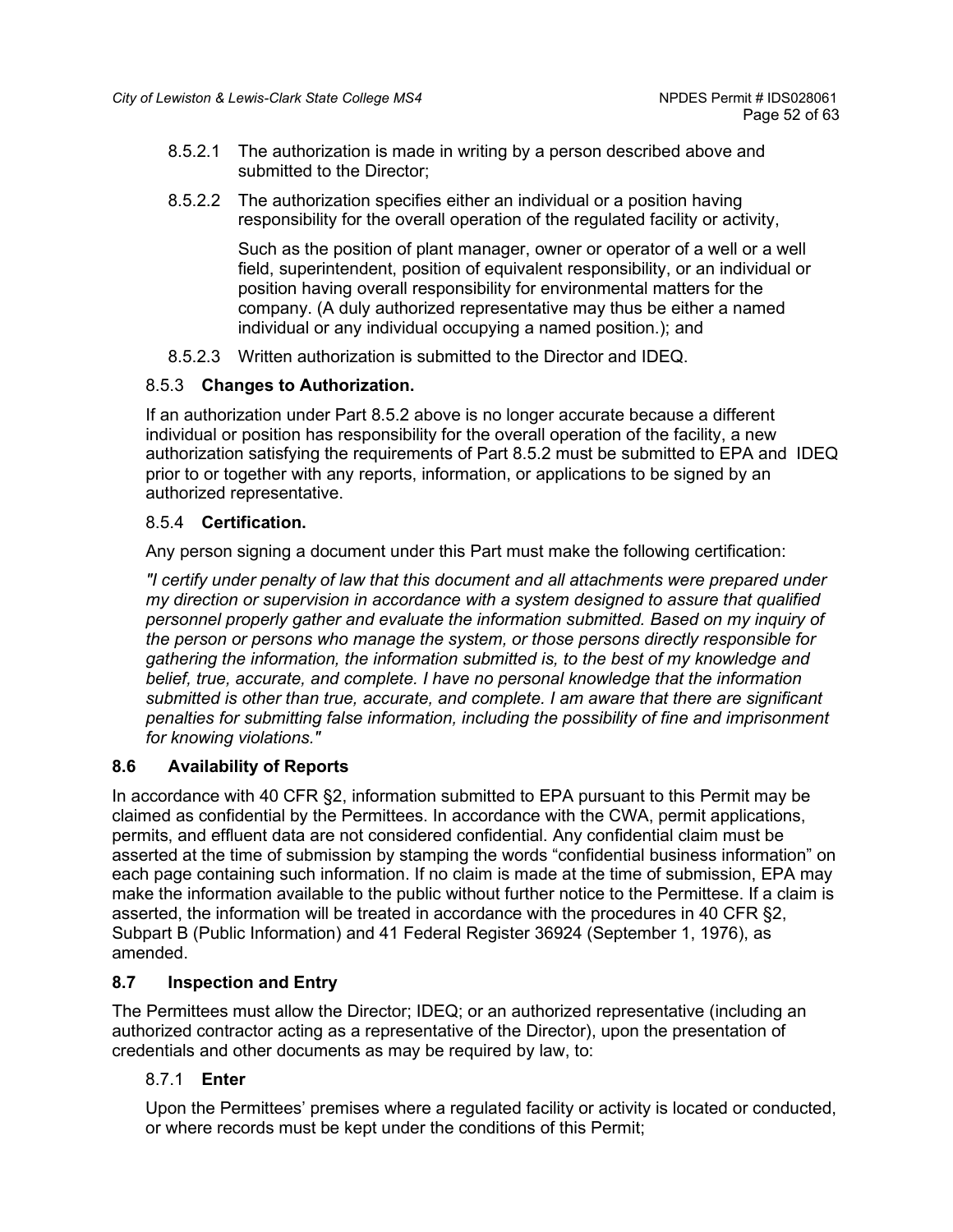# 8.7.2 **Access**

Have access to and copy, at reasonable times, any records that must be kept under the conditions of this Permit;

## 8.7.3 **Inspect**

Inspect at reasonable times any facilities, equipment (including monitoring and control equipment), practices, or operations regulated or required under this Permit; and

## 8.7.4 **Sample, monitor, evaluate or audit**

At reasonable times, for the purpose of assuring permit compliance or as otherwise authorized by the CWA, any discharges, substances or parameters at any location.

## <span id="page-52-0"></span>**8.8 Property Rights**

The issuance of this Permit does not convey any property rights of any sort, or any exclusive privileges, nor does it authorize any injury to private property or any invasion of personal rights, nor any infringement of federal, state or local laws or regulations.

## <span id="page-52-1"></span>**8.9 Transfers**

Coverage under this Permit is not transferable to any person except after written notice to the Director of EPA Office of Water and Watersheds. The Director may require modification or revocation and reissuance of the permit to change the name of the Permittee and incorporate such other requirements as may be necessary under the CWA.

#### <span id="page-52-2"></span>**8.10 State/Tribal Laws**

Nothing in this Permit shall be construed to preclude the institution of any legal action or relieve the individual Permittee from any responsibilities, liabilities, or penalties established pursuant to any applicable state/Tribal law or regulation under authority preserved by Section 510 of the CWA. No condition of the Permit releases the Permittee from any responsibility or requirements under other environmental statutes or regulations.

## <span id="page-52-3"></span>**8.11 Oil and Hazardous Substance Liability**

Nothing in this Permit shall be construed to preclude the institution of any legal action or relieve the individual Permittee from any responsibilities, liabilities, or penalties to which the Permittee is or may be subject under Section 311 of the Clean Water Act or Section 106 of the Comprehensive Environmental Response Compensation and Liability Act (CERCLA).

## <span id="page-52-4"></span>**8.12 Severability**

The provisions of this Permit are severable, and if any provision of this Permit, or the application of any provision of this Permit to any circumstance, is held invalid, the application of such provision to other circumstances, and the remainder of this Permit, shall not be affected thereby.

## <span id="page-52-5"></span>**8.13 Re-opener Clause**

This Permit is subject to modification, revocation and reissuance, or termination at the request of any interested person (including one or more Permittees) or upon EPA initiative. However, permits may only be modified, revoked or reissued, or terminated for the reasons specified in 40 CFR §§122.62 or 122.64, and 40 CFR §124.5. This includes new information which was not available at the time of permit issuance and would have justified the application of different permit conditions at the time of issuance, including but not limited any Reasonable and Prudent Alternatives or Reasonable and Prudent Measures developed in Endangered Species Act consultation, and/or future monitoring results. All requests for Permit modification must be addressed to EPA in writing and shall contain facts or reasons supporting the request.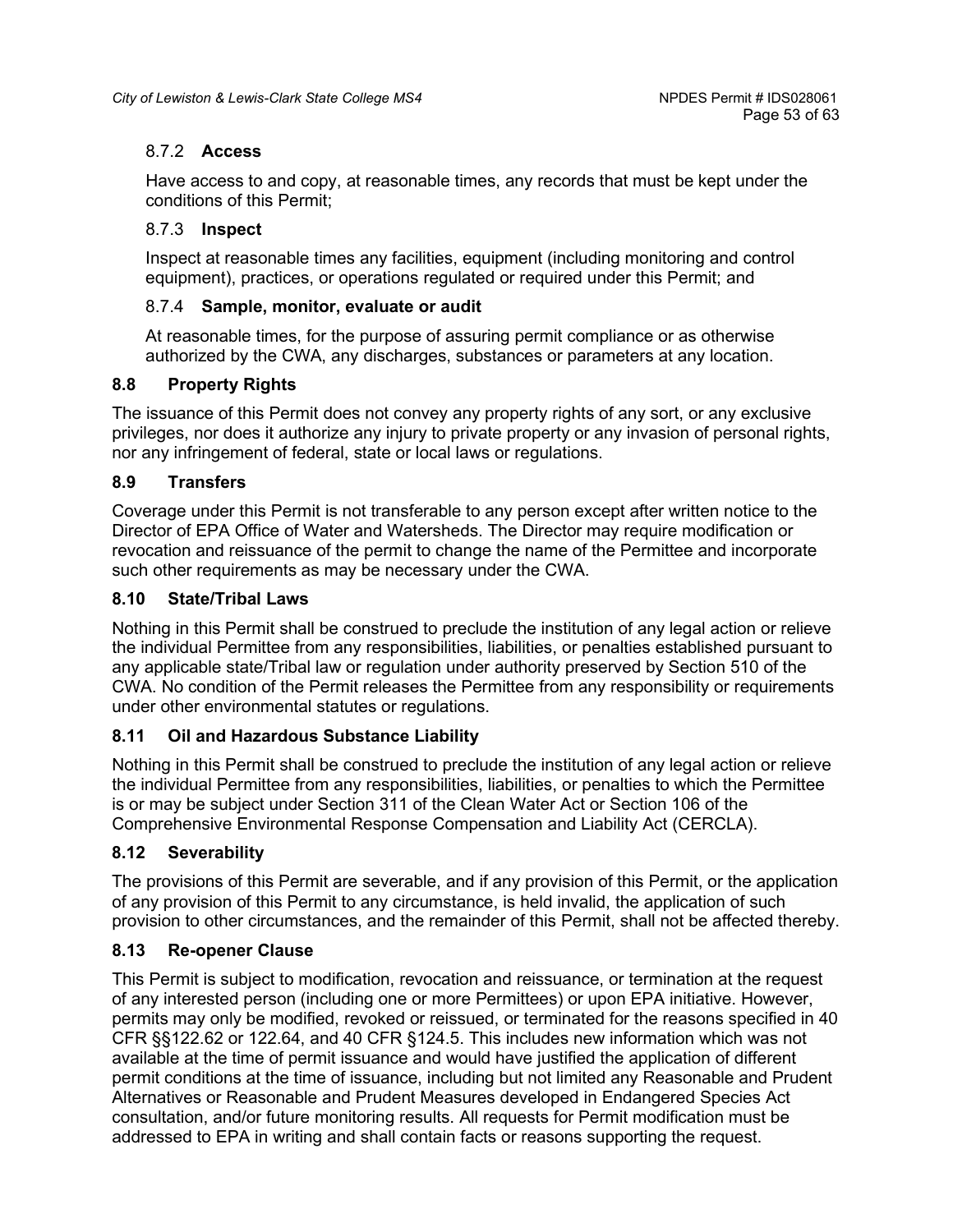# <span id="page-53-0"></span>**9 DEFINITIONS**

*Administrator,* as used in this Permit without qualifier*,* means the Administrator of the United States Environmental Protection Agency, or an authorized representative [40 CFR §122.2].

*Appropriate* means reasonable in intensity, duration, and magnitude.

*Appropriate Action,* as used in Part 3.2.6 of this Permit, means documentation in the Permittee's Annual Reports and SWMP Document of the MS4 outfall location(s) where the Permittee determines that the source of the ongoing dry weather flow is from either irrigation or groundwater seepage.

*Best Management Practice,* or *BMP,* means schedules of activities, prohibition of practices, maintenance procedures, and other management practices to prevent or reduce the pollution of waters of the United States. BMPs also mean treatment requirements operating procedures, and practices to control runoff, spillage, or leads, sludge, or waste disposal, or drainage from raw material storages. See 40 CFR 122.2 and 122.44(k). For the purposes of this Permit, *BMP* broadly refers to any type of structural or non-structural practice or activity undertaken by the Permittee in the course of implementing its SWMP.

*Bioretention* means the water quality and water quantity stormwater management practice using the chemical, biological and physical properties of plants, microbes and soils for the removal of pollution from stormwater runoff.

*Bypass* means the intentional diversion of waste streams from any portion of a treatment facility.

*CFR* means the Code of Federal Regulations, which is the official annual compilation of all regulations and rules promulgated during the previous year by the agencies of the United States government, combined with all the previously issued regulations and rules of those agencies that are still in effect.

*CGP* and/or *Construction General Permit* means the current available version of EPA's NPDES *General Permit for Stormwater Discharges for Construction Activities in Idaho*, Permit No. IDR12- 0000. EPA's CGP is posted on EPA's website at [www.epa.gov/npdes/stormwater/cgp.](http://www.epa.gov/npdes/stormwater/cgp)

*Common Plan of Development means* a contiguous construction project or projects where multiple separate and distinct construction activities may be taking place at different times on different schedules but under one plan. The "plan" is broadly defined as any announcement or piece of documentation or physical demarcation indicating construction activities may occur on a specific plot; included in this definition are most subdivisions and industrial parks

*Construction activity* includes, but is not limited to, clearing, grading, excavation, and other site preparation work related to the construction of residential buildings and non-residential buildings, and heavy construction (e.g., highways, streets, bridges, tunnels, pipelines, transmission lines and industrial non-building structures).

*Control Measure*, as used in this Permit, refers to any action, activity, Best Management Practice or other method used to control the discharge of pollutants in MS4 discharges.

*CWA* means the Clean Water Act (formerly referred to as the Federal Water Pollution Control Act or Federal Water Pollution Control Act Amendments of 1972) Public Law 92-500, as amended by Public Law 95-217, Public Law 95-576, Public Law 96-483, and Public Law 97- 117, 33 U.S.C. § 1251 et seq. [40 CFR §122.2].

*Deleterious Materials* is defined at IDAPA 58.01.02.010.21, and means any nontoxic substance which may cause the tainting of edible species of fish, taste and odors in drinking water supplies, or the reduction of the usability of water without causing physical injury to water users or aquatic and terrestrial organisms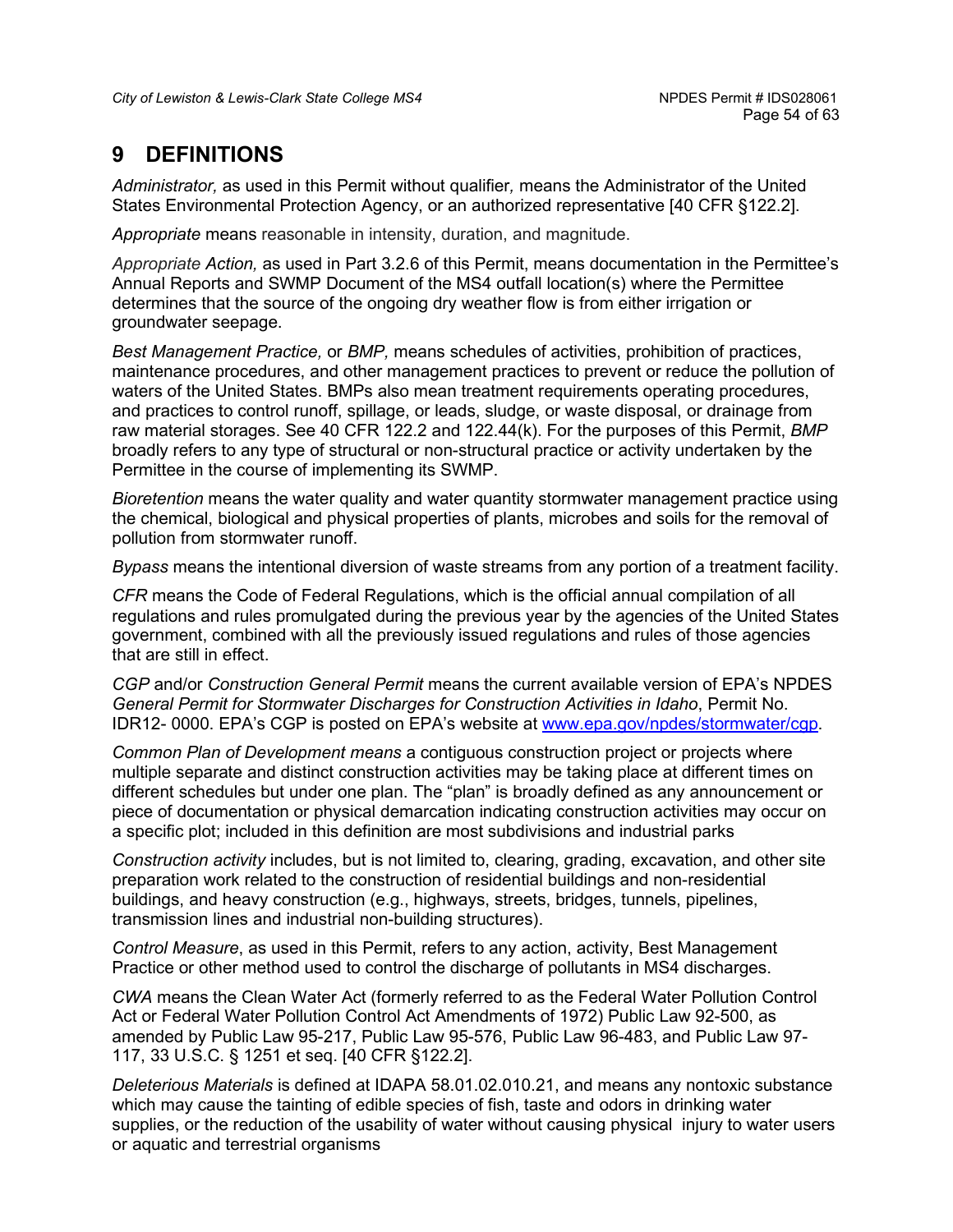*Director* means the Regional Administrator of EPA Region 10, or the Director of EPA Region 10 Office of Water and Watersheds. After July 1, 2021, "Director" may also refer to an authorized representative of the Idaho Department of Environmental Quality.

*Discharge* when used without qualification means the "discharge of a pollutant."

*Discharge of a pollutant* means any addition of any "pollutant" or combination of pollutants to "waters of the United States" from any "point source," or any addition of any pollutant or combination of pollutants to the waters of the "contiguous zone" or the ocean from any point source other than a vessel or other floating craft which is being used as a means of transportation. This definition includes additions of pollutants into waters of the United States from: surface runoff which is collected or channeled by man; discharges through pipes, sewers, or other conveyances owned by a State, municipality, or other person which do not lead to a treatment works; and discharges through pipes, sewers, or other conveyances, leading into privately owned treatment works. This term does not include an addition of pollutants by any "indirect discharger" [40 CFR §122.2].

*Erosion* means the process of carrying away soil particles by the action of water.

*Effluent limitation* means any restriction imposed by the Director on quantities, discharge rates, and concentrations of "pollutants" which are "discharged" from "point sources" into "waters of the United States," [40 CFR §122.2]. The terms and conditions of this Permit are a type of effluent limitations, and refers to actions designed to reduce pollutant discharges. See also 40 CFR §122.34 and 81 FR 89337 (Dec. 9, 2016).

*Existing Permanent Controls*, in the context of this Permit, means post- construction or permanent stormwater management controls designed to treat or control runoff on a permanent basis and that were installed prior to the effective date of this Permit.

*Facility* means any NPDES point source or any other facility or activity (including land or appurtenances thereto) that is subject to regulation under the NPDES program.

*Grab sample* means a single water sample or measurement of water quality taken at a specific time.

*Green infrastructure* is defined in Section 502 of the Clean Water Act and means the range of measures that use plant or soil systems, permeable pavement or other permeable surfaces or substrates, stormwater harvest and reuse, or landscaping to store, infiltrate, or evapotranspirate stormwater and reduce flows to sewer systems or to surface waters*.*

*Hazardous materials* is defined at IDAPA 58.01.02.010.47 and means a material or combination of materials which, when discharged in any quantity into state waters, presents a substantial present or potential hazard to human health, the public health, or the environment. Unless otherwise specified, published guides such as Quality Criteria for Water (1976) by EPA, Water Quality Criteria (Second Edition, 1963) by the state of California Water Quality Control Board, their subsequent revisions, and more recent research papers, regulations and guidelines will be used in identifying individual and specific materials and in evaluating the tolerances of the identified materials for the beneficial uses indicated.

*Impaired waters* means any water body that does not meet applicable water quality standards for one or more beneficial uses by one or more pollutants. For the purposes of this Permit, *impaired water* includes any water body that IDEQ includes in its 2016 Integrated Report, as a "Category 4a" water of the state for which a total maximum daily load has been completed and approved; as a "Category 4b" water of the state that have pollution control requirements in place other than a TMDL and are expected to meet standards; and/or as a "Category 5" water of the state where a TMDL is necessary. The term impaired water also includes any interstate surface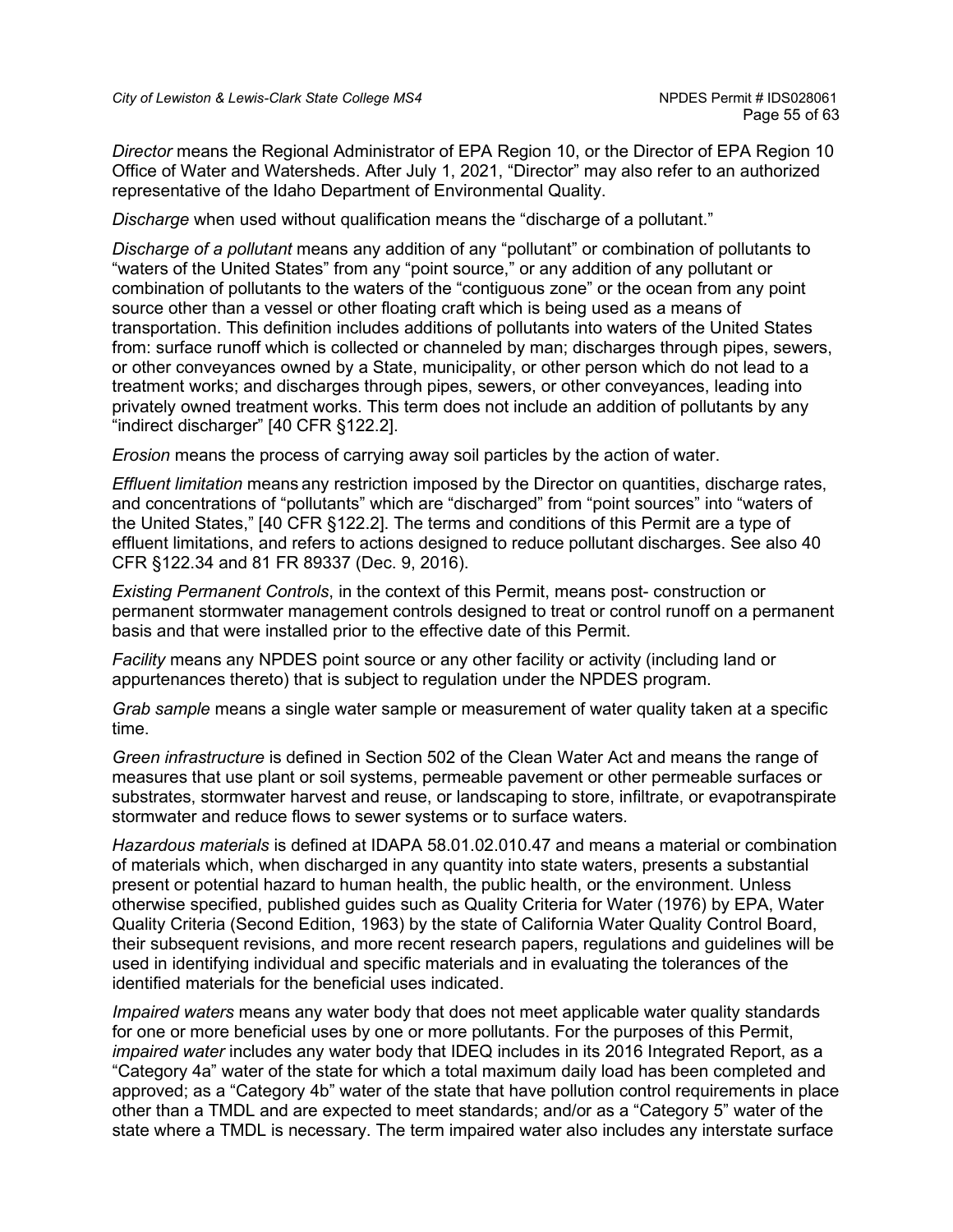water body that originates in Idaho and flows into Washington that the Washington Department of Ecology categorizes as Category 4a, 4b, or 5 in its latest Water Quality Assessment 305(b) Report and 303(d) List as approved by EPA on July 22, 2016.

*Impairment pollutants,* for the purposes of this Permit, means any pollutant identified by IDEQ or WDOE as a cause of impairment of any water body that receives MS4 discharges authorized under this Permit. See also "impaired water."

*Indian Tribe* means any Indian Tribe, band, group, or community recognized by the Secretary of the Interior and exercising governmental authority over a Federal Indian Reservation [40 CFR §122.2].

*Infiltration* is the process by which stormwater penetrates into soil.

*Illicit connections* include, but are not limited to, pipes, drains, open channels, or other conveyances that have the potential to allow an illicit discharge to enter the MS4.

*Illicit discharge* means any discharge to a municipal storm sewer that is not composed entirely of stormwater except discharges pursuant to a NPDES permit (other than the NPDES permit for discharges from the municipal separate storm sewer) and discharges from firefighting activities. See 40 CFR 122.26(b)(2).

*Interconnection* means the point (excluding sheet flow over impervious surfaces) where the Permittee's MS4 discharges to another MS4 or other storm sewer system, through which the discharge is eventually conveyed to a water of the United States. Interconnections shall be treated similarly to outfalls throughout the Permit.

*Lewiston Urbanized Area or the Permit Area* is defined by the decennial census data from Year 2000 and Year 2010. An urbanized area is the densely settled core of census tracts and/or census blocks that have a population of at least 50,000, along with adjacent territory containing non-residential urban land uses as well as territory with low population density included to link outlying densely settled territory with the densely settled core. It is a calculation used by the Bureau of the Census to determine the geographic boundaries of the most heavily developed and dense urban areas. Once a small MS4 is designated into the program based on the UA boundaries, it cannot be waived from the program if in subsequent UA calculation the small MS4 is no longer within the UA boundaries. The following websites are for the Census 2000 and Census 2010 UA maps, respectively:

<http://www2.census.gov/geo/maps/urbanarea/uaoutline/UA2000/ua49312/>

[http://www2.census.gov/geo/maps/dc10map/UAUC\\_RefMap/ua/ua49312\\_lewiston\\_id--wa/](http://www2.census.gov/geo/maps/dc10map/UAUC_RefMap/ua/ua49312_lewiston_id--wa/)

*Low Impact Development or LID* means stormwater management and land development techniques, controls and strategies applied at the parcel and subdivision scale that emphasize conservation and use of on-site natural features integrated with engineered, small scale hydrologic controls to more closely mimic pre-development hydrologic functions.

*Method Detection Limit (MDL)* means the minimum concentration of a substance (analyte) that can be measured and reported with 99 percent confidence that the analyte concentration is greater than zero and is determined from analysis of a sample in a given matrix containing the analyte.

*Minimum Level (ML)* means either the sample concentration equivalent to the lowest calibration point in a method or a multiple of the method detection limit (MDL). Minimum levels may be obtained in several ways: They may be published in a method; they may be sample concentrations equivalent to the lowest acceptable calibration point used by a laboratory; or they may be calculated by multiplying the MDL in a method, or the MDL determined by a lab, by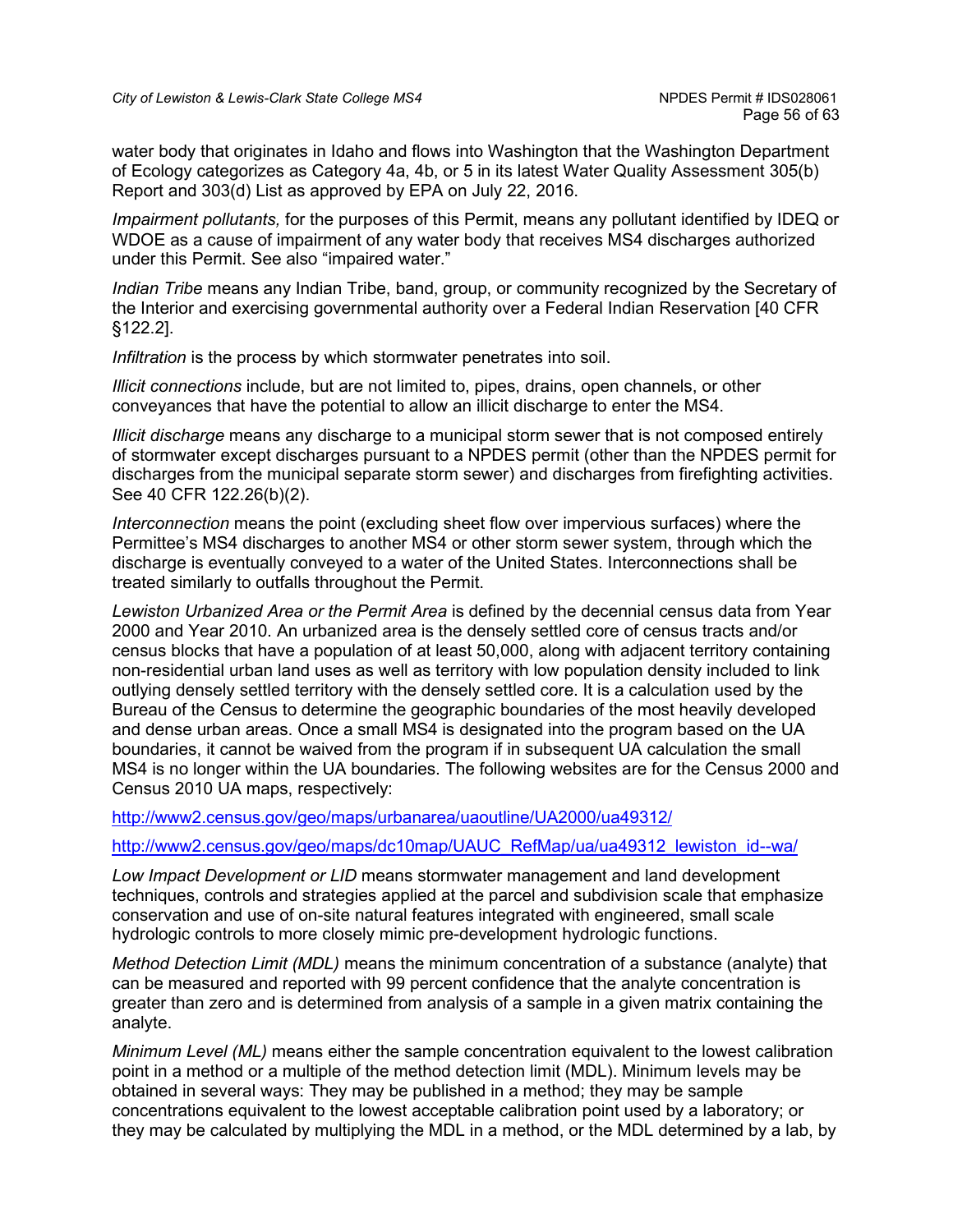#### a factor.

*MEP* or *maximum extent practicable*, means the technology-based discharge standard for municipal separate storm sewer systems to reduce pollutants in stormwater discharges that was established by Section 402(p) of the Clean Water Act, 33 U.S.C §1342(p).

*Minimize* means to reduce and/or eliminate to the extent achievable using control measures (including BMPs) that are technologically available, economically practicable, and achievable in light of best industry or municipal practices.

*MS4* means "municipal separate storm sewer system," and is used in this document to refer to 'Small Municipal Separate Storm Sewer System' as defined in 40 CFR 122.26(b)(16). The term, as used in the context of this Permit, refers to those portions of the municipal separate storm sewer systems owned and/or operated by the entities named herein. See also *Municipal Separate Storm Sewer,* and *Small MS4.*

*Municipality* means a city, town, borough, county, parish, district, association, or other public body created by or under State law and having jurisdiction over disposal of sewage, industrial wastes, or other wastes, or an Indian tribe or an authorized Indian tribal organization, or a designated and approved management agency under Section 208 of the CWA.

*Municipal Separate Storm Sewer* is defined in 40 CFR §122.26(b)(8) and means a conveyance or system of conveyances (including roads with drainage systems, municipal streets, catch basins, curbs, gutters, ditches, man-made channels, or storm drains): (i) Owned or operated by a State, city, town, borough, county, parish, district, association, or other public body (created by or pursuant to State law) having jurisdiction over disposal of sewage, industrial wastes, stormwater, or other wastes, including special districts under State law such as a sewer district, flood control district or drainage district, or similar entity, or an Indian tribe or an authorized Indian tribal organization, or a designated and approved management agency under Section 208 of the CWA that discharges to waters of the United States; (ii) Designed or used for collecting or conveying stormwater; (iii) Which is not a combined sewer; and (iv) Which is not part of a Publicly Owned Treatment Works (POTW) as defined at 40 CFR §122.2.

*National Pollutant Discharge Elimination System (NPDES*) means the national program for issuing, modifying, revoking and reissuing, terminating, monitoring and enforcing permits, and imposing and enforcing pretreatment requirements, under sections 307, 402, 318, and 405 of CWA [40 CFR §122.2].

*Nuisance* means anything which is injurious to the public health or an obstruction to the free use, in the customary manner, of any waters of the State [IDAPA 58.01.02.010.67].

*Outfall* is defined at 40 CFR §122.26(b)(9) means a point source (see definition below) at the point where a municipal separate storm sewer discharges to waters of the United States, and does not include open conveyances connecting two municipal separate storm sewers or pipes, tunnels, or other conveyances which connect segments of the same stream or other waters of the United States and are used to convey waters of the United States.

*Owner or operator* means the owner or operator of any "facility or activity" subject to regulation under the NPDES program.

*Permanent Stormwater Controls, or practices, permanent controls,* and/or *Post-construction stormwater management controls* means those structural and non-structural controls that are designed to treat or control pollutants in stormwater runoff on a permanent basis.

*Point Source* is defined at 40 CFR §122.2 and means any discernible, confined, and discrete conveyance, including but not limited to, any pipe, ditch, channel, tunnel, conduit, well, discrete fissure, container, rolling stock, concentrated animal feeding operation, landfill leachate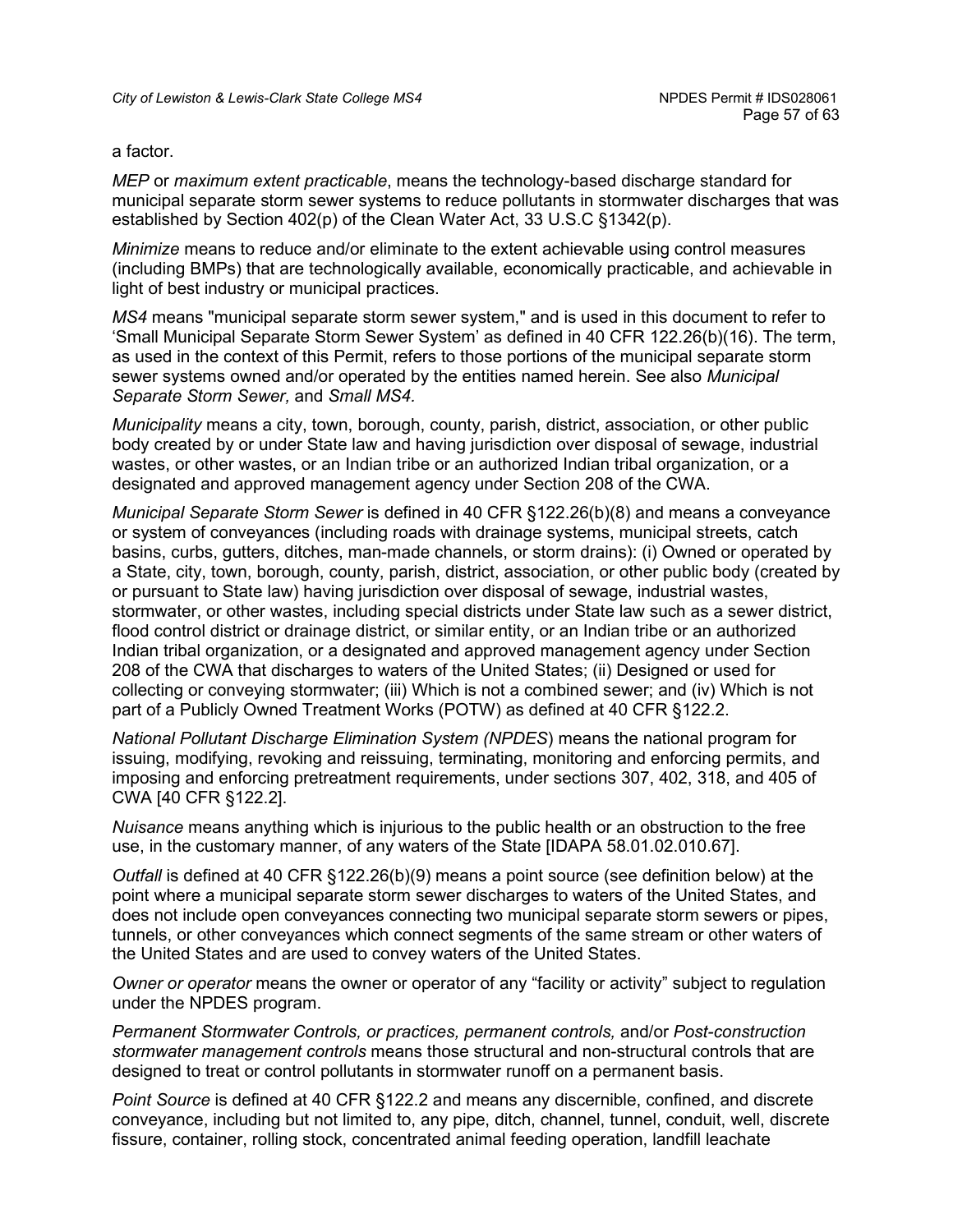collection system, vessel or other floating craft from which pollutants are or may be discharged. This term does not include return flows from irrigated agriculture or agricultural stormwater runoff.

*Pollutant* means dredged spoil, solid waste, incinerator residue, filter backwash, sewage, garbage, sewage sludge, munitions, chemical wastes, biological materials, radioactive materials [except those regulated under the Atomic Energy Act of 1954, as amended (42 U.S.C. § 2011 et seq.)], heat, wrecked or discarded equipment, rock, sand, cellar dirt and industrial, municipal, and agricultural waste discharged into water [40 CFR §122.2].

*Post- construction stormwater management control*s or "permanent stormwater controls" means those controls designed to treat or control runoff on a permanent basis once construction is complete. See also "new permanent controls" and "existing permanent controls."

*Reasonable and prudent alternatives* is defined in the Species Act of 1973, as amended, (16 U.S.C. §1531 et seq.), at 50 CFR §402.02.50 CFR §402.02, and refers to alternative actions identified during formal Endangered Species Act consultation that can be implemented in a manner consistent with the intended purpose of the action, that can be implemented consistent with the scope of the Federal agency's legal authority and jurisdiction, that is economically and technologically feasible, and that the Director of U.S. Fish and Wildlife Service and/or National Marine Fisheries Service believes would avoid the likelihood of jeopardizing the continued existence of listed species or resulting in the destruction or adverse modification of critical habitat.

*Reasonable and prudent measures* is defined in the Endangered Species Act of 1973, as amended, (16 U.S.C. §1531 et seq.),at 50 CFR §402.02, and refers to those actions the Director of U.S. Fish and Wildlife Service and/or National Marine Fisheries Service believes necessary or appropriate to minimize the impacts, i.e., amount or extent, of incidental take.

*Redevelopment,* for the purposes of this Permit, means the alteration, renewal or restoration of any developed land or property that results in land disturbance of one acre or more, or less than one acre that is part of a common plan of development or sale that exceeds one acre, and that has one of the following characteristics: land that currently has an existing structure, such as buildings or houses; or land that is currently covered with an impervious surface, such as a parking lot or roof; or land that is currently degraded and is covered with sand, gravel, stones, or other non-vegetative covering.

*Source control* means practices that control stormwater before pollutants have been introduced into stormwater.

*Stormwater* and *storm water runoff* as used in this Permit means stormwater runoff, snow melt runoff, and surface runoff and drainage, and is defined at 40 CFR §122.26(b)(13). "Stormwater" means that portion of precipitation that does not naturally percolate into the ground or evaporate, but flows via overland flow, interflow, channels, or pipes into a defined surface water channel or a constructed infiltration facility.

*Stormwater Control Measure* or *Stormwater Management Program Control Measure*, means the physical, structural, and/or managerial measures that, when used singly or in combination, reduce the downstream quality and quantity impacts of storm water runoff. Also, stormwater control measure means a permit term or condition used to prevent or control the discharge of pollutants. This may include a schedule of activities, prohibition of practices, maintenance procedures, or other management practices. Stormwater control measures may include, but are not limited to, treatment requirements; operating procedures; practices to control plant site runoff, spillage, leaks, sludge, or waste disposal; or drainage from raw material storage. See *best management practices* (BMPs). Minimum stormwater control measures are defined 40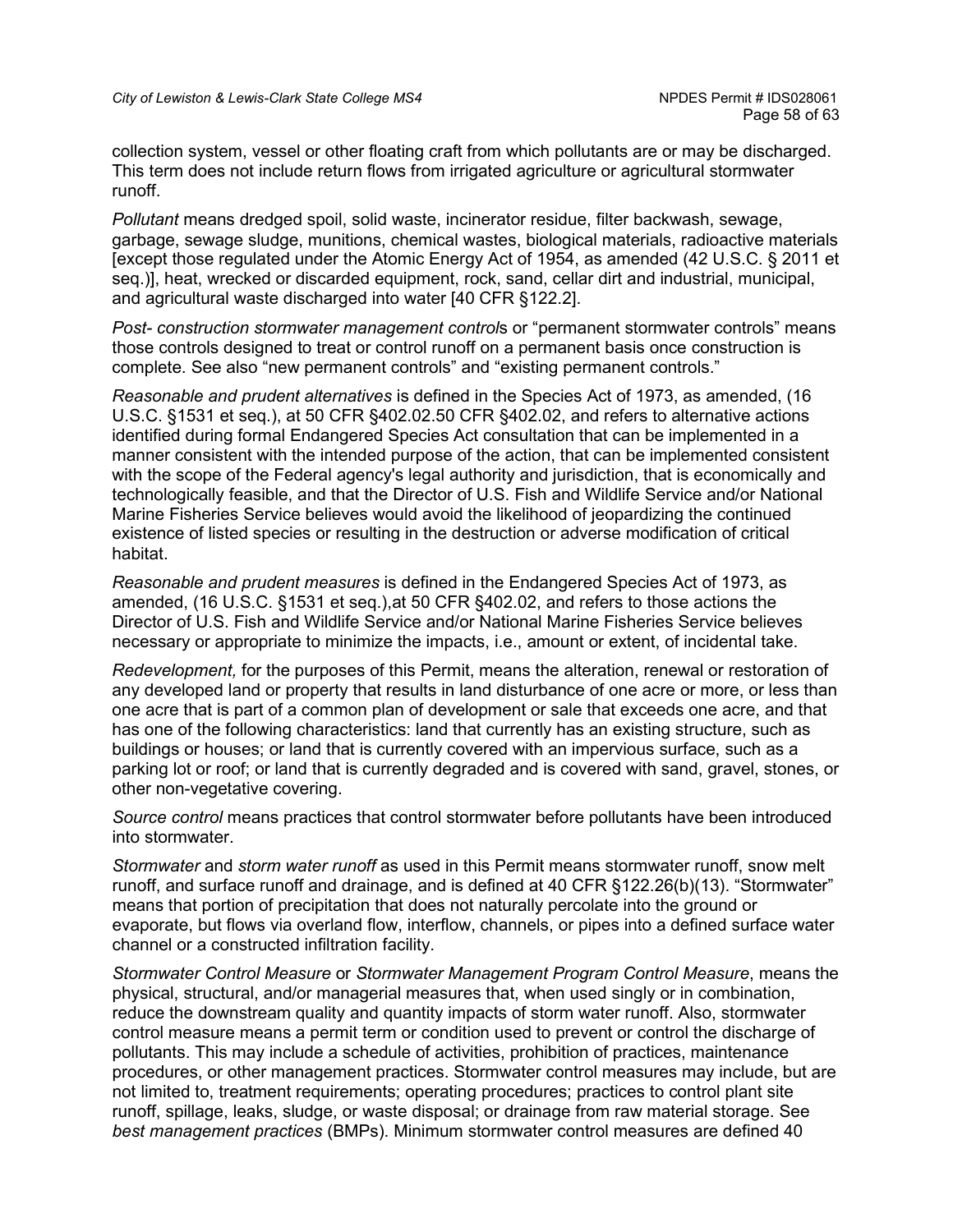#### CFR §122.34(b).

*Stormwater Management Practice* or *Stormwater Management Control* means practices that manage stormwater, including structural and vegetative components of a storm water system.

*Stormwater Management Program* (SWMP) refers to a comprehensive program to manage the quality of storm water discharged from the municipal separate storm sewer system. For the purposes of this Permit, the SWMP consists of the actions and activities conducted by the Permittees as required by this Permit and described in the Permittees' SWMP Document. A "SWMP Document" is the written summary describing the unique and/or cooperative means by which an individual Permittee or entity implements the specific stormwater management control measures required by this Pe in their jurisdiction.

*Stormwater Pollution Prevention Plan (SWPPP*) means a site-specific plan designed to describe the control of soil, raw materials, or other substances to prevent pollutants in stormwater runoff; a SWPPP is generally developed for a construction site, or an industrial facility. For the purposes of this Permit, a SWPPP means a written document that identifies potential sources of pollution, describes practices to reduce pollutants in stormwater discharges from the site, and identifies procedures or controls that the site operator will implement to reduce impacts to water quality and comply with applicable Permit requirements.

*Small municipal separate storm sewer system, or Small MS4,* is defined at 40 CFR 122.26(b)(16) and (17), respectively, and means all separate storm sewers that are: (i) owned or operated by the United States, a State, city, town, borough, county, parish, district, association, or other public body (created by or pursuant to State law) having jurisdiction over disposal of sewage, industrial wastes, stormwater, or other wastes, including special districts under State law such as a sewer district, flood control district or drainage district, or similar entity, or an Indian tribe or an authorized Indian tribal organization, or a designated and approved management agency under section 208 of the CWA that discharges to waters of the United States; (ii) not defined as "large" or "medium" municipal separate storm sewer systems pursuant to 40 CFR 122.26(b)(4) and (b)(7), or designated under paragraph 40 CFR  $122.26(a)(1)(v)$ ; and (iii) includes systems similar to separate storm sewer systems in municipalities, such as systems at military bases, large hospital or prison complexes, and highways and other thoroughfares. The term does not include separate storm sewers in very discrete areas, such as individual buildings.

*Snow management* means the plowing, relocation, and collection of snow.

*Total Maximum Daily Load, or TMDL* means the sum of the individual wasteload allocations (WLAs) for point sources, load allocations (LAs) for non-point sources, and natural background. Such load shall be established at a level necessary to implement the applicable water quality standards with seasonal variations and a margin of safety which takes into account any lack of knowledge concerning the relationship between effluent limitations and water quality [IDAPA 58.012.02.010.100].

*Toxic Substance* is defined at IDAPA 58.01.02.010.102, and means any substance, material or disease-causing agent, or a combination thereof, which after discharge to waters of the State and upon exposure, ingestion, inhalation or assimilation into any organism (including humans), either directly from the environment or indirectly by ingestion through food chains, will cause death, disease, behavioral abnormalities, malignancy, genetic mutation, physiological abnormalities (including malfunctions in reproduction) or physical deformations in affected organisms or their offspring. Toxic substances include, but are not limited to, the one hundred twenty-six (126) priority pollutants identified by EPA pursuant to Section 307(a) of the federal Clean Water Act.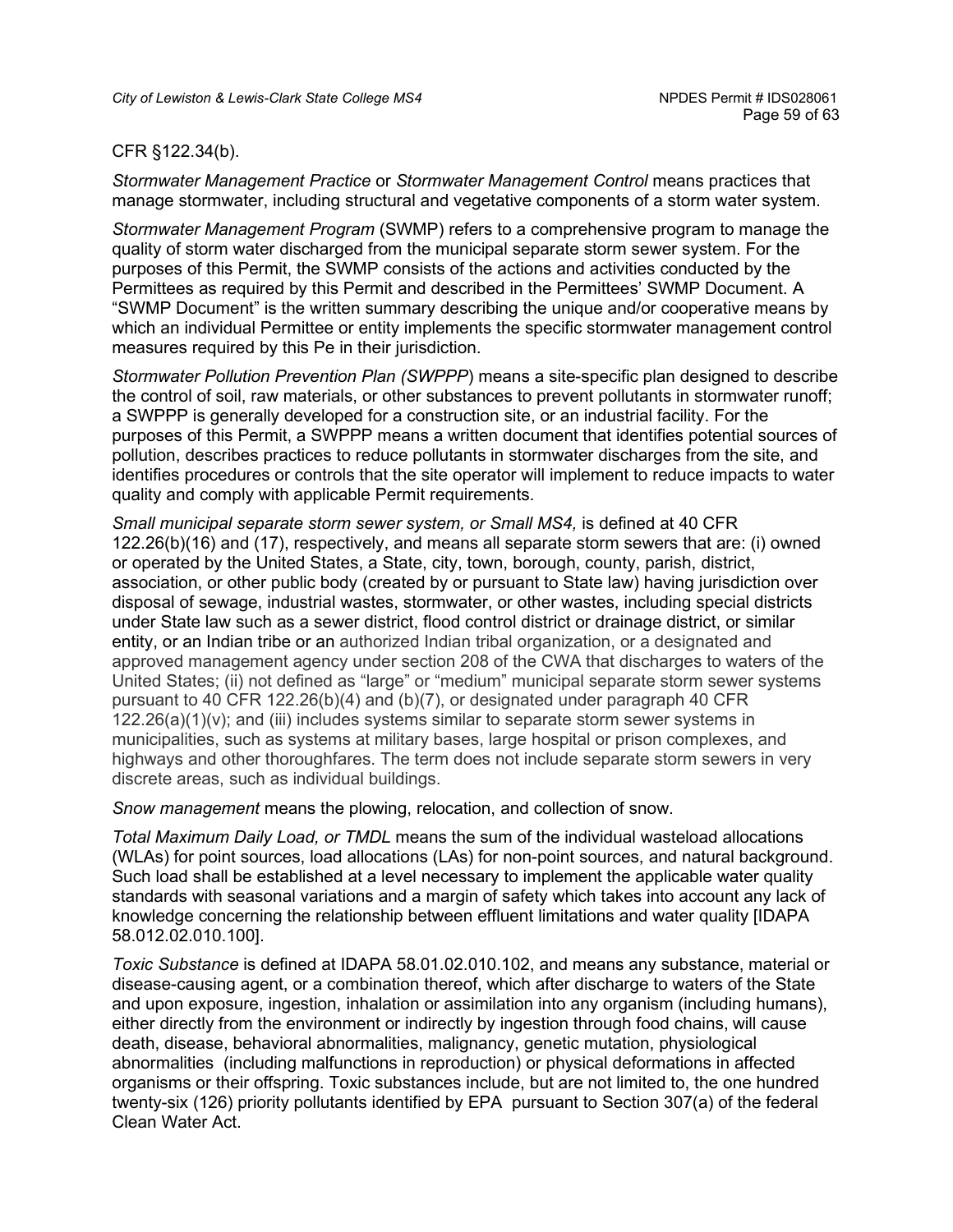*Treatment* means the reduction and removal of pollutants from stormwater.

*Uncontaminated*, for the purposes of this Permit, means that the MS4 discharge does not:

- result in the discharge of a reportable quantity for which notification is or was required pursuant to 40 CFR 117.21 or 40 CFR 302.6 at any time since November 16, 1987; or
- result in the discharge of a reportable quantity for which notification is or was required pursuant to 40 CFR 110.6 at any time since November 16, 1987; or
- Contribute to a violation or exceedance of an applicable Idaho Water Quality Standard.

*Upset* means an exceptional incident in which there is unintentional and temporary noncompliance with technology-based permit effluent limitations because of factors beyond the reasonable control of the Permittee. An upset does not include noncompliance to the extent caused by operational error, improperly designed treatment facilities, inadequate treatment facilities, lack of preventive maintenance, or careless or improper operation [40 CFR §122.41(n)].

*Waters of the United States* or *waters of the U.S*. means those waters defined in 40 CFR §120.2.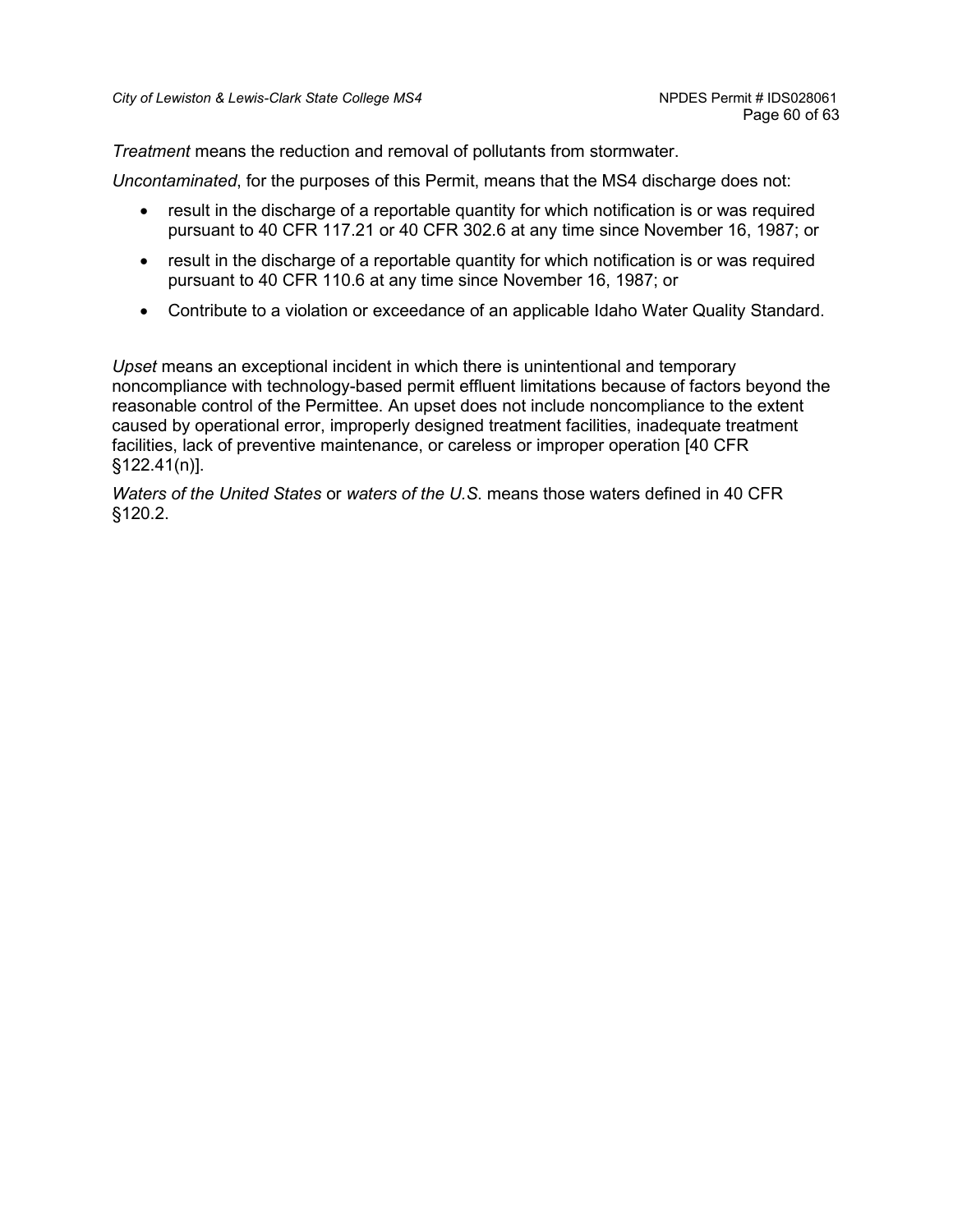# <span id="page-60-0"></span>**APPENDIX A - ADDRESSES & CONTACT INFORMATION**

#### **1. Alternative Control Measure Requests, Notifications, and Permit Renewal Applications:**

Such documents must be signed as required by Part 7.5, and submitted by U.S. Postal Mail to both EPA and IDEQ addresses below:

*Director, Water Division Attn: ID MS4 Permit Coordinator U.S. EPA, Region 10 1200 6th Avenue, Suite 155 Mail Code 19-C04 Seattle, Washington 98101*

*Regional Administrator Lewiston Regional Office Idaho Department of Environmental Quality 1118 F Street Lewiston, Idaho 83501*

## **2. Reporting of Discharges Containing Hazardous Materials or Deleterious Material:[6](#page-60-1)**

All spills of hazardous material, deleterious material or petroleum products which may impact waters (ground and surface) of the state shall be immediately reported.

Call 911 if immediate assistance is required to control, contain or clean up the spill.

If no assistance is needed in cleaning up the spill, contact the Lewiston Regional DEQ office during normal working hours at 208-799-4370 or Idaho State Communications Center after normal working hours.

If the spilled volume is above federal reportable quantities, contact the National Response Center.

For immediate assistance: Call 911

National Response Center: (800) 424-8802

Idaho State Communications Center: (800) 632-8000

See also Part 7.9 (*Twenty-Four Hour Notice of Noncompliance Reporting*).

## **3. Annual Reports, including any necessary attachments as required by this Permit:**

Such documents must be signed as required by Part 5, and submitted by U.S. Postal Mail to both EPA and IDEQ addresses below:

*U.S. EPA, Region 10 Enforcement & Compliance Assurance Division 1200 6th Avenue, Suite 155 Mail Code 20-CO4 Seattle, Washington 98101*

*Regional Administrator Lewiston Regional Office Idaho Department of Environmental Quality 1118 F Street Lewiston, Idaho 83501*

<span id="page-60-1"></span><sup>6</sup> Appendix A.2 is a condition of the IDEQ's *Final §401 Water Quality Certification for the City of Lewiston and Lewis-Clark State College Municipal Separate Storm Sewer Systems (MS4), NPDES Permit# IDS028061*, dated January 15, 2020 and June 21, 2021.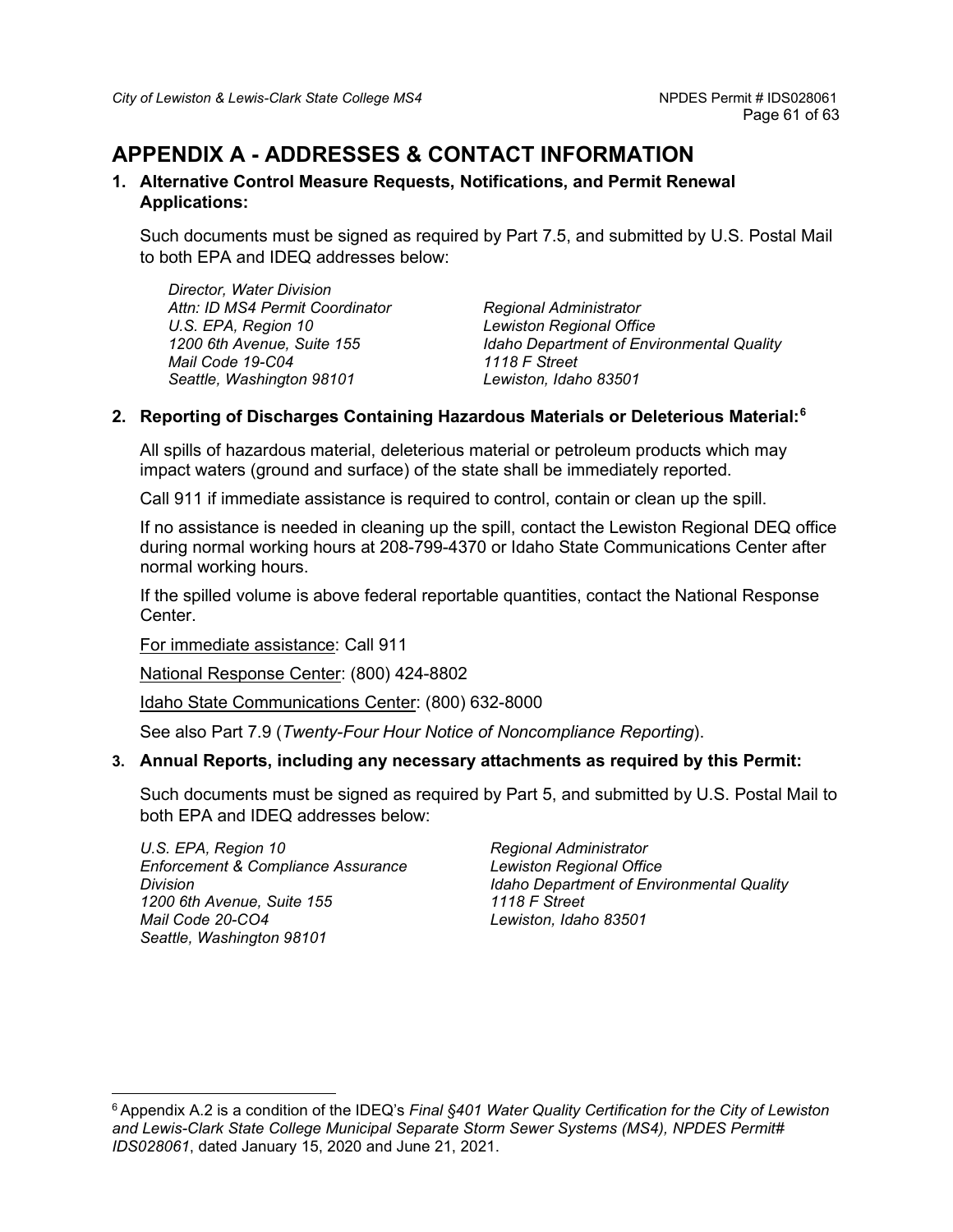| <b>EPA Region 10</b>                          | <b>Toll Free Phone Number</b>      | <b>Phone Number</b> |
|-----------------------------------------------|------------------------------------|---------------------|
| Water Division, 1200 6th Avenue,<br>Suite 155 | (800) 424-4372, extension<br>6650. | $(206)$ 553-6650    |
| Mail Code 19-C04                              |                                    |                     |
| Seattle, Washington 98101                     |                                    |                     |
| <b>IDEQ State Office</b>                      | <b>Toll Free Phone Number</b>      | <b>Phone Number</b> |
| Surface Water Program                         |                                    | 208-373-0502        |
| 1410 North Hilton Street                      |                                    |                     |
| Boise, ID. 83706                              |                                    |                     |
|                                               |                                    |                     |
| <b>IDEQ Regional Office</b>                   | <b>Toll Free Phone Number</b>      | <b>Phone Number</b> |
| Lewiston Regional Office                      | 877-541-3304                       | 208-799-4370        |
| 1118 F Street                                 |                                    |                     |
| Lewiston, Idaho 83501                         |                                    |                     |

# **4. General Contact Information for EPA and IDEQ**